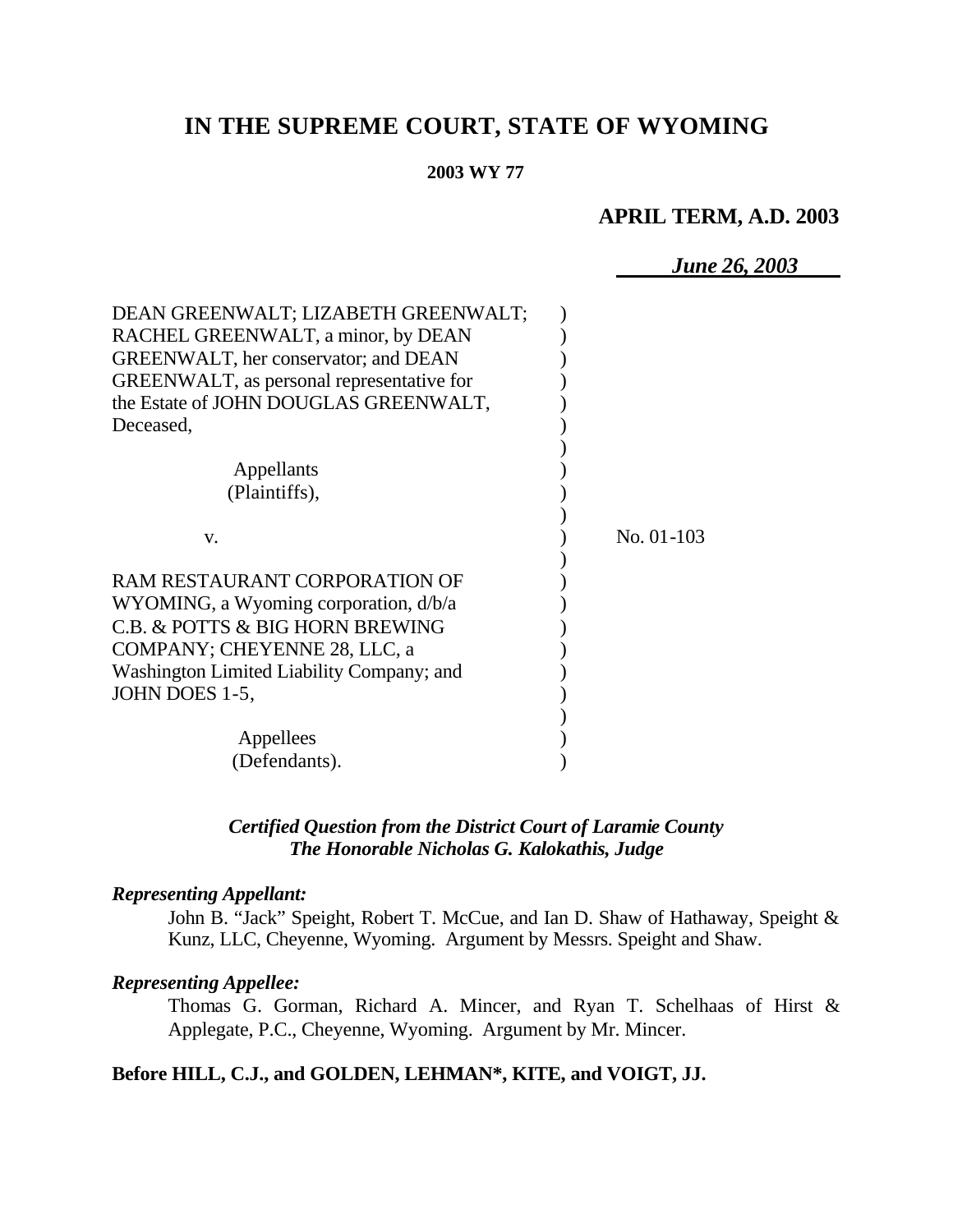**Golden, J., delivers the opinion of the Court; Kite, J., files a dissenting opinion, in which Voigt, J., joins.**

\*Chief Justice at time of oral argument

**NOTICE: This opinion is subject to formal revision before publication in Pacific Reporter Third. Readers are requested to notify the Clerk of the Supreme Court, Supreme Court Building, Cheyenne, Wyoming 82002, of any typographical or other formal errors so that correction may be made before final publication in the permanent volume.**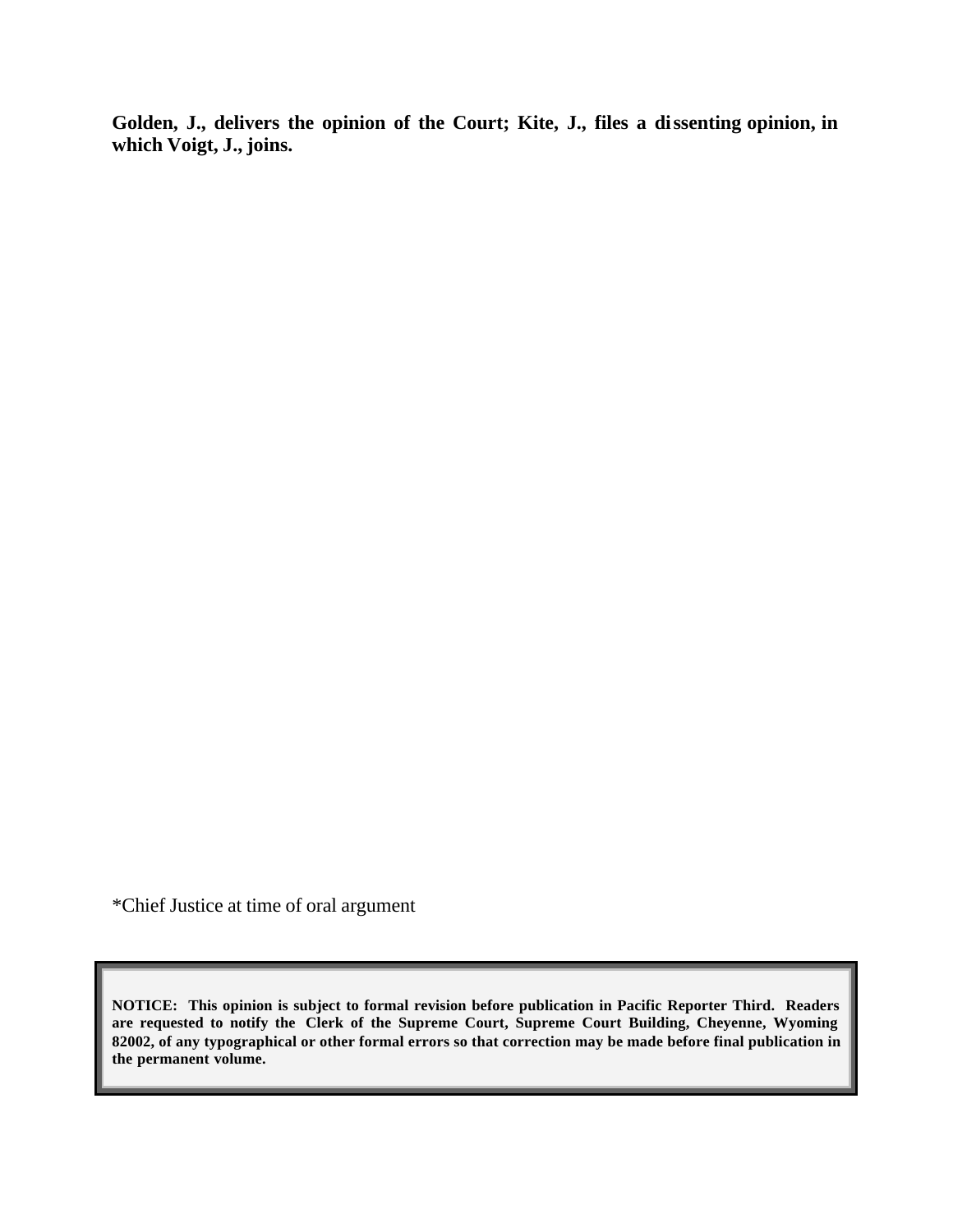#### **GOLDEN**, Justice.

[¶1] In response to a complaint asserting a wrongful death and negligence claim against Appellees' restaurant and bar, the district court certified a question of law concerning the constitutionality of a statute that limits a liquor vendor's liability when that vendor has legally provided alcohol to another. The statute at issue, Wyo. Stat. Ann. § 12-8-301 (LexisNexis 2001), provides that no person who has legally provided alcoholic liquor or malt beverage to any other person is liable for damages caused by the intoxication of the other person. Appellants (Greenwalts) are the family of John Douglas Greenwalt (Mr. Greenwalt) and the personal representative of his estate, and they contend that this statute violates the equal protection and due process rights provided by both the United States and the Wyoming Constitutions and further violates the open courts provision found in the Wyoming Constitution.

[¶2] We hold that § 12-8-301 does not infringe upon the fundamental right of access to the courts declared in Article 1, Section 8 of the Wyoming Constitution, and that § 301 does not infringe upon any other fundamental interest and does not create an inherently suspect classification as alleged by the Greenwalts. Based upon a review of § 301 under this Court's rational basis test, we conclude that § 301 does not violate the equal protection guarantees of either the United States or Wyoming Constitutions.

## **CERTIFIED QUESTION**

[¶3] Is Wyo. Stat. Ann. § 12-8-301 unconstitutional?

#### **FACTS**

[¶4] Mr. Greenwalt died in a motor vehicle accident caused by Quay Sampsell. Appellee Ram Restaurant Corporation of Wyoming (Ram) operated a restaurant and bar in Cheyenne, Wyoming, called C.B. & Potts & Big Horn Brewing Company (restaurant). On the night of the accident, Sampsell purchased alcohol in the restaurant's bar, and later, while driving his vehicle, collided with Mr. Greenwalt's vehicle, killing Mr. Greenwalt. After the accident, Sampsell's blood alcohol level tested at .217. *Sampsell v. State,* 2001 WY 12, ¶3, 17 P.3d 724, ¶3 (Wyo. 2001).

[¶5] Greenwalts sued Ram for wrongful death and negligence, contending that it was the sales and service of alcohol to Sampsell that was the direct and proximate cause of Mr. Greenwalt's death. Ram filed a motion to dismiss denying liability pursuant to § 12-8-301. The parties jointly filed for certification of the constitutional issue and, on June 19, 2001, this Court granted certification of the question presented.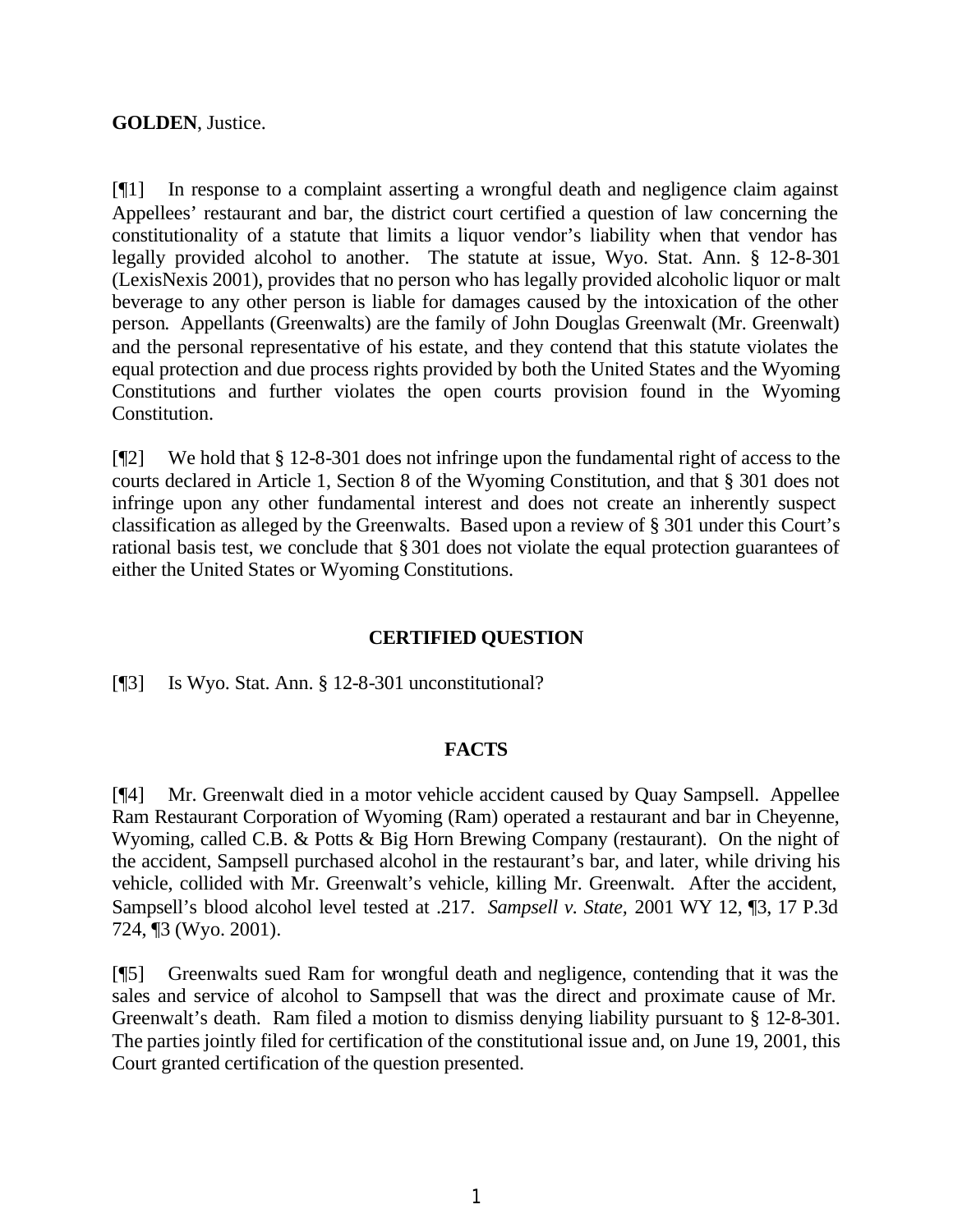#### **DISCUSSION**

#### Parties' Contentions

[¶6] Greenwalts contend that § 12-8-301 is special legislation that violates both the state and federal constitutional guarantees of equal protection, due process, and access to the courts by treating victims of liquor vendor negligence differently from all other tort victims. Greenwalts argue that this class of victims is statutorily prohibited from receiving redress in a Wyoming court of law because they believe that § 301 grants immunity to liquor vendors. Claiming that the open courts provision is violated by any statute that bars a victim of negligence from bringing suit in Wyoming courts, Greenwalts reason that the statute violates the fundamental right to access the courts and due process protections. Greenwalts further contend that by violating the fundamental right of access to courts, the legislatively created classification requires strict scrutiny review, and that review reveals that it does not serve any compelling state interest and is, therefore, unconstitutional.

[¶7] In response, Ram contends that the statute is neither special legislation that provides absolute immunity to liquor vendors nor a law that abolishes a well-recognized common law cause of action. Noting that the common law rule is one of non-liability for liquor vendors, Ram asserts that the statute modifies this non-liability rule by creating a cause of action against those persons violating the extensive mandates governing sales and service of alcoholic beverages found in Title 12 of the Wyoming statutes. Ram states that the purpose of the open courts provision is to guarantee access to the courts for the administration of justice for recognized rights that have a known remedy and argues that the Greenwalts' contentions concerning the open courts provision amount to a request that this Court determine that there is a fundamental right to sue anyone who allegedly causes injury or death. Ram warns that such a determination would remove all limitations from tort actions and preclude the legislature from altering, repealing, or restricting the common law within constitutional bounds.

[¶8] Our treatment proceeds along the following lines. First, it reviews this Court's past common law decisions involving liquor vendor liability because they provide an important historical and analytical backdrop for consideration of the constitutional questions. Next, it reviews the nature and scope of the legislative department's exercise of its police power in its central law-making role under our form of government. Then, it explains the legislative department's exercise of its police power in its 1985 enactment and subsequent 1986 amendment of § 301 which codified and then expanded the common law decisions of this Court thus creating a statutory tort cause of action for victims of the tortious behavior of intoxicated consumers unlawfully furnished intoxicating liquor by liquor providers. It parses § 301 and explains its elements. Next, it reviews the heavy burden that must be carried by a litigant who challenges the constitutionality of a statute. In this review, we identify and comment on the pertinent court access and equal protection guarantees located within the provisions of the United States and Wyoming Constitutions. Next, it reviews the elements of the rational basis test used in equal protection analysis. Finally, it applies those elements to § 301 in order to determine whether that section passes or fails equal protection muster.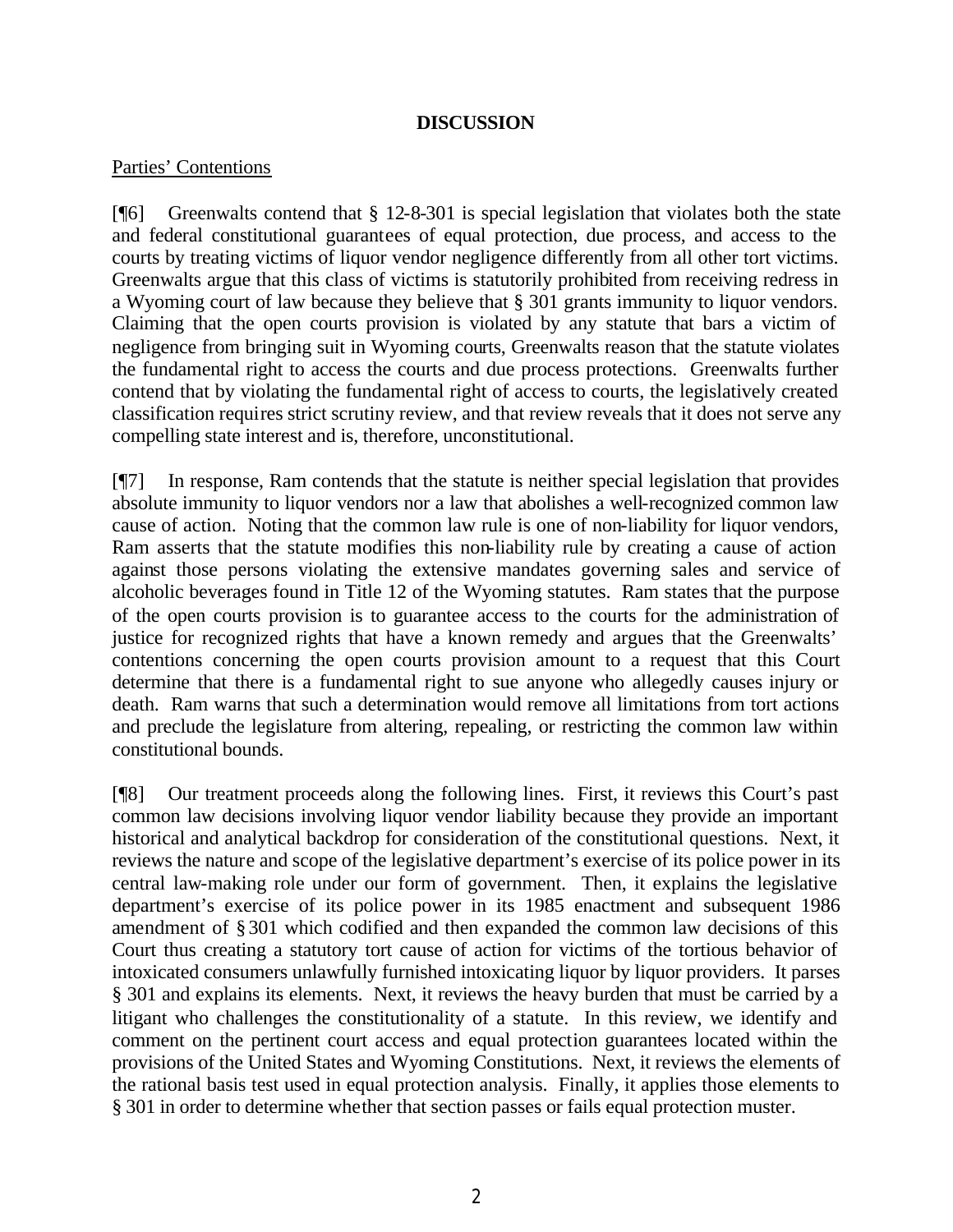[¶9] As we begin our review, we accept, as do all members of the judicial department, that decision-making in response to a constitutional challenge to a product of the legislative and executive departments of our state government is a burden profoundly felt by the judicial department which is invested under our constitution with the responsibility to resolve the challenge. This Court cannot refuse to bear that burden. Such is the special nature of the judicial enterprise. Of that, Justice Stephen Breyer has written

> [t]hat enterprise, Chief Justice Marshall explained, may call upon a judge to decide "between the Government and the man whom that Government is prosecuting; between the most powerful individual in the community and the poorest and most unpopular." Independence of conscience, freedom from subservience to other Government authorities, is necessary to the enterprise.

*Williams v. United States,* 535 U.S. 911, 921, 122 S. Ct. 1221, 1227, 152 L.Ed.2d 153 (2002) (Breyer, J., dissenting, with whom Scalia and Kennedy, JJ., join) (citation omitted). As Justice Breyer explains, judges, who are often called upon to answer our society's thorniest legal questions where a constitution demands it, should not be moved by potential adverse public opinion, whichever way it might cut. *Id.* at 919, 122 S. Ct. at 1226. Whenever a court considers a matter where public sentiment is strong and emotions are high, it risks public alienation. *Id.* However, the Wyoming public has understood the need and importance of judges deciding important constitutional issues without regard to such considerations. In the final analysis, this Court has the non-transferable responsibility and the unavoidable obligation to decide. *Id.*

#### The Court's Past Decisions

[¶10] "We presume the legislature enacts statutes with full knowledge of the existing condition of the law and with reference to it." *Almada v. State*, 994 P.2d 299, 306 (Wyo. 1999).

[¶11] In *Parsons v. Jow*, 480 P.2d 396 (Wyo. 1971), this Court affirmed the district court's order which dismissed the tort claim of Parsons, an underage passenger in an automobile operated by McCall, also underage, asserted against Jow, the owner of a bar, whose employee had sold intoxicating liquor to the underage McCall. McCall had consumed the liquor, become intoxicated, and driven his automobile into a school building, causing permanent injuries to Parsons. Affirming the district court's order that Parsons' complaint against Jow had failed to state a legally cognizable tort claim upon which relief could be granted under Wyoming tort law, this Court recognized and applied the common law rule that no cause of action existed "against a vendor of liquor in favor of one injured by a vendee who becomes intoxicated—this for the reason that the proximate cause of the injury was deemed to be the patron's consumption of liquor and not its sale." *Id.* at 397. Parsons had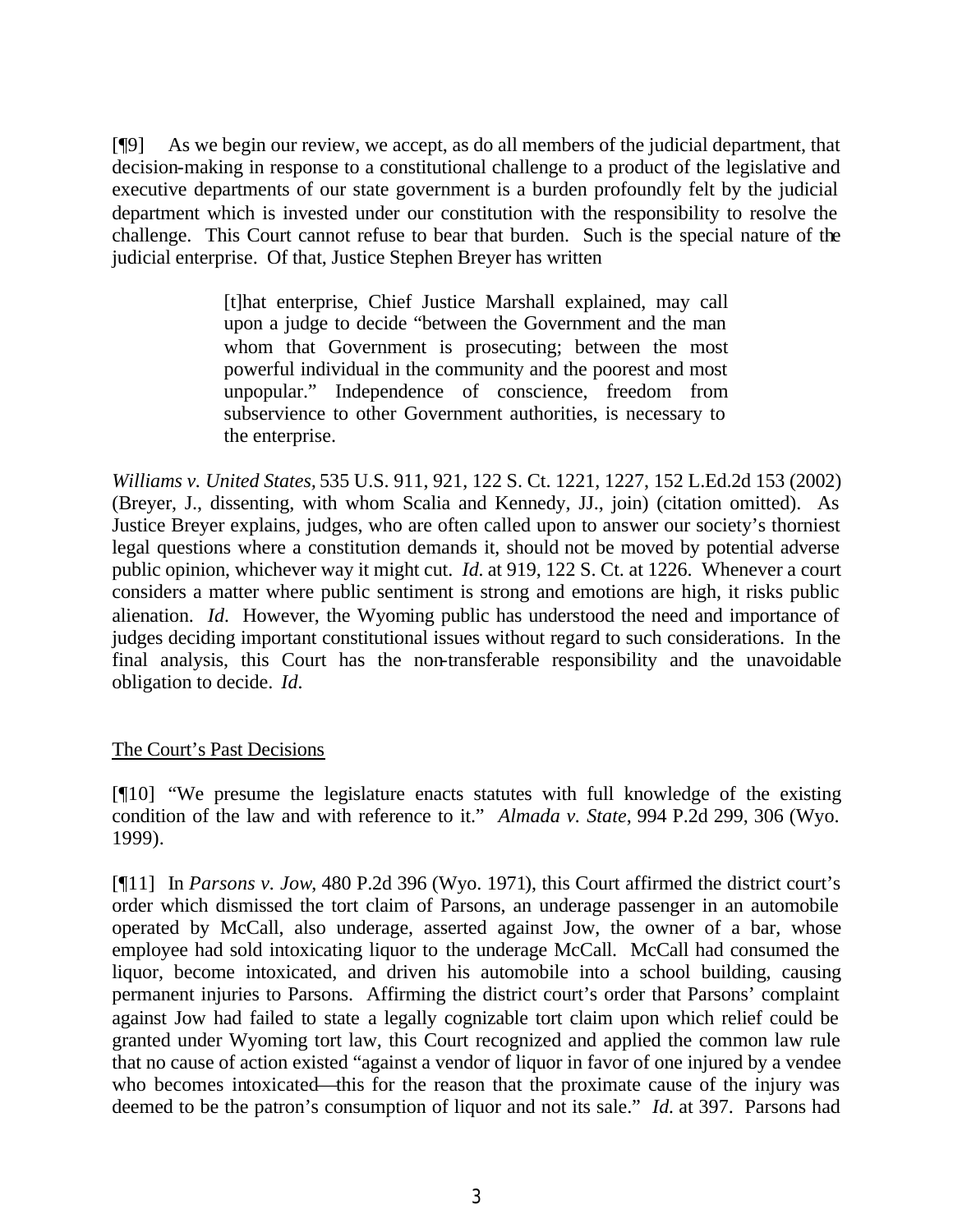apparently argued that a Wyoming statute, then § 12-33, W.S. 1957, 1969 Cum.Supp., made unlawful the sale of liquor to an underage person; that the statute established a civil duty of care owed by the liquor vendor to a third-party like Parsons; and that the liquor vendor's violation of the statute, and thus the duty of care, was either negligence per se or evidence of the liquor vendor's negligence. *Id.* This Court rejected that argument because, even assuming the liquor vendor's violation of the statute (duty), the statutory violation (duty breach) "would not be a proximate cause of injury." *Id.* In conclusion, this Court noted that modification of the common law rule of civil non-liability of the liquor vendor was "within the province of the legislature." *Id.* at 398. Following this decision, the Wyoming legislature did not address the subject.

[¶12] Twelve years later, this Court decided *McClellan v. Tottenhoff*, 666 P.2d 408 (Wyo. 1983). In that case, "[t]he sole issue on appeal [was] whether a complaint against a vendor unlawfully selling liquor to a minor [in his automobile at a liquor drive -in facility] who becomes intoxicated and injures a third-party states a claim for relief in Wyoming." *Id.* at 409. The McClellans' complaint alleged that the liquor vendor's employee, making no effort to check the identification of James Staatz, a 17-year-old who looked young, negligently sold liquor to Staatz who was in his automobile at the liquor vendor's drive-in window; Staatz became intoxicated and killed Chad McClellan in an automobile accident. *Id.* at 409, 414. Relying upon *Parsons*, the district court had dismissed the McClellans' complaint for failure to state a legally cognizable tort claim under Wyoming law. *Id.* at 409. Thinking that statements in *Parsons* concerning the legislature's province and proximate cause had misconstrued the nature of the common law, this Court overruled *Parsons*. *Id.* at 410. Relying upon the common law's inherent dynamic principle which allows the judiciallycreated common law to grow and to tailor itself to meet society's changing needs and relying upon the reasoning of common law decisions from courts in Illinois, Idaho, Indiana, Minnesota, New Jersey, and Oregon, this Court as a common law court established a liquor vendor's common law duty of reasonable care owed to third-parties injured by an intoxicated underage vendee. *Id.* at 411-12. In legal effect, then, this Court established a common law tort claim upon which relief could be granted against a liquor vendor and in favor of an injured third-party. This Court based the liquor vendor's duty of reasonable care upon both §§ 12-5-301(a)(v) and 12-6-101(a), W.S. 1977. *Id.* at 412-13. Section 12-5-301(a)(v) proscribed as a misdemeanor a liquor licensee's receiving a liquor order from or making a liquor delivery to a minor or an intoxicated person in a drive -in area of the licensed premises. Section 12-6-101(a) proscribed as a misdemeanor a liquor provider's furnishing of liquor to an underage person who was not the liquor provider's legal ward, medical patient, or immediate family member. *Id.* at 413. This Court held that violation of either section was evidence of negligence. *Id.* Addressing the element of proximate cause, this Court noted that that element's well-settled meaning in negligence law was appropriate in the context of a violation of either a non-statutory or statutory duty, the ultimate test being whether the liquor licensee could foresee injury to a third-party, which was a question of fact. *Id.* at 414.

[¶13] Paying careful attention to this Court's analysis in *McClellan*, one is struck by the close connection between the operative allegations in the complaint—a liquor vendor selling intoxicating liquor to an underage patron in his automobile at the vendor's drive-in area—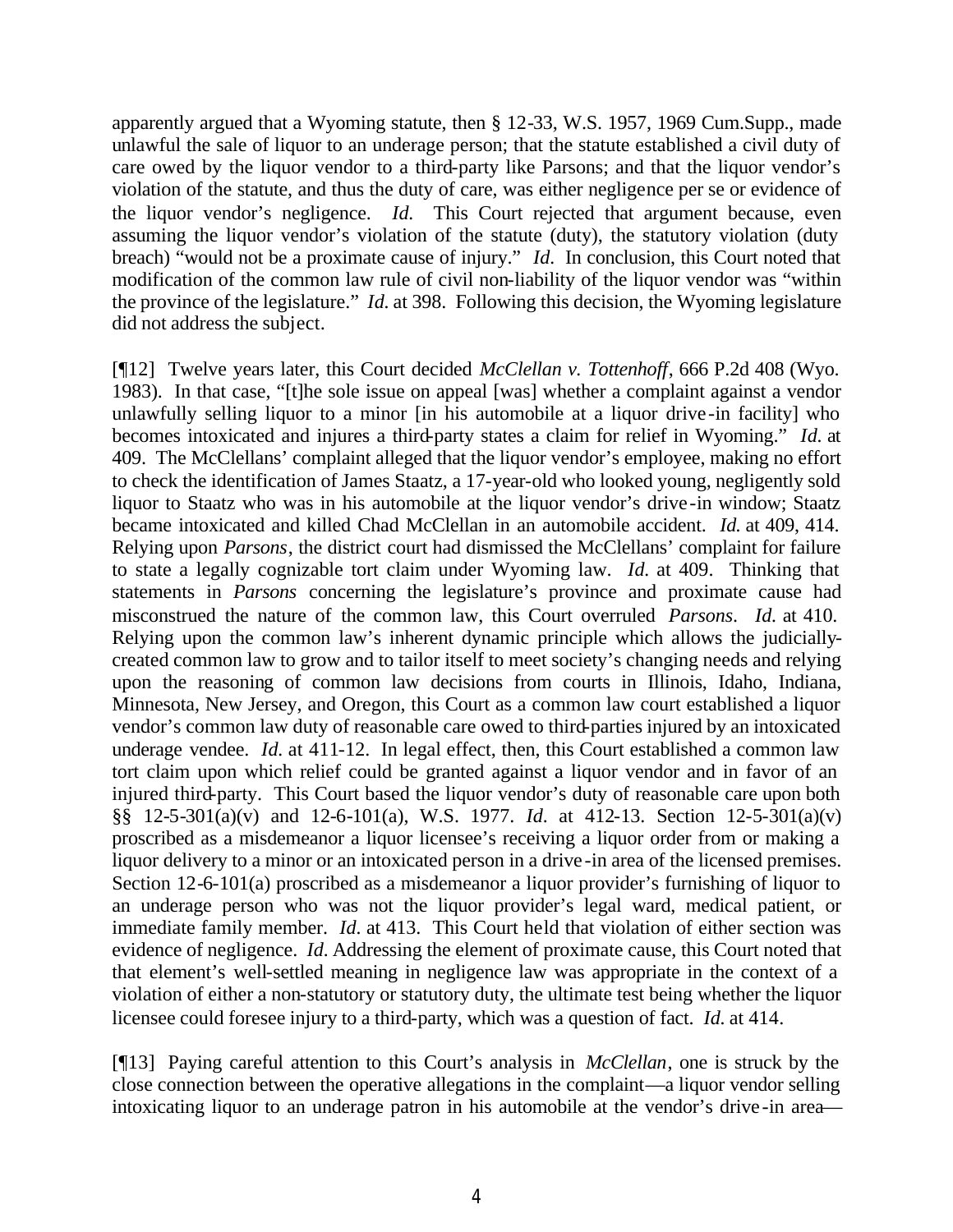and this Court's seizing upon the statutory prohibitions against selling intoxicating liquor to an underage person  $(\S 12-6-101(a))$  and to an underage person or an intoxicated person in the vendor's drive-in area  $(\S 12-5-301(a)(v))$  in order to create a common law tort claim. Recognizing this close connection between the complaint allegations and the statutory proscriptions, one can confidently and reasonably conclude that the *McClellan* holding was narrow. This conclusion finds support in this Court's identification in that decision of the two ways in which society is harmed by the old common law rule of liquor vendor nonliability. *Id.* at 415. The first way is that the old non-liability rule "limits recovery when an intoxicated minor driver injures someone;" liquor vendors "are usually in a more solid financial position than a minor." *Id*. The second way is that the old non-liability rule deprives society of an "effective deterrent to keep liquor vendors from selling liquor to minors or to intoxicated persons." *Id.* This latter reference was obviously made with § 12-5- $301(a)(v)$  in mind because it is that section which proscribes a liquor vendor's selling liquor to an intoxicated person at the vendor's drive-in area. In other words, this Court was stating that the non-liability rule harmed society by limiting compensation to injured third parties and by failing to deter undesirable conduct. As a leading authority of tort law instructs, "[t]he most commonly mentioned aims of tort law are (1) compensation of injured persons and (2) deterrence of undesirable behavior." Dan B. Dobbs, *The Law of Torts* § 8, at 12  $(2000).$ 

[¶14] *McClellan's* narrow holding is best seen, therefore, as a common law court's effort to cure the public mischief of the harm done to society by liquor vendors' selling intoxicating liquors to underage persons and intoxicated persons at the vendors' drive-in areas. The opinion is an excellent example of a common law court's abrogation by judicial decision of an old common law rule in order to shape social policy. In the absence of legislative activity, such judicial activity is arguably an appropriate role for a common law court in our democratic society. When the judiciary abrogates a common law rule created by the judiciary in the first place, as was done in *McClellan*, the judiciary is changing the common law because that change is suitable to new circumstances or conditions, the needs of society, and because the old common law rule is perceived by the judiciary to conflict with public policy. *Adkins v. Sky Blue, Inc.*, 701 P.2d 549, 551 (Wyo. 1985). Indeed, as this Court pointed out in *Adkins*, in *McClellan* this Court was declaring "public policy" and "the purposes to be served" by the new judicially-created tort claim of liquor vendor liability to third parties. *Id.* at 553. In deciding that *McClellan* would not be applied retroactively, this Court said that retroactive application of the new rule would not promote "[t]he stated public policy" of that new rule. *Id.*

[¶15] That common law courts, in the absence of legislative activity, make and shape public policy in cases like *McClellan* should come as no surprise. In numerous cases, this Court has enumerated the several factors of public policy which this Court considers when contemplating a judicial abrogation or modification of an existing common law rule. For example, in *Gates v. Richardson,* 719 P.2d 193 (Wyo. 1986), in contemplating extending a limited duty of care to persons who suffer mental distress upon observing a family member's severe injuries at the scene of an accident, this Court quoted favorably from a leading authority of tort law when it said that duty "is only an expression of the sum total of those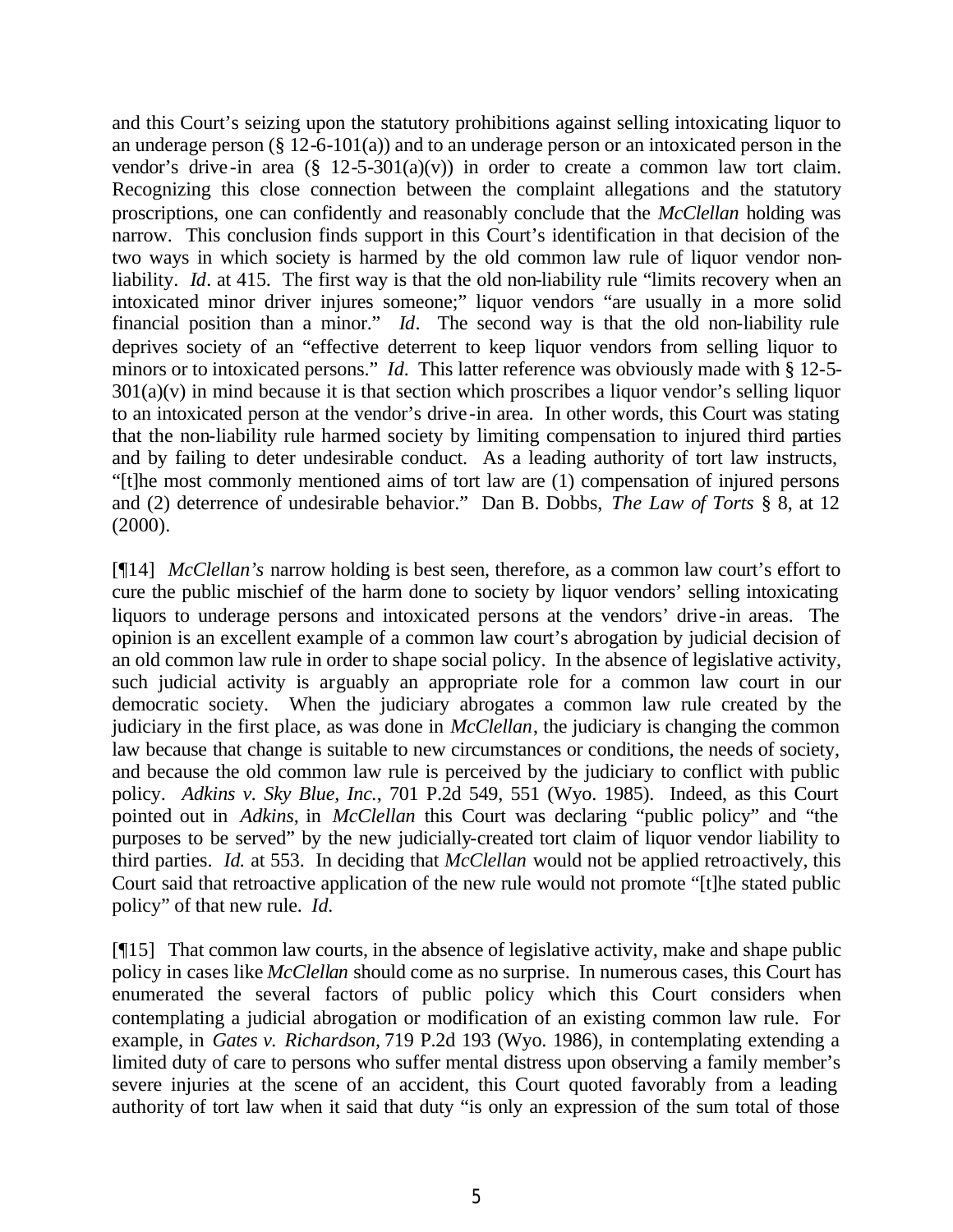considerations of policy which lead the law to say that the plaintiff is entitled to protection." *Id.* at 196 (quoting W. Page Keeton, *Prosser and Keeton on the Law of Torts* § 54, at 357-58  $(5<sup>th</sup>$  ed. 1984)). This Court then enumerated some of the key policy factors to be considered by a court:

> (1) the foreseeability of harm to the plaintiff, (2) the closeness of the connection between the defendant's conduct and the injury suffered, (3) the degree of certainty that the plaintiff suffered injury, (4) the moral blame attached to the defendant's conduct, (5) the policy of preventing future harm, (6) the extent of the burden upon the defendant, (7) the consequences to the community and the court system, and (8) the availability, cost and prevalence of insurance for the risk involved.

*Gates*, 719 P.2d at 916. For other recent examples, *see also Anderson v. Two-Dot*, 2002 WY 105, ¶44, 49 P.3d 1011, ¶44 (Wyo. 2002); *Ortega v. Flaim,* 902 P.2d 199, 203 n.3 (Wyo. 1995); *Dellapenta v. Dellapenta*, 838 P.2d 1153 (Wyo. 1992); *Nulle v. Gillette-Campbell County Joint Powers Fire Bd.*, 797 P.2d 1171 (Wyo. 1990); *Mostert v. CBL & Assoc.*, 741 P.2d 1090, 1094 (Wyo. 1987); and *Tader v. Tader,* 737 P.2d 1065 (Wyo. 1987).

[¶16] It is elementary that public policy considerations are not the exclusive province of the judicial department. The legislative department of our state government lives and works in that province, too, because it exercises plenary legislative power. Wyo. Const. art. 2, § 1 (separation of powers); art. 10, § 2 (the police power of the state); and art. 19, § 10 (manufacture, sale and keeping for sale intoxicating liquor permitted in the state under such regulation as the legislature may prescribe). $1$ 

[¶17] Following this Court's publication of *McClellan*, the Wyoming legislature became active in this province of public policy considerations surrounding the particular social problem narrowly addressed in that case. In the General Session of the Forty-Eighth State Legislature, which convened in January 1985, Representative Thomas Jones introduced House Bill No. 0390, an act to create Wyoming statute § 12-8-301 relating to alcoholic beverages and limiting causes of action in cases of voluntary intoxication in some cases. Dig. of House J., Forty-Eighth State Legis., Gen. Sess., at 416 (1985). Winding its way through the legislative process, the bill was passed by both the House and the Senate and was signed by the Governor, becoming effective May 23, 1985, as 1985 Wyo. Sess. Laws ch. 205, § 1. It became Wyoming statute § 12-8-301 in its enacted form. Before we closely examine its provisions and compare the tort claim thus legislatively created with that

<sup>&</sup>lt;sup>1</sup> Indeed, some former members of this Court strongly expressed the view that the legislative department is more legitimately positioned and better able in our form of government than the judicial department to consider our society's social problems, marshal appropriate information, identify relevant public policy factors, and enact laws expressing the public will about the appropriate public policies deemed necessary to address those social problems. *Dellapenta*, 838 P.2d at 1166-69 (Thomas, J., dissenting; Cardine, J., dissenting but concurring in result).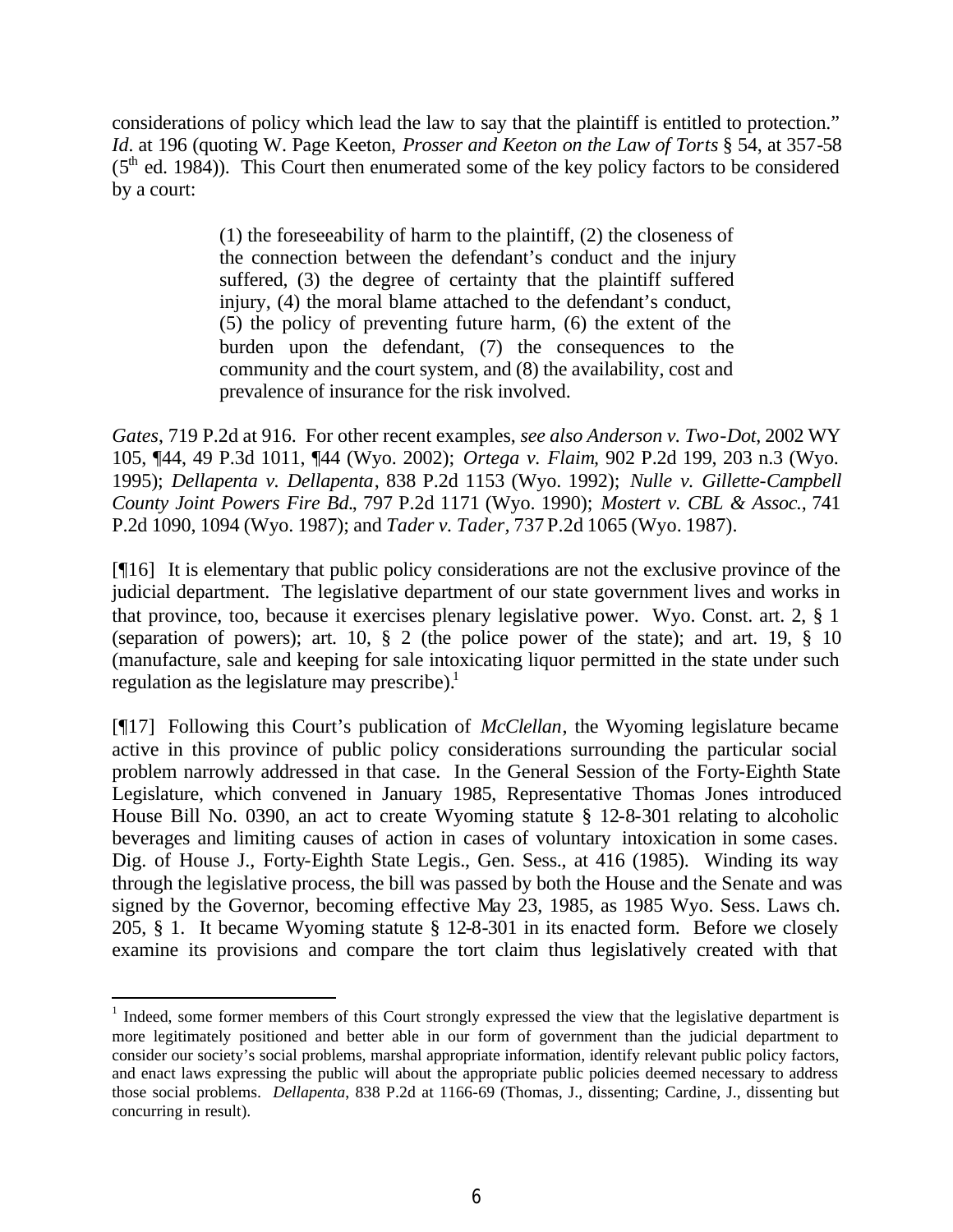judicially created tort claim in *McClellan*, we pause to explain the nature and scope of the legislative department's exercise of its constitutionally-secured police power.

### The Legislative Department's Police Power

[¶18] As we noted a few lines ago, the Wyoming Constitution expressly recognizes the legislative department's police power. In Article 2, § 1, of the Wyoming Constitution, the people have granted the legislative department its powers of government. In Article 10, § 2, of the Wyoming Constitution, the people have specifically granted the legislative department the police power of the state which "is supreme over all corporations as well as individuals." And, in Article 19, § 10, of the Wyoming Constitution, the people have granted the legislative department regulation of the manufacture, sale, and keeping for sale of intoxicating liquors. In the early days of statehood, this Court expressed unqualified recognition of the plenary legislative power when it said:

> The people of a State, in framing their constitution, committed to the legislature the whole lawmaking power of the State, which they did not expressly or impliedly withhold. Plenary power in the legislature is the rule, for all purposes of civil government, and a prohibition to exercise a particular power is an exception. . . . [E]very subject within the scope of civil government is liable to be dealt with by the legislature.

*State ex rel. Bennett v. Barber,* 4 Wyo. 56, 61-62, 32 P. 14, 16 (1893) (citation omitted). In addition, this Court has said that the police power is

> most essential and very comprehensive. Under that power regulations are prescribed for the protection of the public health, public safety, and public morals, or, as more generally stated, the public welfare; and it is held to embrace regulations not only to promote the health, peace, morals, education, and good order of the people, but to extend to regulations designed to increase the industries of the State, develop its resources, and add to its wealth, or to promote the public convenience or general prosperity.

*State v. Sherman*, 18 Wyo. 169, 176, 105 P. 299, 300 (1909).

[¶19] No one disputes that regulation of all matters concerning intoxicating liquors is an area over which the legislative department is free to exercise its plenary police power. The judicial department has always recognized that "the power of the lawmaker to prohibit or regulate the sale of alcoholic beverages is practically unlimited." *Berry v. Arapahoe & Shoshone Tribes*, 420 F. Supp. 934, 941 (D. Wyo. 1976) (citations of Wyoming cases omitted). *And see generally, Pierce v. Albanese*, 129 A.2d 606, 611 (Conn. 1957); *Ziffrin,*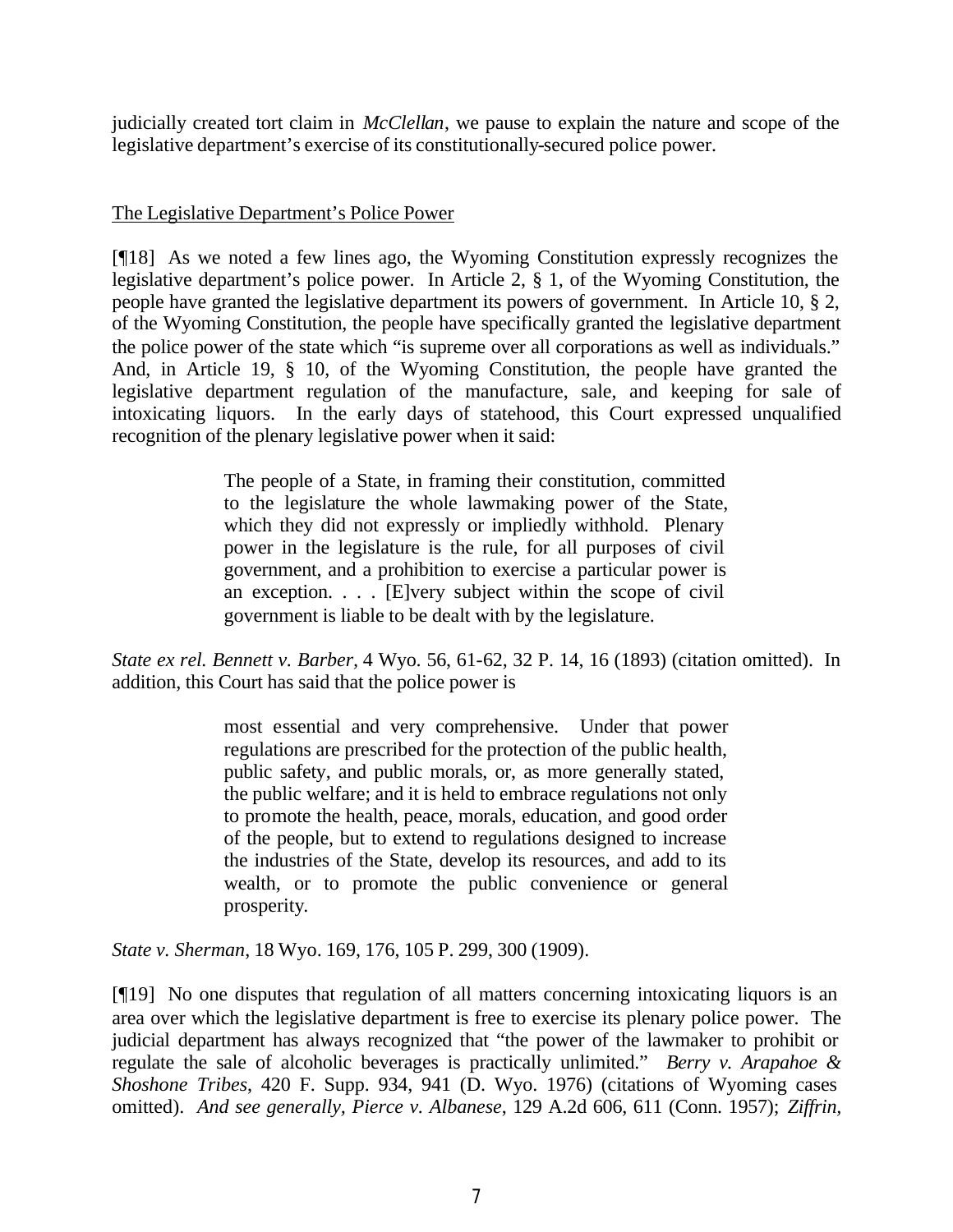*Inc. v. Reeves,* 308 U.S. 132, 138-41, 60 S. Ct. 163, 167-68, 84 L.Ed. 128 (1939); 1 James F. Mosher, *Liquor Liability Law* § 2.05[1], at 2-50 (1987); and Daniel A. Klein, Annotation, *Supreme Court's views as to extent of states' regulatory powers concerning or affecting intoxicating liquors, under Federal Constitution's Twenty-First Amendment,* 134 L.Ed.2d 1015 (2000).

[¶20] The product of the legislative department's comprehensive exercise of its plenary police power in matters concerning alcoholic beverages is largely found in Title 12 of the Wyoming statutes which contains nine chapters, numerous articles within each chapter, and numerous sections within each article. For other provisions in other titles addressing still other matters concerning intoxicating liquors, *see* Wyo. Stat. Ann., Cross References Ann., Title 12, at 215. It is within this comprehensive regulatory scheme that we find the evidence of the legislature's exercise of its plenary police power in the form of those specific sections creating the third-parties' tort claim against those liquor licensees and non-licensees who furnish intoxicating liquor to persons who become intoxicated and cause damage to those third parties.

[¶21] We now return to the Forty-Eighth State Legislature's product of 1985, § 12-8-301. In its enacted form, that 1985 law read as follows:

> (a) No licensee is liable for damages caused by an intoxicated person to whom the licensee legally sold or furnished alcoholic liquor or malt beverages unless the licensee sold or provided alcoholic liquor or malt beverages to a person who was intoxicated, and:

> > (i) It was reasonably apparent to the licensee that the person buying or receiving the alcoholic liquor or malt beverage was intoxicated; or

> > (ii) The licensee knew or reasonably should have known from the circumstances that the person buying or receiving the alcoholic liquor or malt beverages was intoxicated.

(b) No person who is not a licensee who has gratuitously and legally provided alcoholic liquor or malt beverage to any other person is liable for damages caused by the intoxication of the other person.

(c) This section does not affect the liability of the intoxicated person for damages.

(d) This section does not affect the liability of the licensee or person if the alcoholic liquor or malt beverage was sold or provided in violation of title 12 of the Wyoming statutes.

(e) For purposes of this section "licensee" is defined in W.S. 12-1-101(a)(viii) and includes the licensee's employee or employees.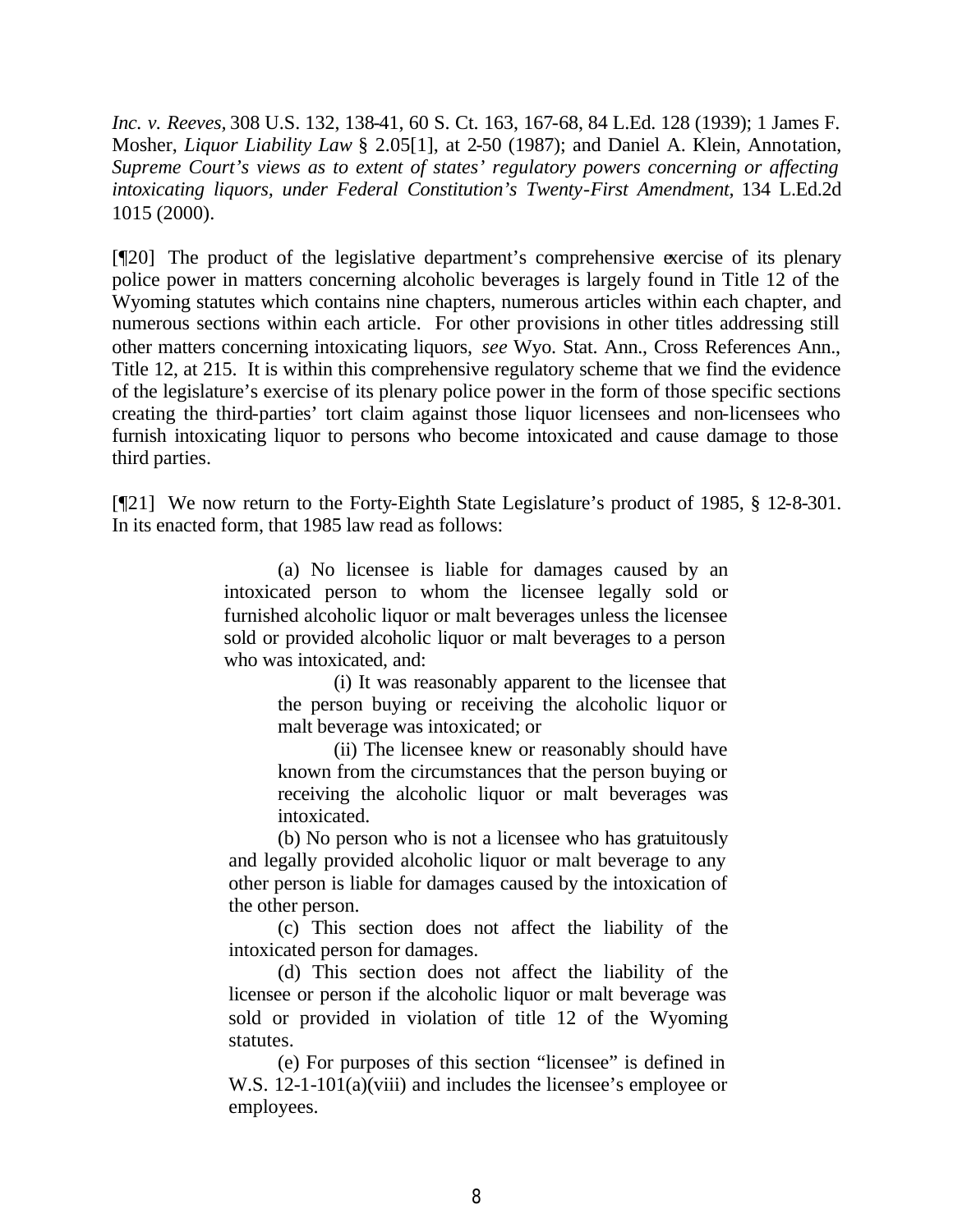#### 1985 Wyo. Sess. Laws ch. 205, § 1.

[¶22] Presumably, the legislature enacted this statutory tort claim with full knowledge of and with reference to *Parsons* and *McClellan. Almada*, 994 P.2d at 306 ("We presume the legislature enacts statutes with full knowledge of the existing condition of the law and with reference to it."). It is in that light that we closely examine this 1985 statute to identify the ways in which the legislature, in its first entry onto the field of liquor provider civil liability, changed the landscape established by this Court in those two earlier common law decisions. As we begin that examination, let us remember, too, that legislative authority repeals common law decisions. Wyo. Stat. Ann. § 8-1-101 (LexisNexis 2001); *and see, Snell v. Rupert,* 541 P.2d 1042, 1046 (Wyo. 1975), *overruled on other grounds*, *Ferguson Ranch, Inc. v. Murray,* 811 P.2d 287 (Wyo. 1991).

[¶23] The 1985 version of § 301 consisted of five subsections, (a) through (e). Subsection (a) addressed the civil liability of a "licensee," as that term was defined in subsection (e). In regard to a licensee's civil liability for damages caused by an intoxicated person to whom the licensee lawfully provided liquors, the legislature declared that a licensee was not liable unless the intoxicated customer was intoxicated at the time the liquor was furnished and either (1) it was reasonably apparent to the licensee that the customer was intoxicated or (2) the licensee knew or reasonably should have known from the circumstances that the customer was intoxicated. 1985 Wyo. Sess. Laws ch. 205, § 1; Wyo. Stat. Ann. § 12-8-301 (Michie May 1985 Cum. Supp.) In addition, in subsection (d) the legislature declared that a licensee was liable if it furnished liquor in violation of Title 12 of the Wyoming statutes. *Id.*  Importantly, in this law the legislature also addressed the question of a non-licensee's civil liability. Subsection (b) states that the non-licensee was not liable if he/she gratuitously and legally provided liquor to any person. *Id.* 

[¶24] Comparing the narrow common law tort claim judicially created in *McClellan* with this 1985 legislatively created tort claim, one immediately sees that the legislature substantially changed the common law tort claim landscape. The narrow common law tort claim of liquor vendor liability for furnishing liquor to an intoxicated minor in his automobile at the vendor's drive-in area was expanded to a broad statutory tort claim of liquor vendor liability for furnishing liquor to any intoxicated person at any location, whether a drive-in area or inside the licensed premises. Also, the non-licensee liquor provider was addressed. One also notes that the legislature did not change the pre-existing common law rule of the intoxicated person's liability. § 12-8-301(c) (Michie May 1985 Cum. Supp.)

[¶25] As the above and foregoing examination makes clear, at the close of the Forty-Eighth State Legislature's General Session in 1985, the legislative and executive departments had enacted a full and comprehensive regulatory scheme expressing the state's social policy in the problematic area of liquor provider liability. That scheme covered, as the common law had not, all the actors: the licensed liquor provider, the non-licensed liquor provider (social host), the intoxicated person, and the injured third party.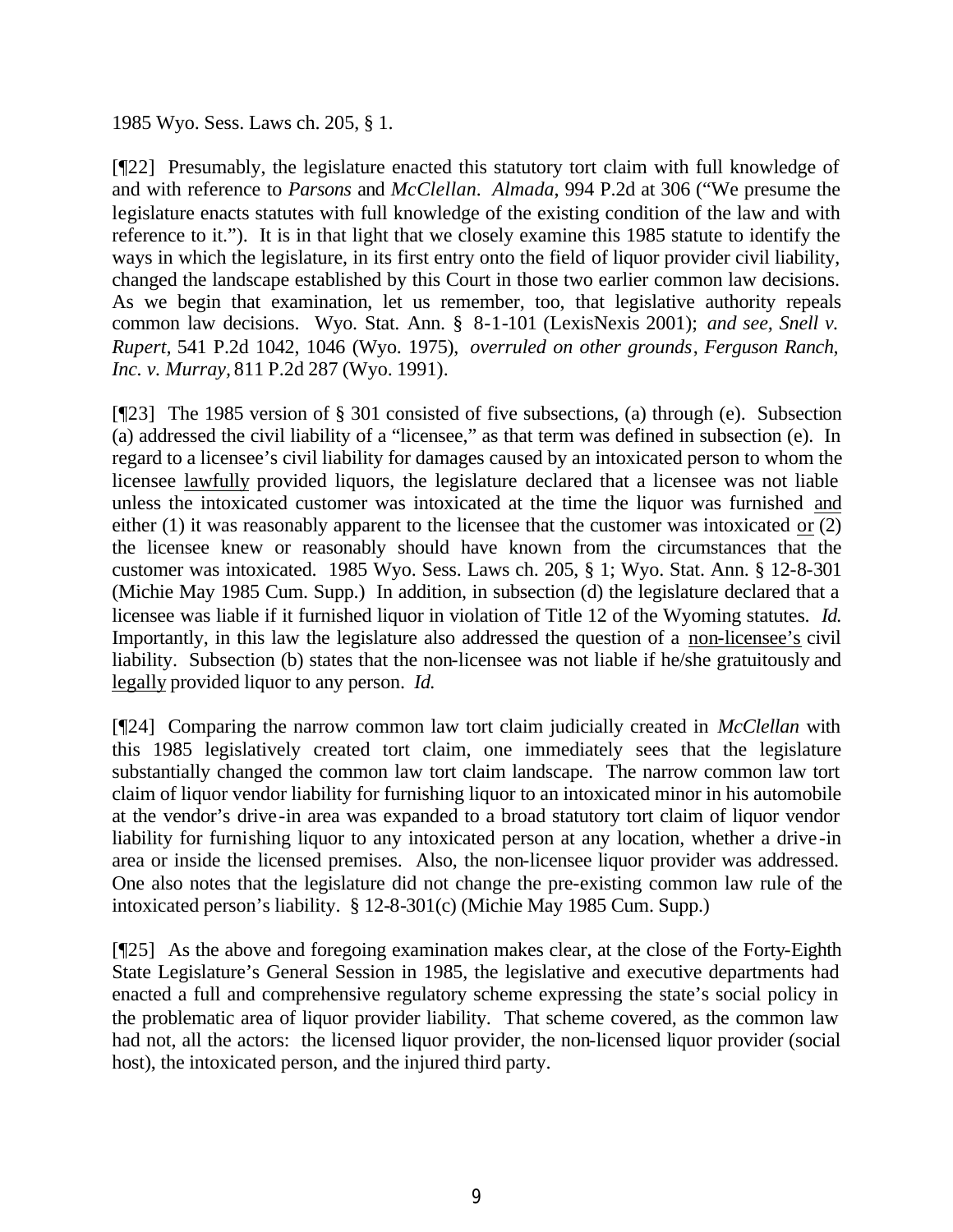[¶26] In less than a year after the close of that general session, however, the budget session of that same legislature saw legislative activity to amend § 12-8-301. Representatives Thomas Jones, Jack Sidi, Ellen Crowley, Dick Wallis, and Donald Jackson sponsored House Bill 0013, "[a]n act to amend W.S. § 12-8-301 relating to alcoholic beverages, denying liability for legally selling or furnishing alcoholic beverages." Dig. of House J., Forty-Eighth State Leg.*,* Budget Sess., at 60-62 (1986). Introduced February 18, 1986, the bill moved quickly without incident through the legislative process of both chambers and was approved by the Governor on March 11, 1986. *Id.*; 1986 Wyo. Sess. Laws, ch. 6, §§ 1, 2. In its enacted form as § 12-8-301, it reads today as it did then:

> (a) No person who has legally provided alcoholic liquor or malt beverage to any other person is liable for damages caused by the intoxication of the other person.

> (b) This section does not affect the liability of the intoxicated person for damages.

> (c) This section does not affect the liability of the licensee or person if the alcoholic liquor or malt beverage was sold or provided in violation of Title 12 of the Wyoming statutes.

> (d) For purposes of this section "licensee" is as defined in W.S. 12-1-101(a)(viii) and includes the licensee's employee or employees.

Wyo. Stat. Ann. § 12-8-301 (LexisNexis 2001).

[¶27] Examining the section's four subsections, one readily sees significant legislative retrenchment of civil liability compared to the 1985 legislation. Importantly, in this regard a licensee which legally furnishes liquor to an intoxicated customer is not liable for damages caused by that customer's intoxication. § 12-8-301(a). However, the civil liability of a licensee or non-licensee person who sells or provides liquor in violation of Title 12 of the Wyoming statutes remains intact. § 12-8-301(c).

[¶28] Searching Title 12 of the Wyoming statutes for those provisions which if violated will expose the licensee or non-licensee person to civil liability for damages caused by an intoxicated person to whom liquor was sold or provided, one finds several that are pertinent. A non-licensee person, for example, a social host, is exposed to civil liability if he or she furnishes liquor to an underage person who is not the liquor provider's legal ward, medical patient, or immediate family member. Wyo. Stat. Ann. § 12-6-101(a) (LexisNexis 2001). Stated conversely, if the relationship of legal ward, medical patient, or immediate family member does exist between the liquor provider and the underage person, the liquor provider is deemed to have legally furnished liquor to the underage person and, therefore, is not liable to a third party damaged by the intoxicated underage person.

[¶29] On the other hand, a licensee is exposed to civil liability in several instances. If a licensee, after receiving written notice from a court, parent, or guardian of an underage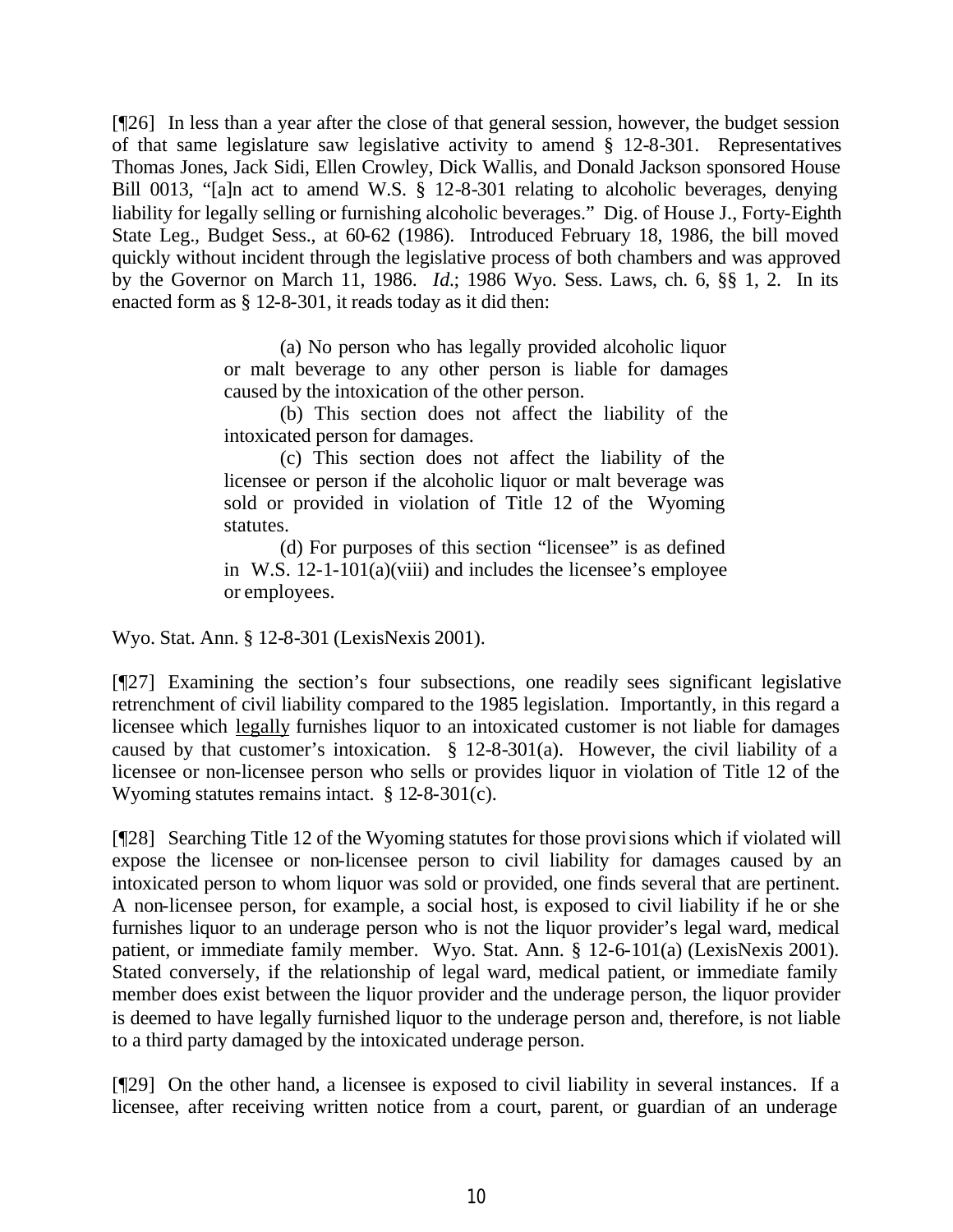person or ward of the latter's minority, sells liquor to the underage person, then the licensee is exposed to liability. Wyo. Stat. Ann. § 12-5-502 (LexisNexis 2001). Similarly, if a licensee, after receiving written notice from the spouse or dependent of a habitual drunkard of the latter's neglect of support obligations, sells liquor to the habitual drunkard, then the licensee is exposed to liability. *Id.* Another instance of a licensee's liability exposure is found if a licensee sells liquor at the licensee's drive -in area to an underage person or to an intoxicated person. Wyo. Stat. Ann.  $\S 12-5-301(a)(v)$  (LexisNexis 2001).

[¶30] We note that the legislature has not changed the intoxicated person's exposure to civil liability for damages he or she causes. § 12-8-301(b). Consequently, if a licensee or nonlicensee person sells or provides liquor to another in violation of Title 12 and that consumer damages a third party, then both the liquor provider and the intoxicated person are exposed to civil liability. On the other hand, if the licensee or non-licensee person legally provides liquor to a consumer and that consumer damages a third party, then only the intoxicated consumer is exposed to civil liability.

[¶31] As the legislature has broadly drawn the statutory tort claim, it covers the myriad ways by which an intoxicated person can cause damage. An intoxicated person can cause damage to himself or herself or a third party negligently or intentionally, when using a mobile vehicle (automobile, airplane, railroad engine, etc.), or when not using a mobile vehicle. *See* Mosher, *supra*, § 1.02[2] – [4], at 1-5 through 1-9.

[¶32] Our foregoing review of the statutorily created and amended tort claim as it existed in 1986 and at the time of the Sampsell-Greenwalt automobile accident in question reveals that, although retrenchment of liability occurred in some ways, the legislative product remained a full and comprehensive regulatory scheme expressing the State's social policy in this most complex area of damages caused by intoxicated members of our society.

#### Open Courts Provision

[¶33] With that background in mind, we consider Greenwalts' contention that §12-8-301 prevents or impedes access to the courts because it grants immunity from tort actions to alleged tortfeasor vendors whose sale and service of liquor to patrons result in injuries to another and, by impinging on this fundamental right, strict scrutiny must be applied when considering any classification. Article 1, § 8 of the Wyoming Constitution provides:

> All courts shall be open and every person for an injury done to person, reputation, or property shall have justice administered without sale, denial or delay. Suits may be brought against the state in such manner and in such courts as the legislature may by law direct.

The right to access to the courts is a fundamental right. *Robinson v. Pacificorp,* 10 P.3d 1133, 1136 (Wyo. 2000) (citing *Mills v. Reynolds,* 837 P.2d 48, 54 (Wyo. 1992)). The provision is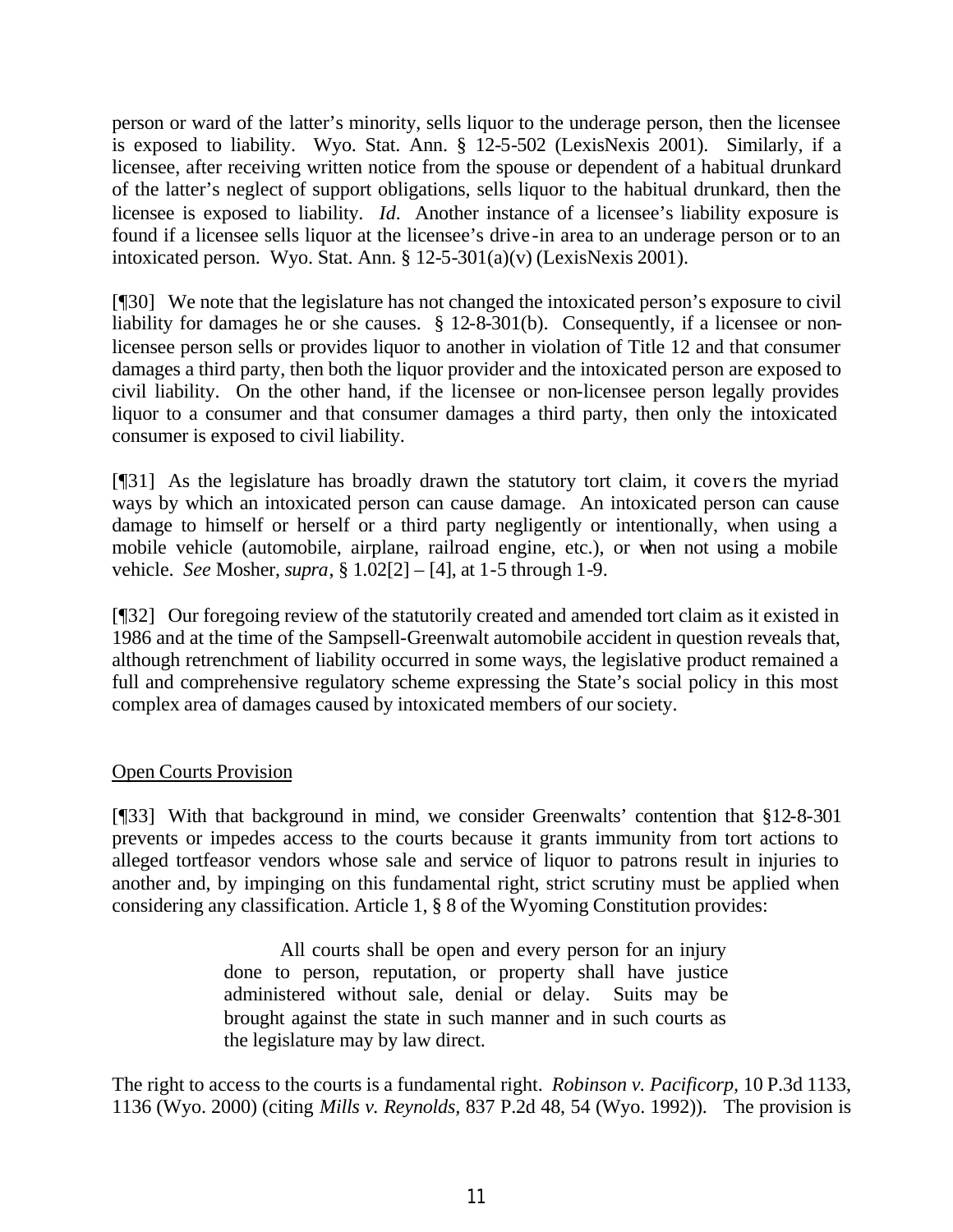not a limitation on lawmakers who, in the proper exercise of the legislative power, may alter or abolish common law causes of action as long as that legislative action does not violate some other provision of our constitution. *Mull v. Wienbarg,* 66 Wyo. 410, 419-20, 212 P.2d 380, 382-83 (1949). The open courts provision was included in our constitution to insure equal administration of justice by the judiciary and did not intend application to the legislature nor to create a fundamental right to full legal redress. No one has a vested right to any rule of common law. *Id.*

[¶34] The Wyoming legislature has the power to abolish substantive common law rights, including those traced to the common law of England, in order to attain a permissible legislative object. *Schlattman v. Stone*, 511 P.2d 959, 960-62 (Wyo.1973). The common law of England was not adopted in the State of Wyoming by our constitution and prevails here only by virtue of its adoption into the law of the state by legislative enactment. *Id.* This provision means "no more nor less than that . . . the courts must be accessible to all persons alike . . . and afford a speedy remedy for every wrong recognized by law as being remedial in court." *Mull,* 66 Wyo. at 423, 212 P.2d at 384 (quoting *Shea v. North Butte Mining Co.*, 179 P. 499, 502 (Mt. 1919)). It does not strip the legislature of all power to alter or repeal any portion of the common law relating to accidental injuries or the death of one person by the negligence of another. *Id.* 

[¶35] The legislature, however, cannot destroy vested rights. *Id.* Where an injury has already occurred for which the injured person has a right of action, the legislature cannot deny a remedy; but the remedies recognized by the common law in this class of cases, together with all rights of action that may arise in the future may be altered or abolished to the extent of destroying actions for injuries or death arising from negligent accident, so long as there is no impairment of rights already accrued. *Id.* at 382-84.

[¶36] Thus, the courts are to afford remedies not for every wrong but for every wrong recognized by law. In order to establish an "open courts" violation, a litigant must satisfy a two-part test: first, he must show that he has a well-recognized common-law cause of action that is being restricted; and second, he must show that the restriction is unreasonable or arbitrary when balanced against the purpose and basis of the statute. *Robinson,* 10 P.3d at 1137.

[¶37] The Greenwalts' contentions cannot survive this first prong of the test. Our historical review just set forth established that the common law did not recognize a cause of action against a liquor vendor for injuries to a third person by a consumer of alcohol. Although *McClellan* altered the common law, our previous discussion reveals that its holding was narrow and limited to its particular facts, the illegal sale of liquor to a minor at a drive-in area. Here, the liquor vendor's sales and service was legal, and *McClellan* would not apply to these particular facts. We find no violation of the open courts provision.

## Equal Protection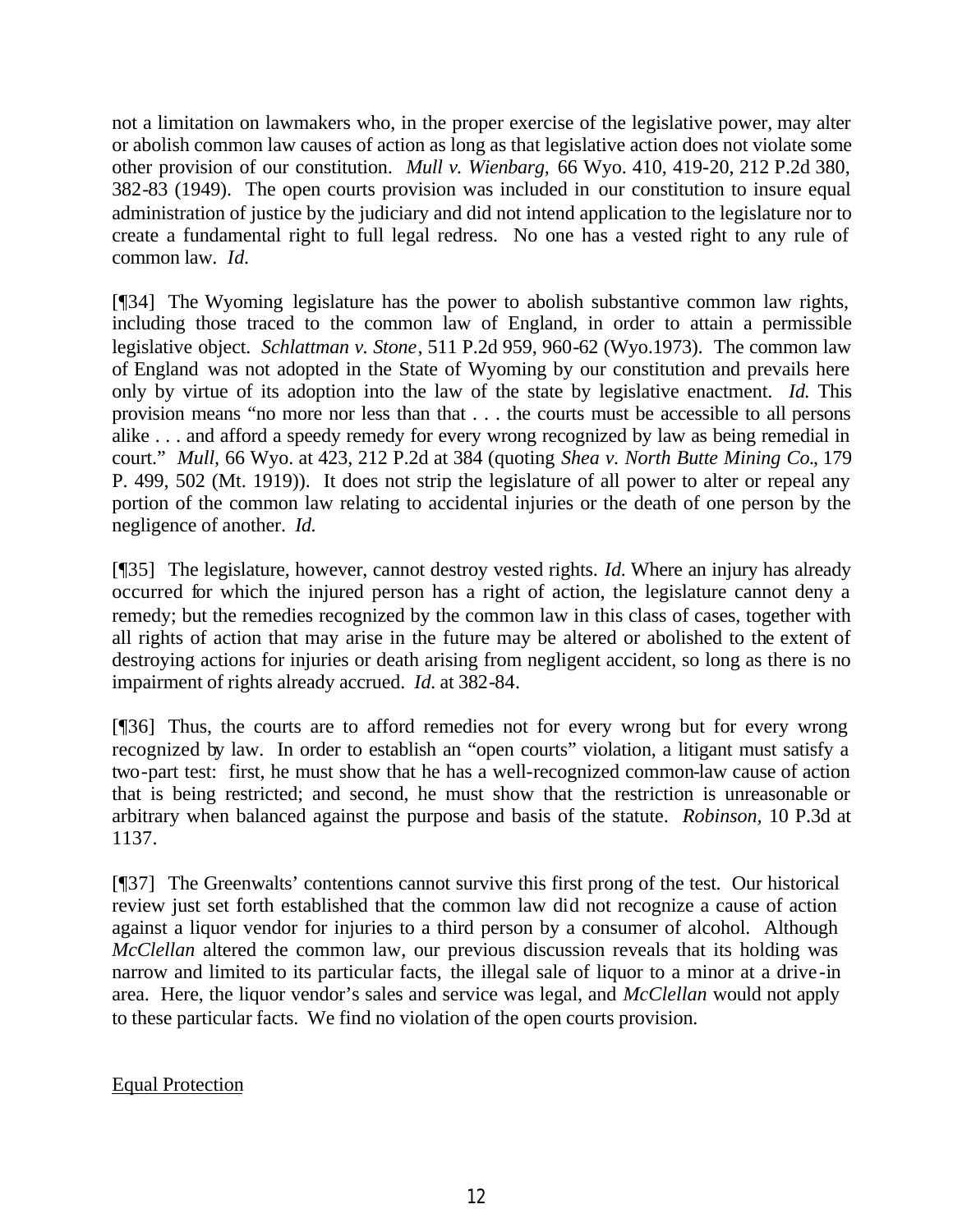[¶38] With all that has gone before fresh in our mind, we are now ready to turn our attention to the equal protection constitutional question at hand. In creating the statutory tort claim in question, the Wyoming legislature has designed a law that is at once both encompassing and symmetrically simple. It is encompassing in the sense that it covers all liquor providers, licensees as well as non-licensees (social hosts), and liquor consumers, *i.e.*, intoxicated persons; it is simple in the sense that liquor providers are exposed to civil liability if they unlawfully furnish liquor to another who then causes damage to a third party, and in the sense that the intoxicated person, whether lawfully or unlawfully provided liquor, remains exposed to civil liability for damage he causes a third party. At the heart of this statutory tort claim, the legislature has drawn a distinction between liquor providers (licensees and nonlicensees) who legally furnish liquor to consumers, on the one hand, and, on the other hand, liquor providers (licensees and non-licensees) who unlawfully furnish liquor to consumers. As a natural consequence of this explicit legislatively-drawn distinction, an implicit legislatively-drawn distinction appears: a distinction between third parties damaged by the intoxicated consumer legally served, on the one hand, and, on the other hand, third parties damaged by the intoxicated consumer unlawfully served. The former class of damaged third parties has tort claims against the intoxicated consumer, but not against the liquor provider who legally served that consumer; the latter class of damaged third parties have tort claims against the intoxicated consumer and the liquor provider who unlawfully served that consumer. The question before us is whether a rational basis exists justifying these legislatively-drawn distinctions for purposes of the equal protection provisions of the United States and Wyoming Constitutions.

[¶39] At this juncture, some preliminary observations of the applicable constitutional law are in order. The Greenwalts are challenging the legislature's liquor-provider tort claim law under the equal protection provisions of both the federal and Wyoming Constitutions. The federal equal protection clause provides: "No state shall . . . deny to any person within its jurisdiction the equal protection of the laws." U.S. Const. amend. XIV, § 1. The Wyoming Constitution does not contain such an express "equal protection" clause; rather, it contains a variety of equality provisions, *viz*., Article 1, §§ 2, 3, and 34; and Article 3, § 27. Like the Wyoming Constitution, "[m]ost state constitutions do not contain an 'equal protection' clause . . . [b]ut . . . do contain a variety of equality provisions." Robert F. Williams, *Equality Guarantees in State Constitutional Law*, 63 Tex. L. Rev. 1195, 1196 (1985). Despite the difference in text between the federal equal protection clause and the equality provisions in most state constitutions, "[m]ost state courts use conventional federal equal protection analysis when interpreting the various equality provisions of their state constitutions." *Id.* at 1222. Comparing the bedrock principles of rational-basis review in federal equal protection analysis, including the presumption of the constitutionality of a statute and the burden of a party challenging a statute, with those used in this Court's equal protection analysis from the early days of statehood to the present, one does not find any significant difference. The bedrock principles are these: $<sup>2</sup>$ </sup>

 2 *See generally* Joseph Tussman and Jacobus tenBroek, *The Equal Protection of the Laws*, 37 Cal. L. Rev. 341- 81 (1949) (a "comprehensive analysis of the principles of equal protection as a discrete technique of judicial decision," according to *Developments in the Law—Equal Protection*, 82 Harv. L. Rev. 1065, 1067 (1969)).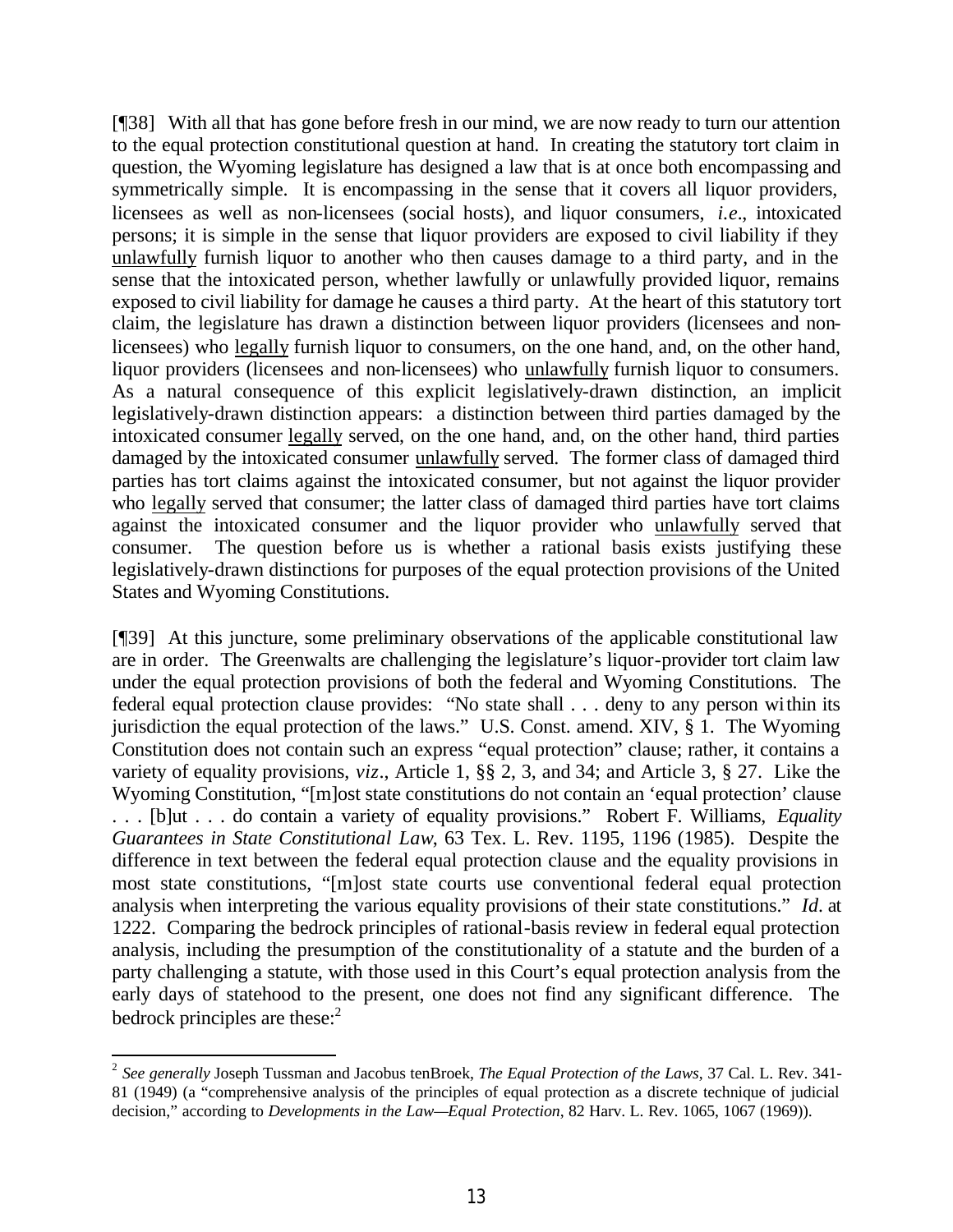1. The federal equal protection clause and the Wyoming equality provisions "have the same aim in view." *Washakie Cty. Sch. Dist. No. 1 v. Herschler*, 606 P.2d 310, 332 (Wyo. 1980); *Nehring v. Russell*, 582 P.2d 67, 76 (Wyo. 1978); *Pirie v. Kamps*, 68 Wyo. 83, 94, 229 P.2d 927, 930-31 (1951); *In Re Gillette Daily Journal*, 44 Wyo. 226, 239, 11 P.2d 265, 269 (1932); 26 A.L.R.2d 647.

2. A classification in a statute, such as § 301 (the liquor provider civil liability statute), comes to the reviewing court bearing a strong presumption of validity. *F.C.C. v. Beach Communications, Inc.*, 508 U.S. 307, 314, 113 S. Ct. 2096, 2101-02, 124 L.Ed. 211 (1993); *Heller v. Doe*, 509 U.S. 312, 319, 113 S. Ct. 2637, 2642, 125 L. Ed. 2d 257 (1993); *Clajon Prod. Corp. v. Petera, 70 F.3d 1566, 1580 (10<sup>th</sup> Cir. 1995); Painter v. Abels*, 998 P.2d 931, 939 (Wyo. 2000); *Hoem v. State*, 756 P.2d 780, 782 (Wyo. 1988); *State v. Langley*, 53 Wyo. 332, 345, 84 P.2d 767, 771 (1938).

3. A party attacking the rationality of the legislative classification has the heavy burden of demonstrating the unconstitutionality of a statute beyond a reasonable doubt. *F.C.C. v. Beach Communications, Inc.,* 508 U.S. at 315, 113 S. Ct. at 2102; *Small v. State*, 689 P.2d 420, 426 (Wyo. 1984) *Nehring*, 582 P.2d at 74.

4. Equal protection is not a license for courts to judge the wisdom, fairness, or logic of legislative choices and linedrawing. In areas of social policy, a statutory classification must be upheld if there is any reasonably conceivable state of facts that could provide a rational basis for the classification. *F.C.C. v. Beach Communications, Inc.,* 508 U.S. at 315, 113 S. Ct. at 2102; *Clajon Prod. Corp.,* 70 F.3d at 1580; *Dandridge v. Williams*, 397 U.S. 471, 485, 90 S. Ct. 1153, 1161, 25 L. Ed. 2d 491 (1970); *Mountain Fuel Supply Co. v. Emerson*, 578 P.2d 1351, 1355 (Wyo. 1978); *Sherman,* 18 Wyo. at 177, 105 P. at 300; *McGarvey v. Swan,* 17 Wyo. 120, 139, 96 P. 697, 702 (1908).

5. The reviewing court never requires a legislature to articulate its reasons for enacting a statute; therefore, it is entirely irrelevant for equal protection purposes whether the conceived reason for the challenged distinction actually motivated the legislature. The absence of "legislative facts" explaining the distinction on the record has no significance in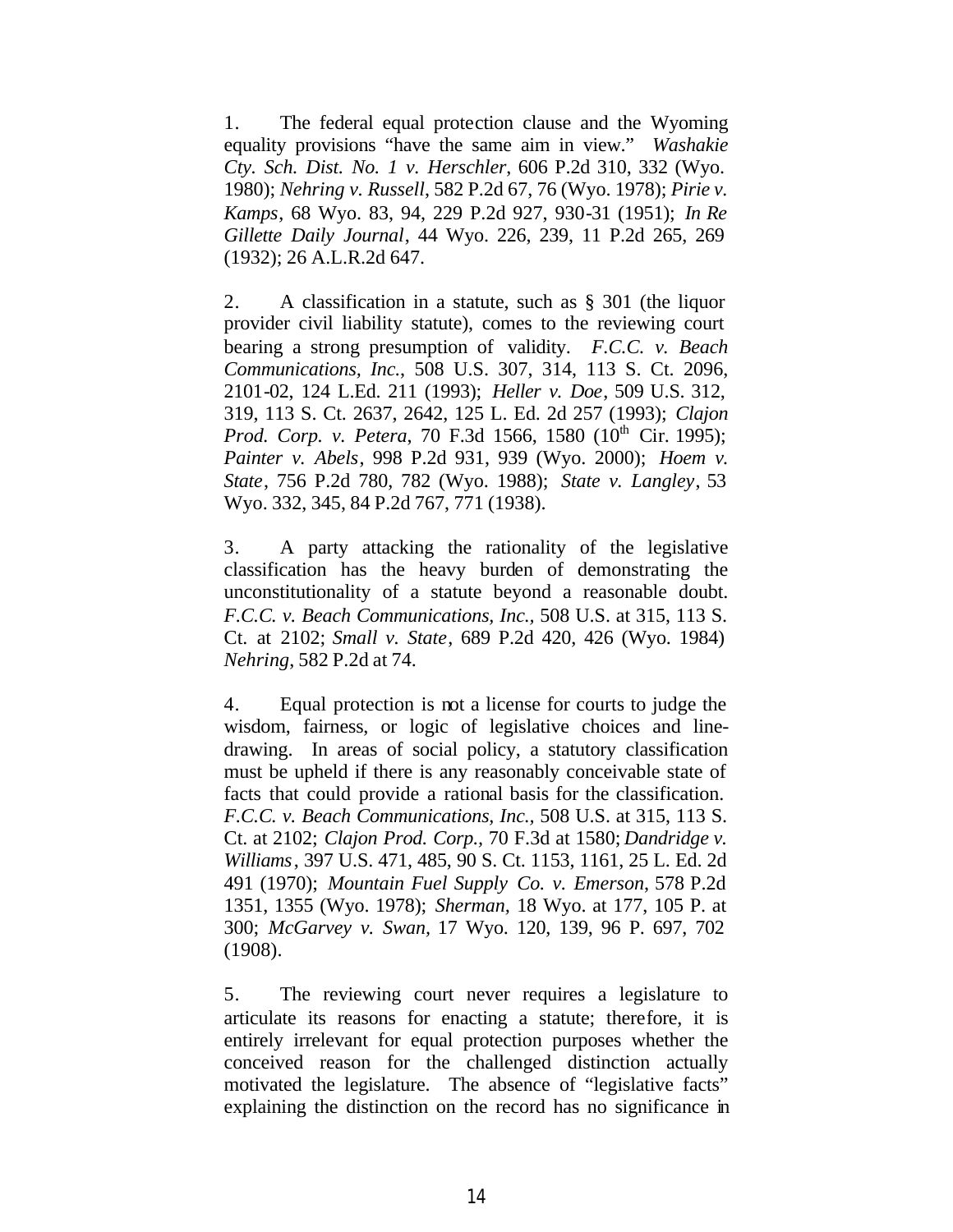rational-basis review. In other words, a legislative choice is not subject to courtroom fact-finding and need not be based upon evidence or empirical data. *F.C.C. v. Beach Communications, Inc.,* 508 U.S. at 315, 113 S. Ct. at 2102; *Clajon Prod. Corp.*, 70 F.3d at 1580.

To ascribe a purpose or purposes to the statutory classification, "the court may properly consider not only the language of the statute but also general public knowledge about the evil sought to be remedied, prior law, accompanying legislation, enacted statements of purpose, formal public announcements, and internal legislative history. If an objective can confidently be inferred from the provisions of the statute itself, recourse to internal legislative history and other ancillary materials is unnecessary." *Developments in the Law--Equal Protection*, 82 Harv. L. Rev. at 1077. "The court is expected to safeguard constitutional values while at the same time maintaining proper respect for the legislature as a coordinate branch of government." *Id.* at 1078.

6. These restraints on judicial review have added force where the legislature must necessarily engage in a process of line-drawing. Defining the class of persons subject to a regulatory requirement inevitably requires that some persons who have an almost equally strong claim to favored treatment be placed on different sides of the line, and that the line might have been drawn differently at some points is a matter for legislative, rather than judicial, consideration. Such scope-ofcoverage provisions are unavoidable components of most social legislation. The necessity of drawing lines renders the precise coordinates of the resulting legislative judgment virtually unreviewable because the legislature must be allowed leeway to approach a perceived mischief incrementally. *F.C.C. v. Beach Communications, Inc.,* 508 U.S. at 315-16, 113 S. Ct. at 2102; *see also Williamson v. Lee Optical,* 348 U.S. 483, 489, 75 S. Ct. 461, 465, 99 L. Ed. 2d 563 (1955); *Clajon Prod. Corp.,* 70 F. 3d at 1581; *Garton v. State*, 910 P.2d 1348, 1355 (Wyo. 1996); *White v. State*, 784 P.2d 1313, 1315-16 (Wyo. 1989); *Troyer v. State*, 722 P.2d 158, 165 (Wyo. 1986); *Galesburg Const. Co. v. Bd. of Trustees of Mem. Hosp. of Converse Cty.*, 641 P.2d 745, 750 (Wyo. 1982) (citing *Denny v. Stevens*, 52 Wyo. 253, 75 P.2d 378 (1938)); *Kenosha Auto Transport Corp. v. City of Cheyenne,* 55 Wyo. 298, 312-13, 100 P.2d 109, 114 (1940); *Trent v. Union Pacific,* 68 Wyo. 146, 162-63, 231 P.2d 180, 185 (1951), *overruled on other grounds, Bowers v. Wyo. State*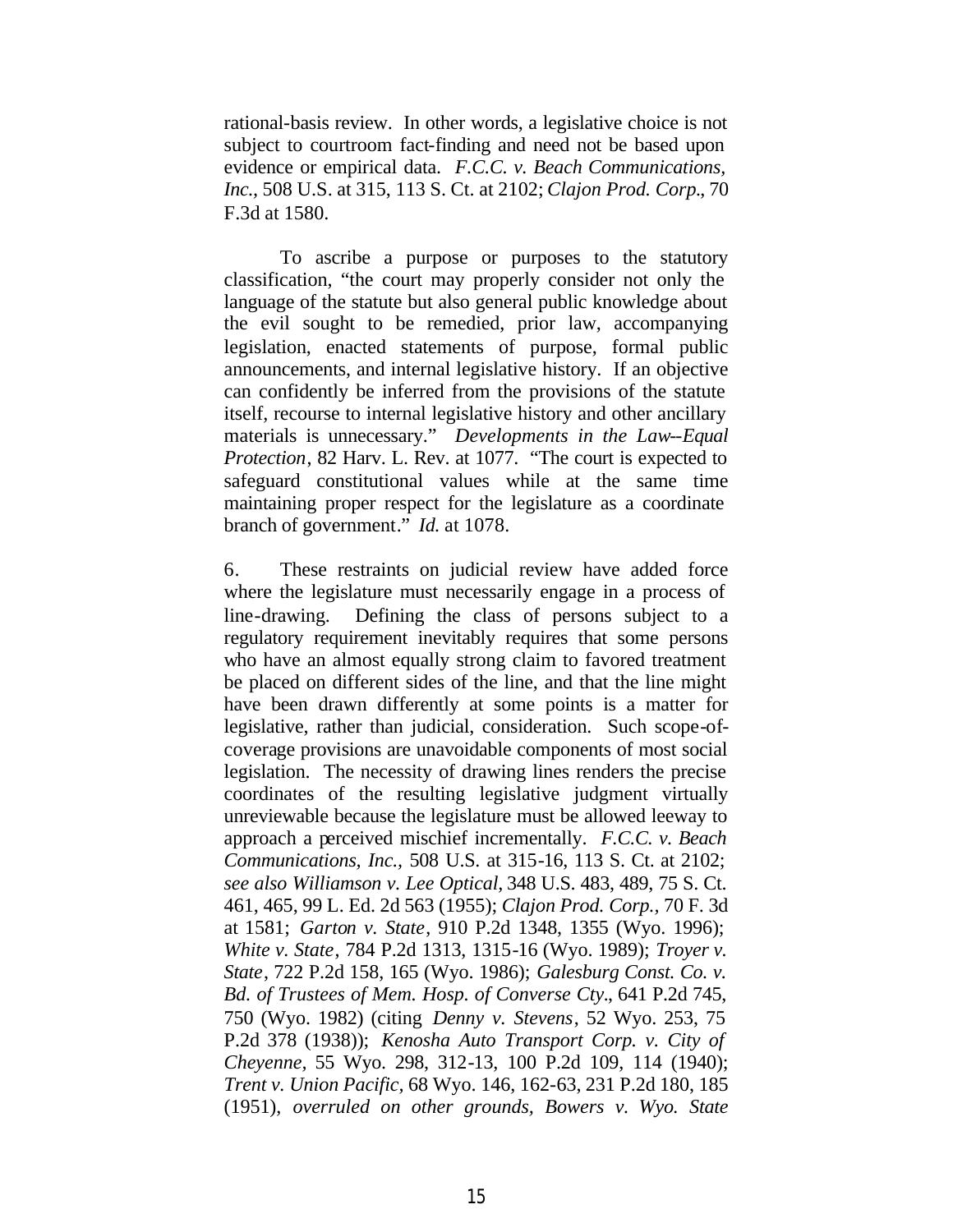*Treasurer,* 593 P.2d 182 (Wyo. 1979); *In Re Gillette Daily Journal,* 44 Wyo. at 242, 11 P.2d at 269-70.

7. The rational-basis test is "not a toothless one." It allows the court to probe to determine if the constitutional requirement of some rationality in the nature of the class singled out has been met. *Schweiker v. Wilson,* 450 U.S. 221, 234, 101 S. Ct. 1074, 1082, 67 L.Ed.2d 186 (1981); *James v. Strange*, 407 U.S. 128, 140, 92 S. Ct. 2027, 2034, 32 L.Ed.2d 600 (1972); *Johnson v. State Hearing Examiner's Office,* 838 P.2d 158, 172 (Wyo. 1992); *Ludwig v. Harston,* 65 Wyo. 134, 169, 197 P.2d 252, 267 (1948).

8. Equal protection permits a state a wide scope of discretion in enacting laws which affect some groups of citizens differently than others; it does not prevent a reasonable classification of the objects of legislation. The question in each case is whether the classification is reasonable in view of the object sought to be accomplished by the legislature. All reasonable doubts are to be resolved in favor of the validity of the statute. The legislature is presumed to have acted upon a knowledge of the facts and to have had in view the promotion of the general welfare of the people as a whole. The legislature having presumably determined that a difference of conditions exists rendering the legislation proper, the court must be able to say, upon a critical examination of the statute in the light of the object sought to be accomplished, or the evil to be suppressed, that the legislature could not reasonably have concluded that distinctions existed relating to the purpose and policy of the legislation. *Sherman,* 18 Wyo. at 177, 105 P. at 300; *see also F.C.C. v. Beach Communications, Inc.,* 508 U.S. at 313-16, 113 S. Ct. at 2101-02; *McGowan v. Maryland*, 366 U.S. 420, 425- 26, 81 S. Ct. 1101, 1105, 6 L. Ed. 2d 393 (1961); *WW Enterprises, Inc. v. City of Cheyenne,* 956 P.2d 353, 356 (Wyo. 1998); *Nehring*, 582 P.2d at 78.

[¶40] Let us now apply these bedrock principles to the question at hand. These principles are, of course, the foundation of this Court's multi-part test as described in several past decisions. Succinctly stated, the elements of the test<sup>3</sup> are:

1. Identify the legislative classification at issue;

<sup>3</sup> In their classic work, Professors Tussman and tenBroek reversed the order of the first two elements. Tussman, *supra,* at 366-68.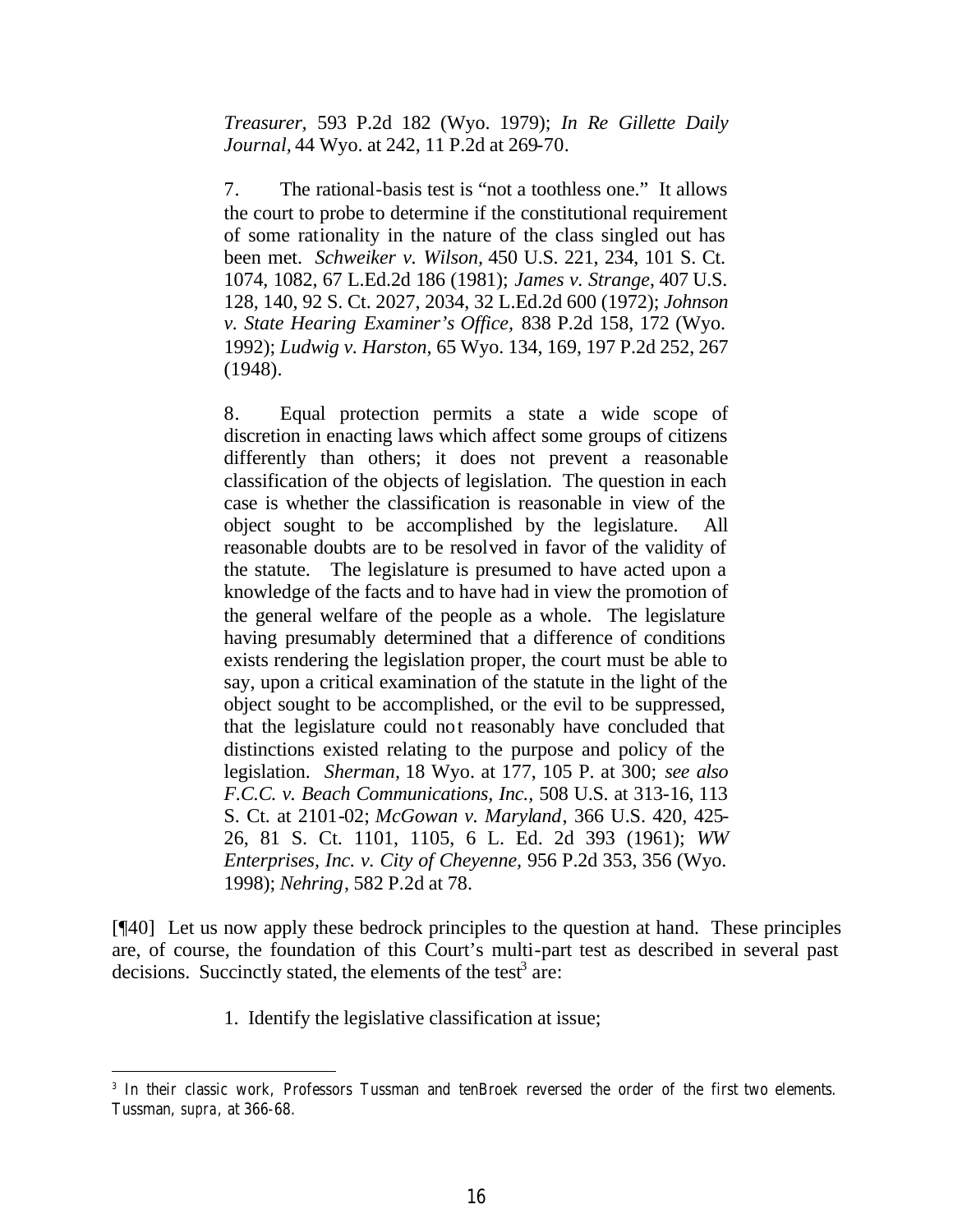2. Identify the legislative objectives;

3. Determine whether the legislative classification is rationally related to the achievement of an appropriate legislative purpose. In this element the court is evaluating whether the legislature's objectives justify the statutory classification.

*See generally, Allhusen v. State Mental Health Prof. Lic. Bd.,* 898 P.2d 878, 885-86 (Wyo. 1995); *Johnson,* 838 P.2d at 166-67; and *Doering v. WEA Ins. Group,* 532 N.W.2d 432, 439 (Wis. 1995).

[¶41] Because the Greenwalts have the burden of demonstrating that § 301 violates the equal protection guarantees beyond a reasonable doubt, as we work our way through each test element enumerated above, we shall lead with the challengers' (Greenwalts) position, follow with the defenders' (Ram Restaurant, et al.) position, and conclude with our own analysis.

### Identification of the Legislative Classification within § 301

[¶42] The Greenwalts assert that § 301 "clearly sets apart victims of alcohol vendor negligence for treatment different from that enjoyed by the victims of any other tortfeasor's negligence." They maintain that every other victim of a tort is guaranteed the right to pursue compensation for the damages caused by the negligent acts of others, but under § 301 they are precluded from pursuing compensation from a negligent Wyoming alcohol vendor. Given these assertions, one can only concude that the Greenwalts are identifying the classification at issue as all tort victims versus alcohol vendor tort victims. The Greenwalts also make the unsupported assertion that "[t]hese innocent tort victims are also a group which has been subject to a tradition of disfavor . . . . [V] ictims of alcohol vendor negligence are a class of politically powerless persons, unable to compete with the high-dollar lobbying efforts of insurance companies and the liquor industry . . . ."

[¶43] Countering the Greenwalts' assertions, the sense of the defenders' reply is that the Greenwalts have failed to identify within the text of § 301 the classification at issue. In this regard, the defenders maintain that the Greenwalts have failed to "show that they are members of an identifiable class that has been harmed by the statute and that other members of this class who are similarly situated . . . are treated differently." The defenders argue that the Greenwalts' position that § 301 "impacts one tort plaintiff different than other tort plaintiffs . . . render[s] the first [element] of the . . . test meaningless" because it fails to identify within the text of the challenged statute the class allegedly harmed by the statute. The defenders explain that § 301 creates a cause of action, a tort claim if you will, that treats everyone equally. In § 301, they observe, "the legislature has simply defined the appropriate standard of care or duty as compliance with the provisions of Title 12." Further explaining, they state: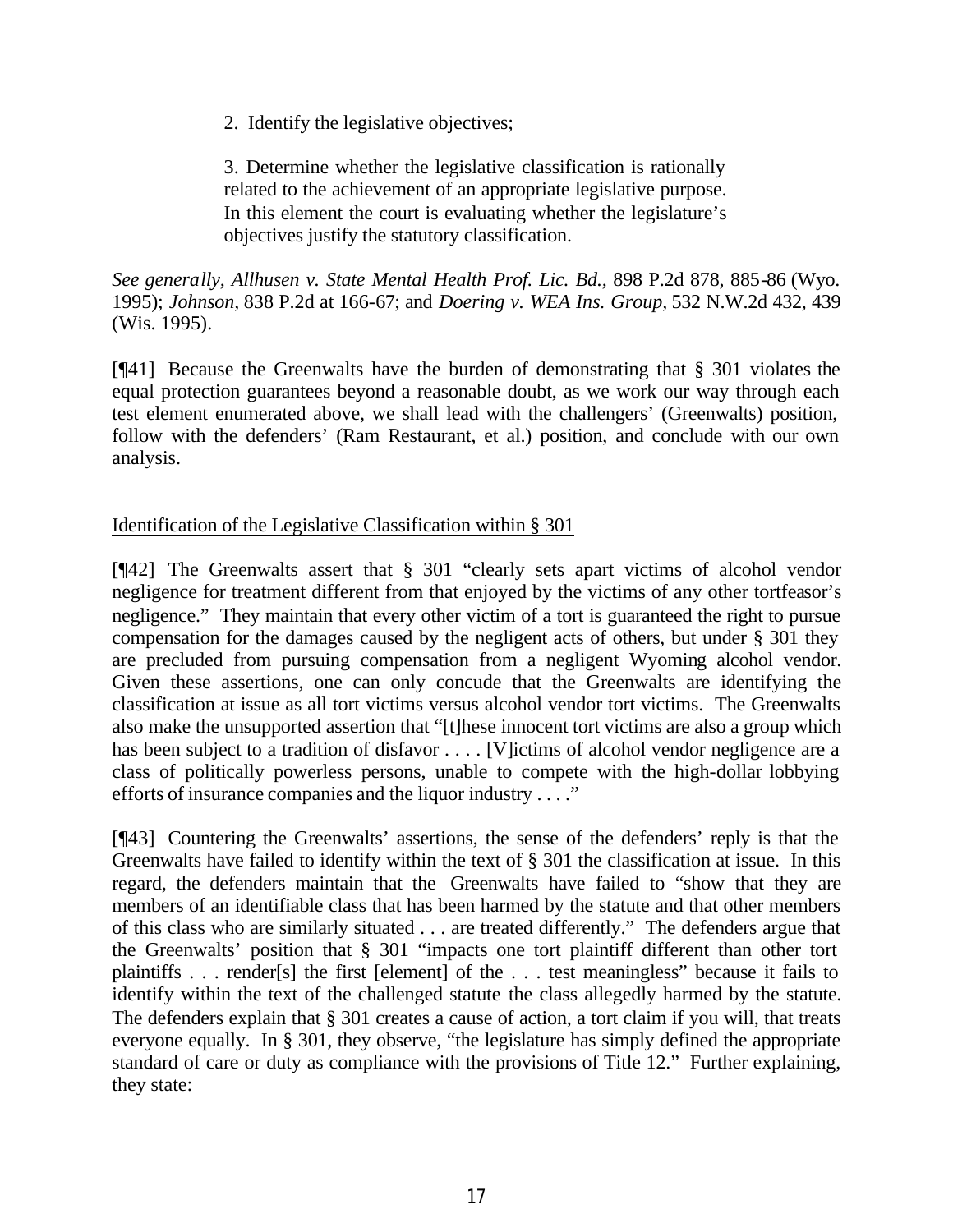All persons who are injured by an intoxicated person may have a cause of action against a person who illegally furnished alcohol in derogation of the statutorily defined duty. A person does not violate any recognized duty and is, therefore, not negligent, where he legally serves alcohol to another person. Similarly, all persons injured by an intoxicated . . . party who was legally served alcohol do not have a right of recovery against the supplier of alcohol.

(emphasis added). The defenders also point out that all tort law necessarily involves a decision, either by a common law court in the case of a judicially-created tort claim or by a legislature in the case of a legislatively-created tort claim, to recognize or reject a right of recovery for any alleged wrong. In the defenders' words, "[w]ithout a duty, there is no actionable negligence and thus no right of recover." Continuing with this line of reasoning, the defenders state that because a third person injured by an intoxicated person had no legally cognizable tort claim against the liquor provider under the old common law rule, "it is difficult to imagine how the legislature's expansion of [such] person's right to recover can be said to harm any class of persons. Rather, the legislature simply has not 'granted as extensive a right as it might have. . . .'" (citing *Robinson v. Pacificorp*, 10 P.3d 1133, 1138 (Wyo. 2000)). Concluding on the point, the defenders dismiss the Greenwalts' identification of the classification as being "all tort plaintiffs" versus "alcohol vendor plaintiff." The defenders recognize that every statutorily-created tort claim may well treat the potential plaintiff or defendant in that particular regulated business differently from plaintiffs and defendants in unrelated businesses or areas of human activity in which tort claims may be either statutorily created or perhaps judicially created. Equal protection simply does not apply to that species of disparate treatment. The creation of a tort claim in any particular area of human activity, whether judicially created or legislatively created, is a function "of the sum total of those considerations of policy which lead the law to say that the plaintiff is entitled to protection." *Mostert v. CBL & Assoc.*, 741 P.2d 1090, 1093 (Wyo. 1987).

[¶44] Finally, the defenders summarily reject the Greenwalts' assertion that "innocent tort victims" are a group which has been subjected to a tradition of disfavor. The defenders observe that the assertion enjoys no legal support and, moreover, ignores that "the people are the most powerful lobby in government [because they] can vote to elect their representatives" who enact legislation such as § 301. The defenders also note that "Mothers Against Drunk" Driving" (MADD) is a powerful national lobbying organization. Concluding on this point, the defenders point out that because this Court in *Ellett v. State*, 883 P.2d 940, 945 (Wyo. 1994), similarly rejected "politically powerless" status for "physically injured youthful offenders," this Court should recognize in this case that the much broader class of "potential tort plaintiffs" has more political clout than "physically injured youthful offenders."

[¶45] We reject the Greenwalts' identification of the legislative classification at issue. We agree with much of that said by the defenders of § 301. The Greenwalts have misapplied this first element of the test because they have failed to look within the text of § 301 to identify the classification at issue. *See, e.g., F.C.C. v. Beach Communications, Inc.,* 508 U.S. at 309-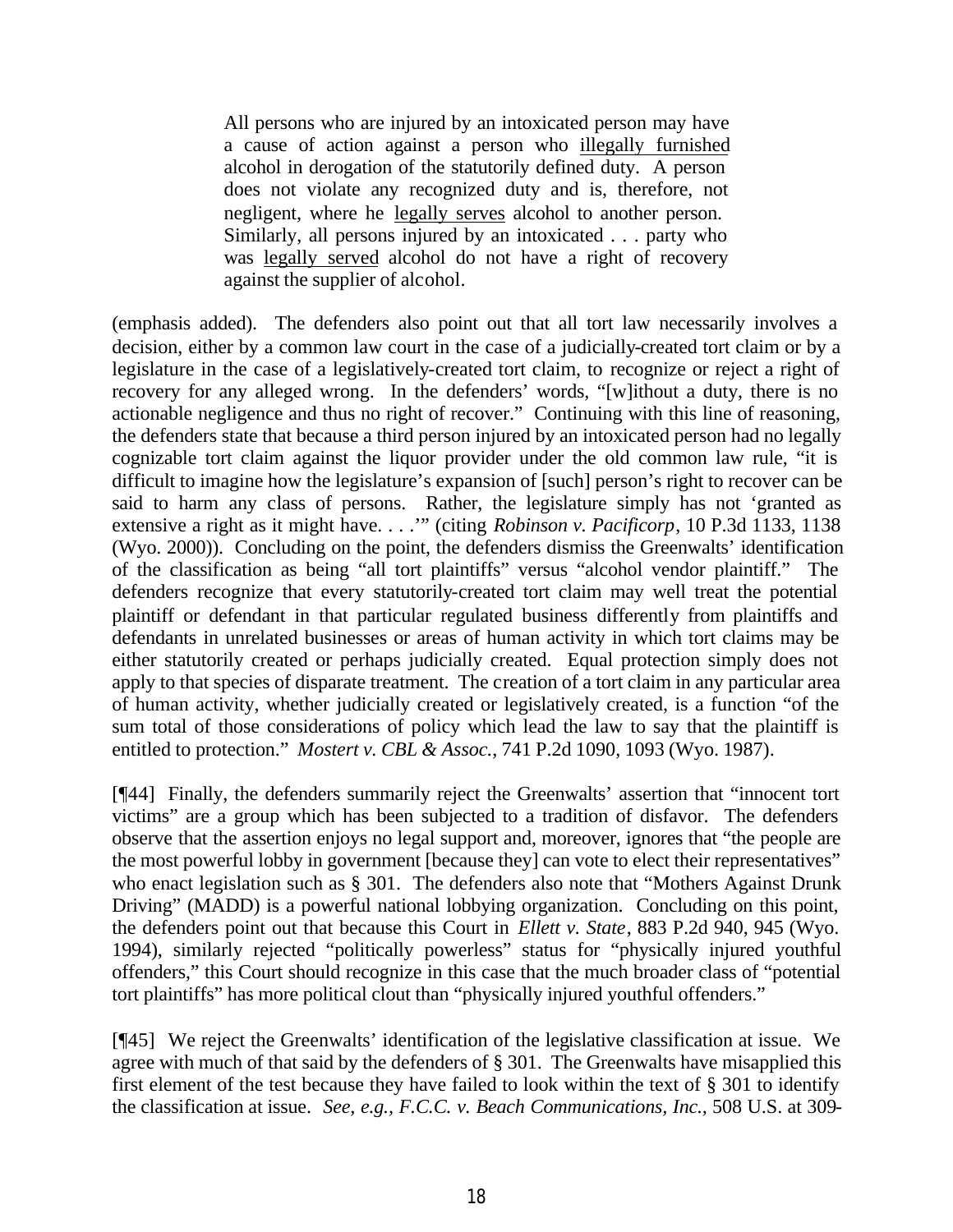310, 314, 113 S. Ct. at 2099, 2101-02 (identifying classifications within the text of the pertinent provisions of the Cable Communications Act of 1984); *Nehring*, 582 P.2d at 70 n.1, 77 (identifying the classification within the text of Wyoming's Guest Statute, § 31-5-1116, to be paying passengers in automobiles and non-paying passengers in automobiles); *Doering,* 532 N.W.2d at 439-40 (identifying classifications within the text of an alcohol providers civil liability/immunity statute similar to Wyoming's § 301); *Cory v. Shierloh*, 629 P.2d 8, 11-14 (Cal. 1981) (identifying classifications within the text of an alcohol providers civil liability/immunity statute similar to Wyoming's § 301); *Coghlan v. Beta Theta Pi Fraternity*, 987 P.2d 300, 306-09 (Id. 1999) (identifying classifications within the text of an alcohol providers civil liability/immunity statute similar to Wyoming's § 301); Tussman, *supra,* 37 Cal. L. Rev. at 344 ("A legislature defines a class, or 'classifies,' when it enacts a law applying to 'all aliens ineligible for citizenship,' or 'all persons convicted of three felonies,' or 'all citizens between the ages of 19 and 25' . . . .").

[¶46] Looking within the text of § 301, we readily discover that the legislature has expressly drawn a distinction between liquor providers (both licensees and non-licensees) who lawfully furnish liquor to consumers, on the one hand, and liquor providers (both licensees and nonlicensees) who unlawfully furnish liquor to consumers, on the other hand. As a natural result of this explicitly drawn distinction, an implicitly drawn distinction appears: a distinction between third parties damaged by the lawfully served intoxicated customer, on the one hand, and third parties damaged by the unlawfully served intoxicated customer, on the other. The liquor provider who lawfully furnishes liquor is immune from civil liability and the third party damaged by the lawfully served intoxicated customer has no tort claim against that liquor provider. On the other hand, the liquor provider who unlawfully furnishes liquor is not immune from civil liability and the third party damaged by the unlawfully served intoxicated customer has a viable tort claim against that liquor provider. And, in all cases, the third party damaged by the intoxicated customer has a viable tort claim against that intoxicated customer.

## Identification of the Legislative Objectives

[¶47] The Greenwalts assert that § 301 "is silent as to its intended purpose." They maintain, however, that "the history of the statute, as well as the comments of its drafter [Representative Tom Jones], sheds significant light on its intended function." They infer that the legislature's "very clear" intent was the "liability insurance issue;" thus, they infer that "total immunity was granted to Wyoming's liquor vendors in an effort to protect their financial interests and liability insurers from the potentially large verdicts for which they could be held responsible," referencing this Court's *McClellan* decision. In their effort "to negative every [reasonably] conceivable basis which might support [the legislative classification," *F.C.C. v. Beach Communications, Inc.,* 508 U.S. at 315, 113 S. Ct. at 2102; *see also, Hoem*, 756 P.2d at 782-83; *Mountain Fuel Supply Co.*, 578 P.2d at 1355, the Greenwalts hypothesize, and then reject, the objective of allocation of all the consequences of intoxication to the intoxicated customer. Finally, they dismiss as a possible objective the legislating of proximate cause issues because Wyoming's comparative fault statute, Wyo.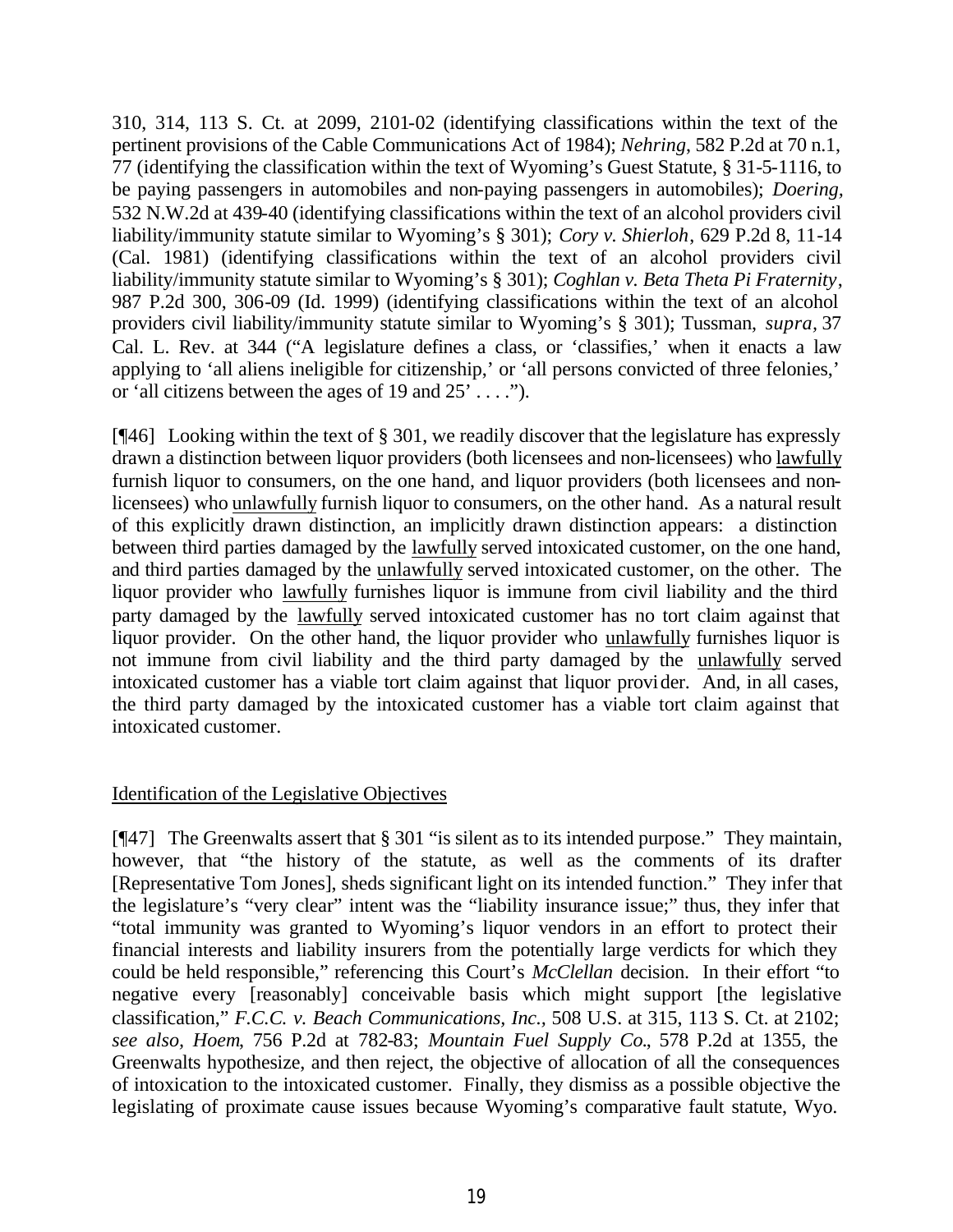Stat. Ann. § 1-1-109, "already accomplishes this function" and the legislature has no "interest in duplicating this task."

[¶48] Countering the Greenwalts' assertions, the defenders of § 301 propose that the obvious primary legislative objective is "to define a cause of action historically unknown at the common law that harmonizes . . . with the compelling State interest in regulating the sale, gift, and consumption of alcohol." Moreover, they contend that

> [t]he statute accomplishes this purpose by defining the extensive rules and regulations of Title 12 as the appropriate standard of care for those who furnish alcohol to others. Thus, the State encourages compliance with the mandates of Title 12 by attaching the potential for civil liability for those who violate the law.

[¶49] Having carefully considered the parties' contentions, we must disagree with the Greenwalts' identification of the legislative objective and agree with the defenders' identification. As Professors Tussman and tenBroek remind us with simplicity, "[t]he purpose of a law may be either the elimination of a public 'mischief' or the achievement of some positive good." Tussman, *supra,* 37 Cal. L. Rev. at 346. To discover the legislative objective, one commentator counsels:

> [T]he court may properly consider not only the language of the statute but also general public knowledge about the evil to be remedied, prior law, accompanying legislation, enacted statements of purpose, formal public pronouncements, and internal legislative history. If an objective can confidently be inferred from the provisions of the statute itself, recourse to internal legislative history and other ancillary materials is unnecessary.

*Developments in the Law—Equal Protection*, 82 Harv. L. Rev. at 1077.

[¶50] Another commentator writing of "the act of discovering . . . purpose," advises "[g]enerally it is unmistakable." Max Radin, *A Short Way With Statutes*, 56 Harv. L. Rev. 388, 398 (1942). At the risk of restating the obvious, Professor Radin observes:

> The statute is expressed in definite written words. They have been selected not for their symbolic or esoteric value, nor even for their logical or aesthetic quality, but primarily to let us know the statutory purpose.

*Id.* at 400. He further helpfully explains: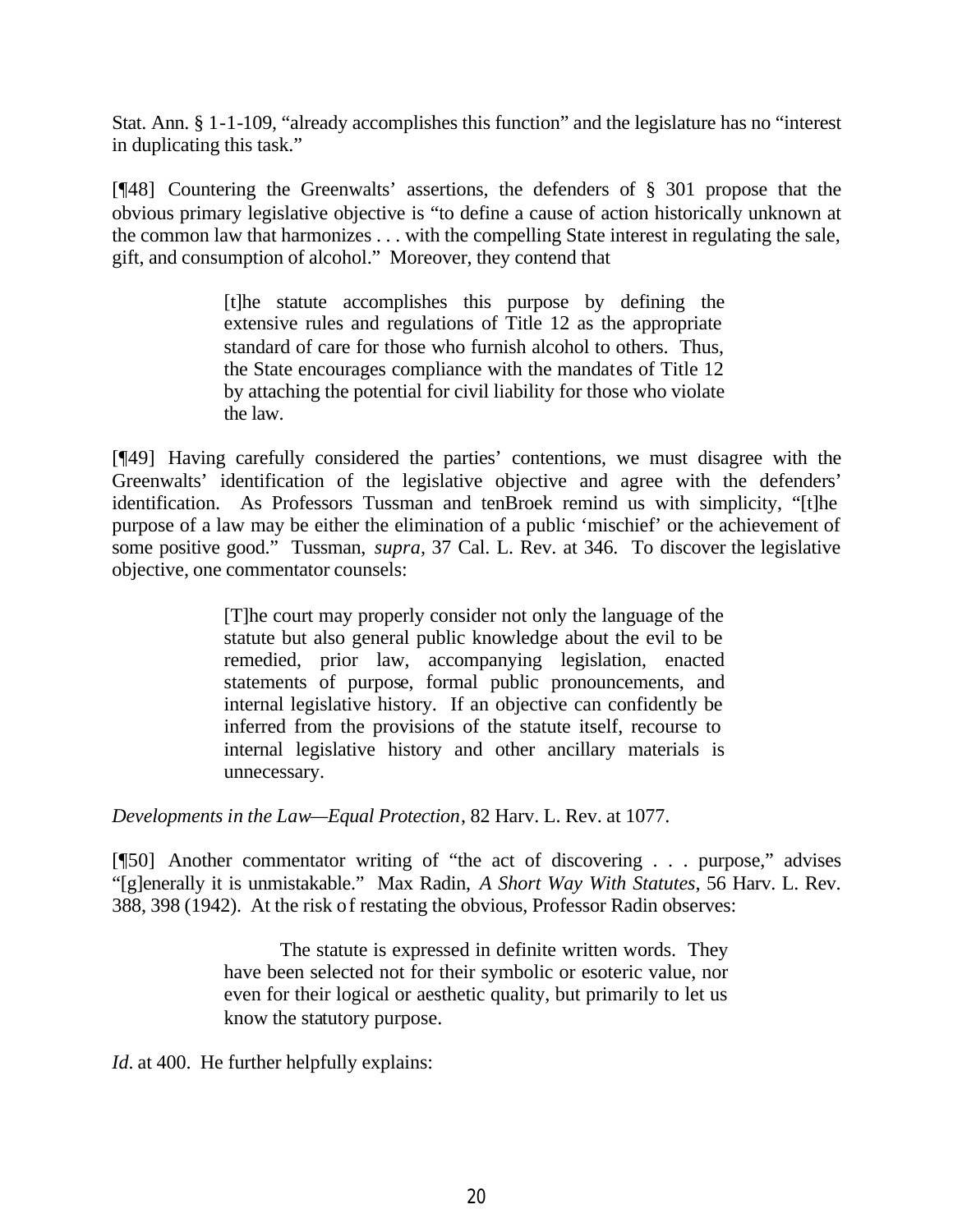A statute is better described as an instruction to administrators and courts to accomplish a definite result, usually the securing or maintaining of recognized social, political, or economic values. If figures of speech will help, we may call the statute a ground design, or a plan in which the character and size of a structure are indicated, and in which details are given only so far as they are necessary to assure the erection of the desired structure. We may follow the figure further . . . and say that details of construction may sometimes be provided in order that losses may not be suffered in other social structures of equal or even greater value.

*Id.* at 407. Finally, Professor Radin observes:

The purpose of the statute is not quite the same as its policy. The policy may be part of a general governmental theory. The purpose is the specific result than can reasonably be taken to be what the statute is striving to attain.

\* \* \* \*

The determination both of the purpose and means must be affected by reading the words of the statute. To be sure . . . it should be from a reading of the whole statute and not from an examination of detached words. . . . All things which are before us are expressed in words and not otherwise.

*Id.* at 408-09.

[¶51] Having read the definite written words of § 301 and the other pertinent provisions of Title 12, having considered the general public knowledge about the evils attending the sale and furnishing of intoxicating liquors to our state's citizens, and having considered the prior common law decisions and statutory law, we can confidently conclude that the legislative objective of § 301 is unmistakably what the defenders of that law have identified: a comprehensive statutory tort claim affecting liquor providers (both licensee and nonlicensees), intoxicated customers/guests of all liquor providers, and third parties who are damaged by intoxicated customers/guests. Unquestionably, § 301 has at least three basic secondary purposes, as is common with respect to tort claims generally, namely:

> (1) penal or deterrence (intended to punish liquor providers for the wrongful provision thereof); (2) compensatory (intended to provide compensation for injured third-party victims); and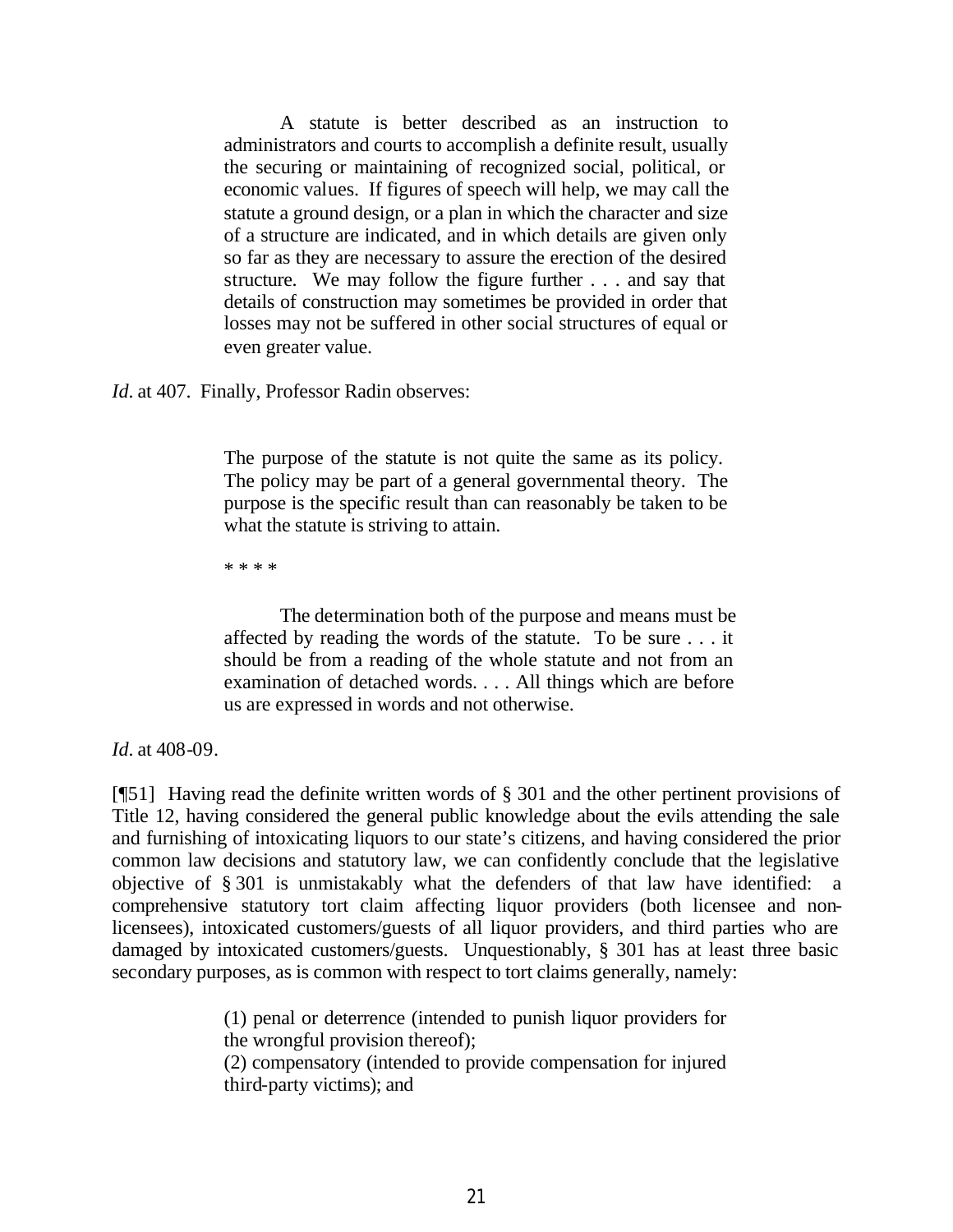(3) regulatory (intended to impose some of the costs of alcoholrelated injuries on the industry and citizenry and to ensure adequate financial responsibility/insurance from industry and citizen participants.

*Red Flame, Inc. v. Martinez,* 2000 UT 22, ¶16, 996 P.2d 540, ¶16 (Utah 2000) (Durham, Assoc. C.J., dissenting), and authorities cited therein. We believe that "[t]hese purposes reflect significant public policy choices about financial liability for a widespread source of private and public harm—the damage done by intoxicated persons to third parties." *Red Flame, Inc.¸* ¶16.

[¶52] We reject the Greenwalts' proffer of evidence, in the form of sponsor Representative Tom Jones' letter to the Legislative Service Office, as evidence of the legislature's intent in enacting §301. *Independent Producers Marketing Corp. v. Cobb,* 721 P.2d 1106, 1108 (Wyo. 1986); *see also, Rasmussen v. Baker,* 7 Wyo. 117, 147-48, 50 P. 819, 827-28 (1897), (cautioning against the reliability of the various remarks of members of the Wyoming Constitutional Convention upon the subject of the construction of any particular provision of the state constitution).

[¶53] We also reject Greenwalts' brief argument that the legislature would not have had the objective of legislating proximate cause issues because the comparative fault statute, § 1-1- 109, "already accomplishes this function." While it is true that the legislature in that particular law generally espoused the comparative negligence approach for negligence actions, "this is not to say that the legislature is precluded from subsequently limiting, or even rejecting altogether, the application of comparative negligence in negligence actions arising out of particular circumstances." *Coghlan,* 987 P.2d at 309; *and see, Red Flame, Inc.*, ¶20 (Durham, J., dissenting).

[¶54] We have now identified both the legislative classification at issue and the legislative objectives. Having worked our way through these first two test elements of rational-basis review, we next proceed to the third, and final, element, whether the legislative classification is rationally related to the achievement of an appropriate legislative purpose.

Whether the Legislative Classification is Rationally Related to the Achievement of an Appropriate Legislative Purpose

[¶55] As we have noted in our above and foregoing treatment of the first two elements of the rational-basis test, the Greenwalts identified the relevant legislative classification at issue as "victims of alcohol vendor negligence" and identified the legislative objective as the protection of the financial interests of Wyoming's liquor vendors and their insurers against potentially large verdicts in cases arising out of tragic motor vehicle accidents like the ones described in *Parsons* and *McClellan*. Because the Greenwalts have incorrectly identified both the legislative classification at issue and the legislative objectives, they do not enjoy a position of strength from which to launch a successful attack on this third, and final, element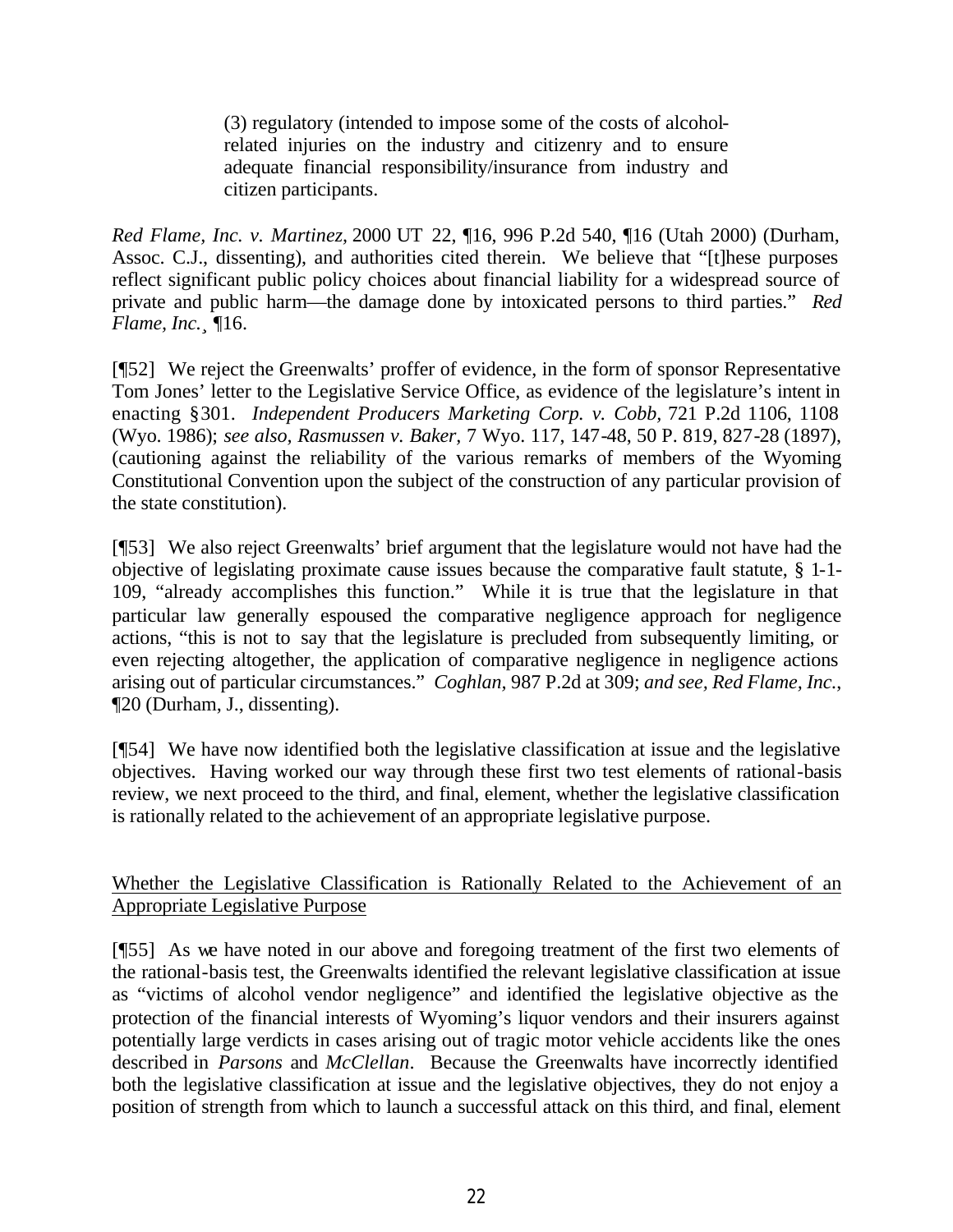of the rational-basis review test. Proceeding from these incorrect premises, the Greenwalts assert here that the classification of "victims of alcohol vendor negligence" is not rationally related to the achievement of an appropriate legislative purpose in that the protection of the financial interests of Wyoming liquor vendors and their insurers is most certainly not an appropriate legislative purpose. They contend, as noted earlier, that § 301 is irrational because it "attempts to legislate proximate cause" and because "it actually serves to damage the State's important interest in promoting public health and safety." In § 301, they maintain, the legislature "has taken away the positive deterrent affect [sic] that civil liability has on every other individual and commercial citizen in Wyoming . . . despite the fact that vendors of alcohol are distributing a particularly dangerous product." They ask this Court to consider the "unique position alcohol vendors enjoy." In this regard, they say that "[c]ommercial vendors sell and distribute the majority of the intoxicating beverages which contribute to the intoxication and resulting injury of Wyoming citizens." They claim that alcohol vendors are "often the sole source of recovery for injuries which are caused by the vendor's improper sale of alcohol . . . [and] are in a unique situation to insure against potential loss suffered . . . and to spread the costs of insurance by increasing drink prices." Finally, they contend that

> vendors of alcohol, particularly restaurant and bar owners, are in an exceptional position to protect the public by preventing their patrons from imbibing excessive amounts of alcohol and, thereafter, being turned out into the night to endanger the public. With the experience and training that many vendor's [sic] employees have in recognizing intoxication, combined with the vendor's own internal guidelines and standards for detecting and dealing with obviously intoxicated patrons, such as existed in the Defendant's organization, vendors are in a better position than law enforcement, the general public or the victims of intoxication to prevent the tragedies which arise from the consumption of alcohol.

The Greenwalts conclude that § 301 actually defeats the legitimate legislative objectives of protecting the public, spreading the costs of liability, and curbing the profit motives of alcohol vendors.<sup>4</sup>

[¶56] As we noted earlier in this opinion, the defenders disagreed with the Greenwalts' analyses of the first two elements of the rational-basis test and set forth their own analyses with which, as previously explained, we were in agreement. It is not surprising, then, on this final element of the rational-basis test, that we find the defenders of § 301 in disagreement once more with the Greenwalts. The defenders correctly identified both the legislative classifications at issue and the legislative objectives. Proceeding from these correct

<sup>4</sup> The Greenwalts reason that the more alcohol that vendors sell to a customer, the more profitable the business; but, the more alcohol sold to a customer, the more likely it will be that a customer will become intoxicated "to a level where he/she presents a danger to the general public; particularly at a bar where that customer is likely to need to drive home."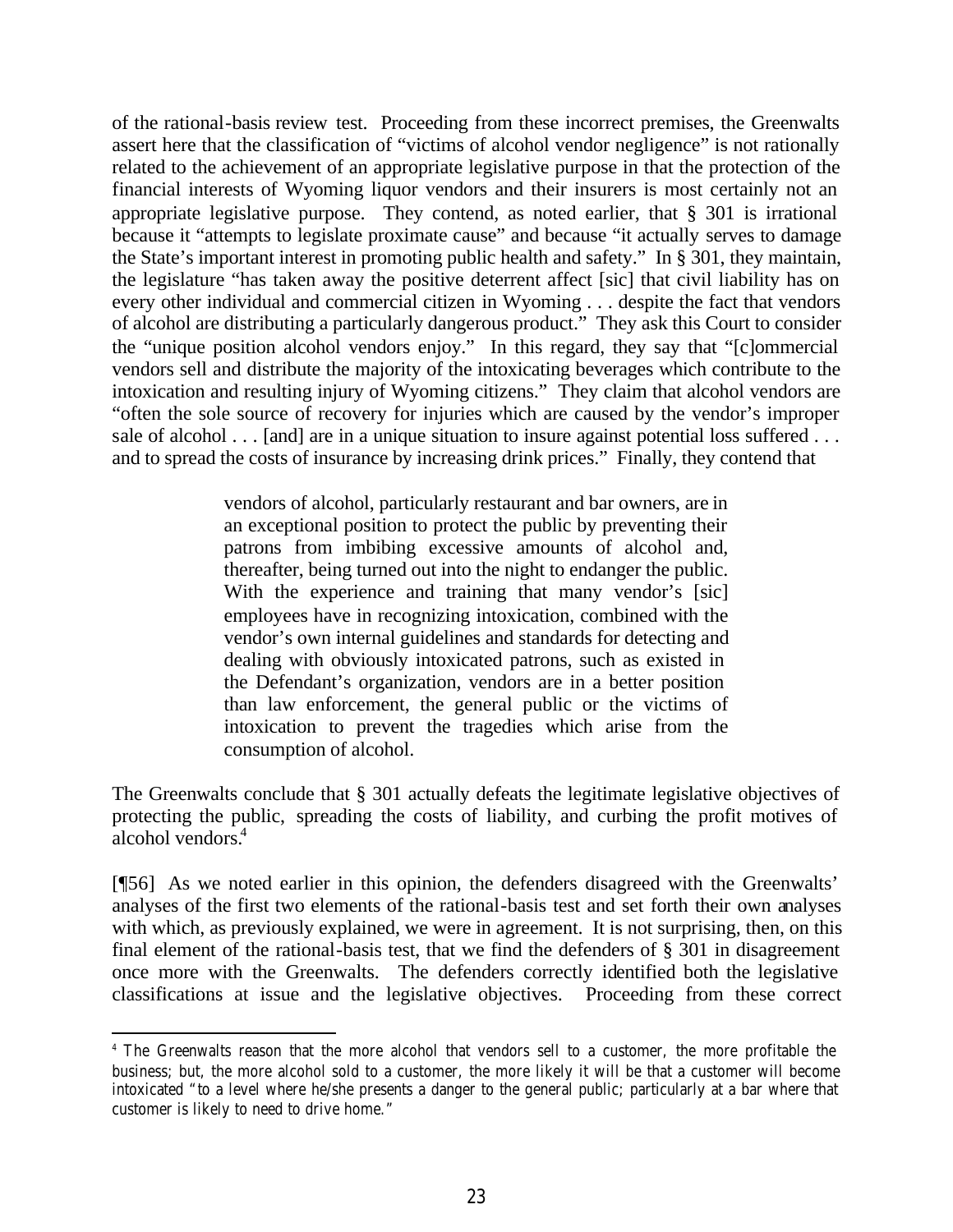premises, the defenders here maintain that the classifications of lawful and unlawful liquor providers and third parties injured by lawfully and unlawfully served intoxicated persons are rationally related to the achievement of the primary legitimate legislative objective of creating all the necessary elements of a statutory tort claim historically unknown in Wyoming's common law that harmonizes with the State's legitimate interest in regulating the sale, gift, and consumption of alcohol. They also maintain that these classifications are rationally related to the achievement of the several secondary legislative objectives that attend the creation of any tort claim, namely, deterrence, compensation, and regulating or cost-spreading. It is elementary that the traditional elements of a negligence tort claim are duty, breach of duty, proximate cause, and damages. The legislative classifications clearly revolve around these elements and the traditional policy considerations that drive them. As the defenders point out, the legislature has defined the duty/breach of duty elements in terms of the liquor providers' violations of the regulatory provisions of Title 12. As they contend, that mode of definition is, and always has been, perfectly acceptable in tort law. Indeed, in *McClellan*, this Court itself did just that, that is, it established the legal duty of the alcohol vendor as a function of compliance with two particular statutory provisions, one dealing with unlawfully providing alcohol to underage persons, the other dealing with unlawfully providing alcohol to an intoxicated person in a motor vehicle at the alcohol vendor's drive-in area. With respect to the tort claim element of "proximate cause," the legislature has, as the defenders note, and as the Greenwalts protest, legislated the rationale of the old common law rule recognized by this Court in *Parsons*: as long as the liquor provider lawfully provided the liquor, the proximate cause of the injury was deemed to be the consumption of liquor and not its sale. The defenders advise us that other courts have recognized that it is not irrational for a legislature to adopt the public policy pronouncements expressed in the decisions of a common law court. *See, e.g., Doering,* 532 N.W.2d at 442. Because the legislature has tied the elements of duty/breach of duty and proximate cause with the extensive mandates of Title 12, the defenders reason, that tie well serves the legitimate interest of promoting compliance with those mandates.

[¶57] The defenders also note that the classification "promotes one of the most fundamental public policies in Wyoming, that of personal responsibility." As the defenders state it, "[t]his is especially true when a person legally provides alcohol to a responsible adult." The responsible adult is charged with the duty to act responsibly when drinking and, the defenders observe, even when intoxicated. Section 301 specifically preserves the third party's tort claim against that intoxicated person. In the defenders' view, to the extent that another legislative configuration would impose liability upon the lawful liquor provider, that configuration may tend to discourage the drinker's responsibility to act reasonably under the circumstances.

[¶58] Answering the Greenwalts' argument that the legislature would have been better advised to place on the alcohol provider (vendor, bartender, wait staff, liquor store clerks, and social hosts of every kind) the duty to monitor the drinking citizen's consumption, the defenders respond that, yes, the legislature could have drawn the line differently than it did, but sound reasons exist why it chose not to. The defenders explain at length that placing the monitoring duty upon the alcohol provider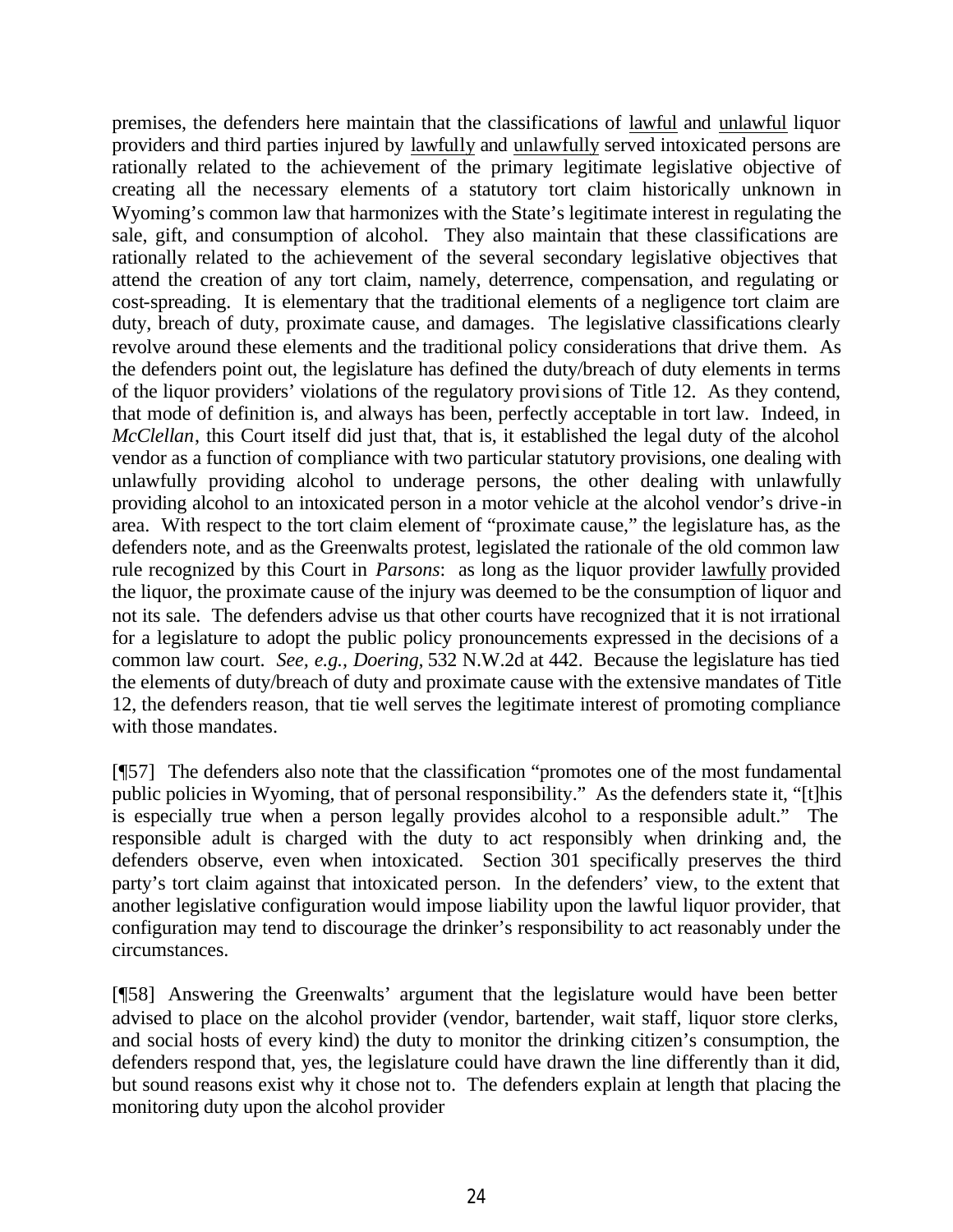would then raise the question of whether it is proper and fair to require [an alcohol provider] to substitute his or her judgment for that of a responsible adult when it comes to the consumption of alcohol. Who should have the responsibility to monitor a person's alcoholic intake and subsequent actions—a mature adult [drinker] or a waiter?

\* \* \* \*

If the legislature did decide to impose such a duty on suppliers of alcohol, what are its practical limits? Is the duty limited to those [drinkers] who the [supplier] knows will be driving? Must [the supplier] ask every patron to check [his or her] car keys at the door? If so, when may [the supplier] return the keys? Must [a supplier] administer a breathalyzer test before returning keys? What if the person swears [he or she isn't] driving? Is this promise sufficient or must [the supplier] actually follow the person out to the car to make certain [he or she doesn't] get behind the wheel? Must [the supplier] ascertain whether the person consumed alcohol before arrival? Should servers of alcohol institute a "drink count" and, if so, what is the limit? Should the legislature attempt to enact such stringent rules? How would these rules apply to vendors who face a wide variety of circumstances? For example, how exactly would Cheyenne Frontier Days or the Casper Events Center monitor the intake of those buying beer? And where does all of this leave the social host, or the non-profit organization that may serve alcohol at a function?

The defenders argue that "[t]he difficulty in enforcement is obvious."

[¶59] They also observe that the legislature may have desired to "enact only those laws that clearly define the conduct required of its citizens." They posit that the legislature may have reasonably believed that "[w]ithout defined limits, [alcohol providers] potentially face liability or at least the costly threat of litigation every time they serve a beer." They say that the legislature may have reasonably believed that that threat would "pose a hardship on the small businessmen and [business women] who own and operate the vast majority of the restaurants, bars, and package liquor stores in our state." The defenders further observe that "[t]he legislature could also have been concerned that the creation of a new and expansive cause of action would create additional burdens on a court system," which would then implicate "the legislature's role in funding the judicial system."

[¶60] Summing up, the defenders remind this Court that it falls to the legislative department to draw the lines in approaching the solution to a difficult and complex social problem, which intoxication certainly is. In this instance, they urge, the legislature has made the tough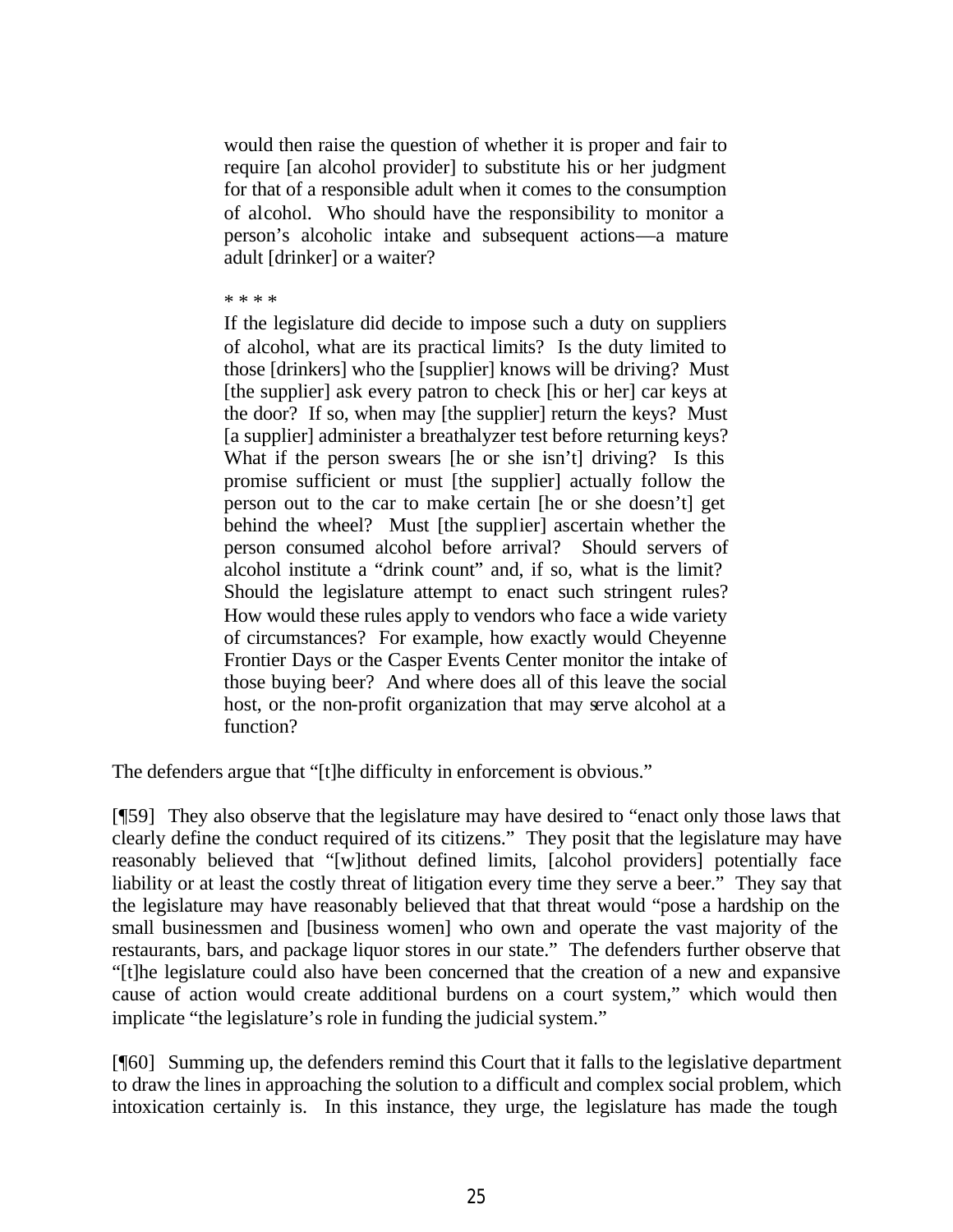choices and has rationally drawn those lines by declaring that the intoxicated adult, not the alcohol provider who lawfully serves alcohol, is legally responsible for his or her own actions. They maintain that § 301 serves numerous legitimate state interests and applies equally to both alcohol vendors and social hosts.

[¶61] We have carefully considered the parties' thrusts and parries, and gratefully acknowledge their excellent and thought-provoking arguments. We must now decide. We disagree with the Greenwalts' analysis and are compelled to side with the defenders' stronger and more persuasive presentation. To avoid extending unnecessarily the length of this opinion, we shall enumerate only briefly those telling points which are primary with us.

[¶62] The legislature in 1985 enacted and then in 1986 amended § 301 with full knowledge of and with reference to *Parsons* and *McClellan*. Accordingly, the legislature could reasonably have concluded that the full nature and scope of the liability and immunity of all alcohol providers, licensed vendors and non-licensed persons alike, was uncertain. The legislature could reasonably have concluded that *McClellan's* judicially-created tort claim was narrowly drawn given the operative facts of that case. Given the Court's invitation in *Parsons* and the Court's impatience in *McClellan*, the legislature could reasonably have concluded that the time had come to address the social problem revealed in those cases. The legislature could have rationally thought that it must create a comprehensive, yet simple-toadminister tort claim to cover all liquor providers and intoxicated persons. It could have rationally thought that the establishment of an unquestioned and predictable yet limited basis for legal liability would provide a more effective incentive for the responsible furnishing of alcohol and the realization of the primary purpose. *See, e.g., Peters v. Saft*, 597 A.2d 50, 52- 53 (Me. 1991).

[¶63] The classifications are rationally related to the achievement of other legitimate secondary purposes as well. Alcohol providers are encouraged to provide alcohol lawfully, in compliance with the mandates of Title 12. Injured persons have the opportunity in all cases to be compensated by the intoxicated persons, and to be compensated in those cases in which the intoxicated person was unlawfully served. Underage persons are protected in the sense that alcohol providers are exposed to liability to third persons injured by unlawfully served underage persons; that exposure encourages alcohol providers not to unlawfully serve underage persons. Dependents and spouses of habitual drunkards are similarly protected in that same fashion. The legitimate purposes of deterrence, compensation, and regulation or cost-spreading, always present in the social justice system of tort law, are served in this legislation. Among the policy considerations enumerated in *Gates* and similar common law decisions of this Court, the foreseeability factor looms large. The legislature could have reasonably concluded that an alcohol provider cannot reasonably foresee the myriad ways in which any given intoxicated person might injure a third party. A motor vehicle accident is certainly one way, but, the legislature may have reasonably thought, more often than not an alcohol provider will not know by what means of transportation the customer arrived and will leave the licensed premises. However, the legislature may have reasonably thought, in the instance of an intoxicated person in a motor vehicle at the drive-in area, the alcohol provider would have a better opportunity to know that customer's means of transportation; therefore,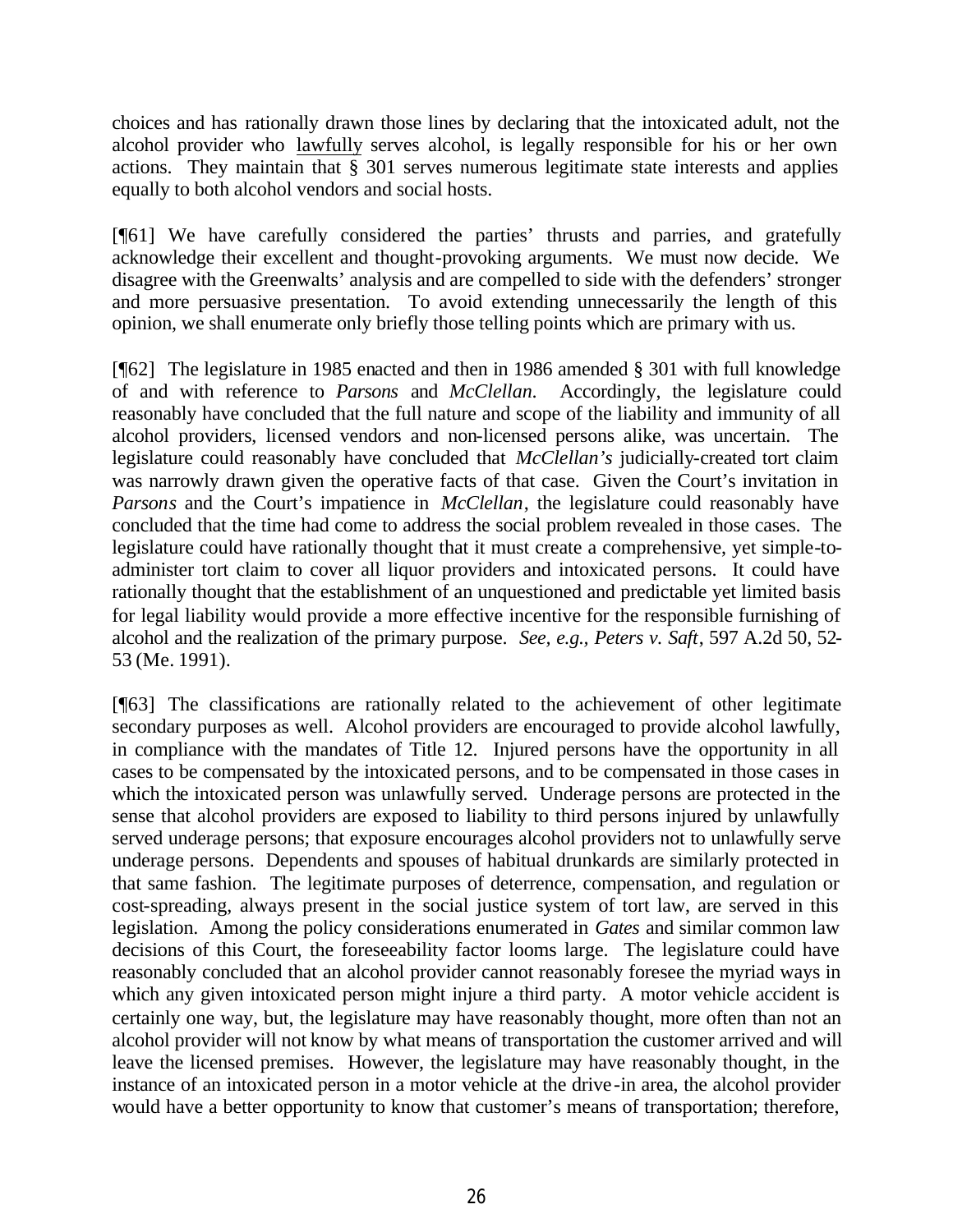the legislature drew a line and provided for liability if the alcohol provider furnished alcohol to that intoxicated drive-in customer.

[¶64] Another of the public policy factors which may have been reasonably considered by the legislature is the burden on the potential alcohol provider defendant. The defenders have satisfactorily addressed this policy factor. But we would add this. Justice Abrahamson, writing for a unanimous Wisconsin Supreme Court in *Doering,* 532 N.W.2d at 442-43, in which the court upheld that state's dramshop statute against an equal protection challenge much like the one we resolve today, posited that a legislature could reasonably conclude it places too difficult a task on the alcohol provider to determine when customers become intoxicated.

[¶65] We could continue, but we shall not. The points have been satisfactorily made. The equal protection safeguards of both the Federal and Wyoming constitutions do not require that the legislature draw its lines with mathematical certainty or even that it exercise its policy-making judgment in the best or wisest way. We hold that the legislative classifications at issue are rationally related to the legitimate legislative objectives of § 301.

[¶66] Having completed our rational-basis review, we hold that the Greenwalts have not demonstrated beyond a reasonable doubt that § 12-8-301 violates the equal protection guarantees of the United States and Wyoming Constitutions.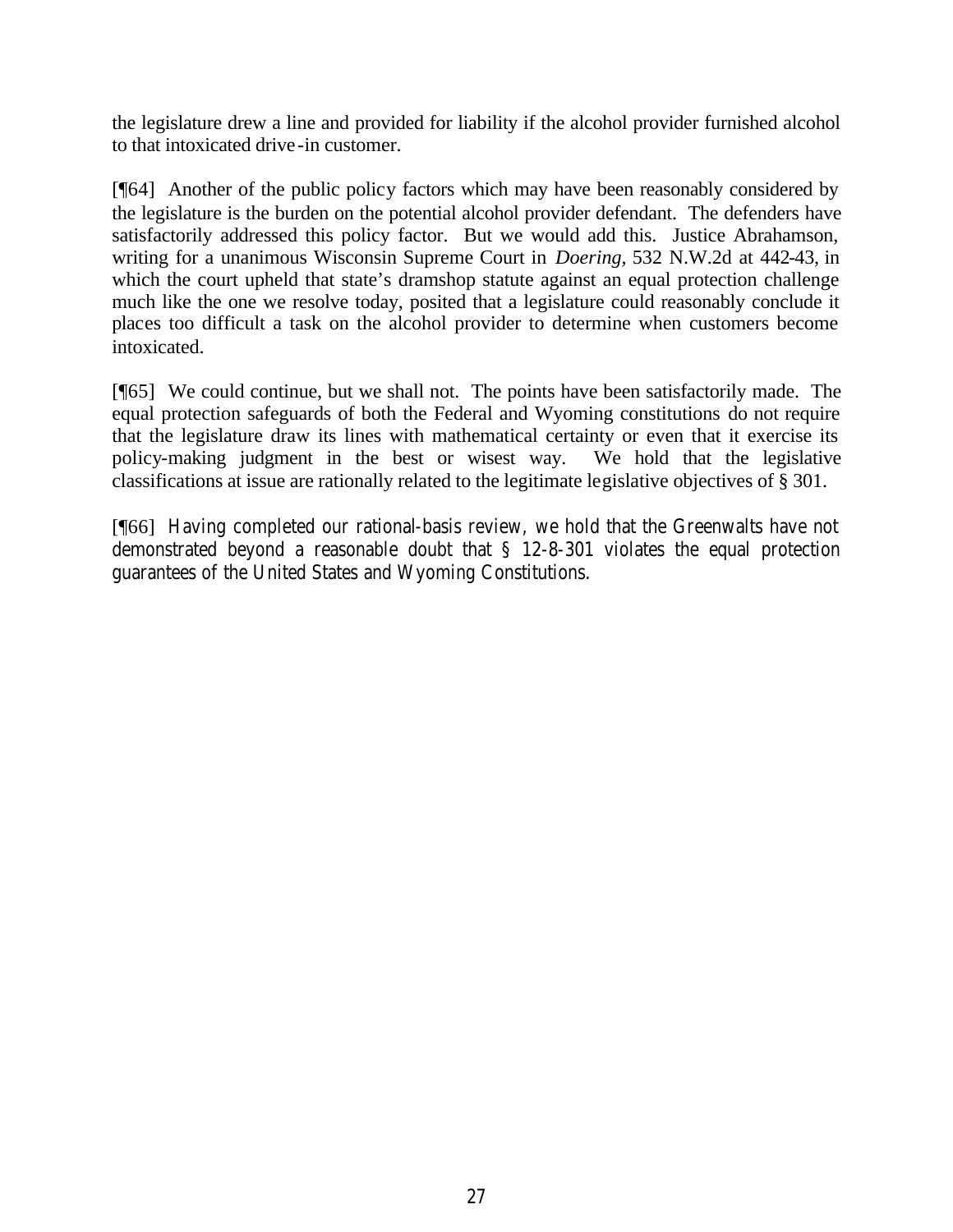#### KITE, Justice, dissenting, with whom VOIGT, Justice, joins.

[¶67] I disagree with the majority's conclusion that Wyo. Stat. Ann. § 12-8-301 (LexisNexis 2001) does not violate the equal protection guarantee of the Wyoming Constitution. Were I writing the majority opinion, I would conclude the statute is unconstitutional because, contrary to the criteria for equal protection analysis to which this Court has long adhered, § 12-8-301 creates a classification which does not reflect a reasoned judgment consistent with the ideal of equal protection–that is, it may not be fairly viewed as furthering a substantial interest of the state. *State v. Laude*, 654 P.2d 1223, 1226 (Wyo. 1982). In reaching this conclusion, I find particularly significant the principle that, although courts have a duty to uphold the constitutionality of statutes if at all possible, *White v. Fisher*, 689 P.2d 102, 105 (Wyo. 1984), we do so only if it can be reasonably done. *Johnson v. State Hearing Examiner's Office*, 838 P.2d 158, 172 (Wyo. 1992). It is equally imperative that we declare legislative enactments invalid when they transgress the Wyoming Constitution. *Hoem v. State,* 756 P.2d 780, 782 (Wyo. 1988).

[¶68] I depart from the majority opinion because it attributes to *McClellan v. Tottenhoff*, 666 P.2d 408, 410-12 (Wyo. 1983), a narrow holding not supported by a fair reading of the case. It proceeds from that narrow holding to conclude § 12-8-301 expands the common-law rights recognized in *McClellan*. In my view, a careful reading of *McClellan* leads to the conclusion that, rather than expanding common-law rights and responsibilities, § 12-8-301 as currently written severely limits those rights and responsibilities. From its narrow reading of *McClellan*, the majority goes on to conclude, contrary to established equal protection analysis, that the class harmed by the statute must be identified in the text of the statute itself. This is not correct under our prior case law or that of the United States Supreme Court, yet the majority relies on that incorrect premise in concluding the classification created by § 12- 8-301 consists of liquor vendors who lawfully provide liquor versus liquor vendors who unlawfully provide liquor. From that conclusion, the majority further concludes the legislature's objective was to "create a comprehensive, yet simple-to-administer tort claim to cover all liquor providers and intoxicated persons" and the legislature "could have rationally thought that the establishment of an unquestioned and predictable yet limited basis for legal liability would provide a more effective incentive for the responsible furnishing of alcohol and the realization of the primary purpose." Maj. op. at ¶62. I do not agree with the narrow definition the majority attributes to the legislative classification created by § 12-8-301, nor do I agree that the classification, when identified in accordance with accepted equal protection analysis, is reasonably related to a legitimate state interest. In contrast to the majority's conclusion that the statute covers all liquor providers and intoxicated persons and the legislature rationally could have concluded the current law provides a more effective incentive for responsible liquor sales, the statute in my view clearly covers only liquor providers and intoxicated persons in the drive-in area and, for that reason, is not rationally based and provides no incentive for responsible liquor sales occurring outside the drive-in area, particularly sales *to intoxicated persons inside the drinking establishment*.

[¶69] In addition, proper equal protection analysis must include consideration of the impact of the statute on those not specifically addressed therein–those injured by intoxicated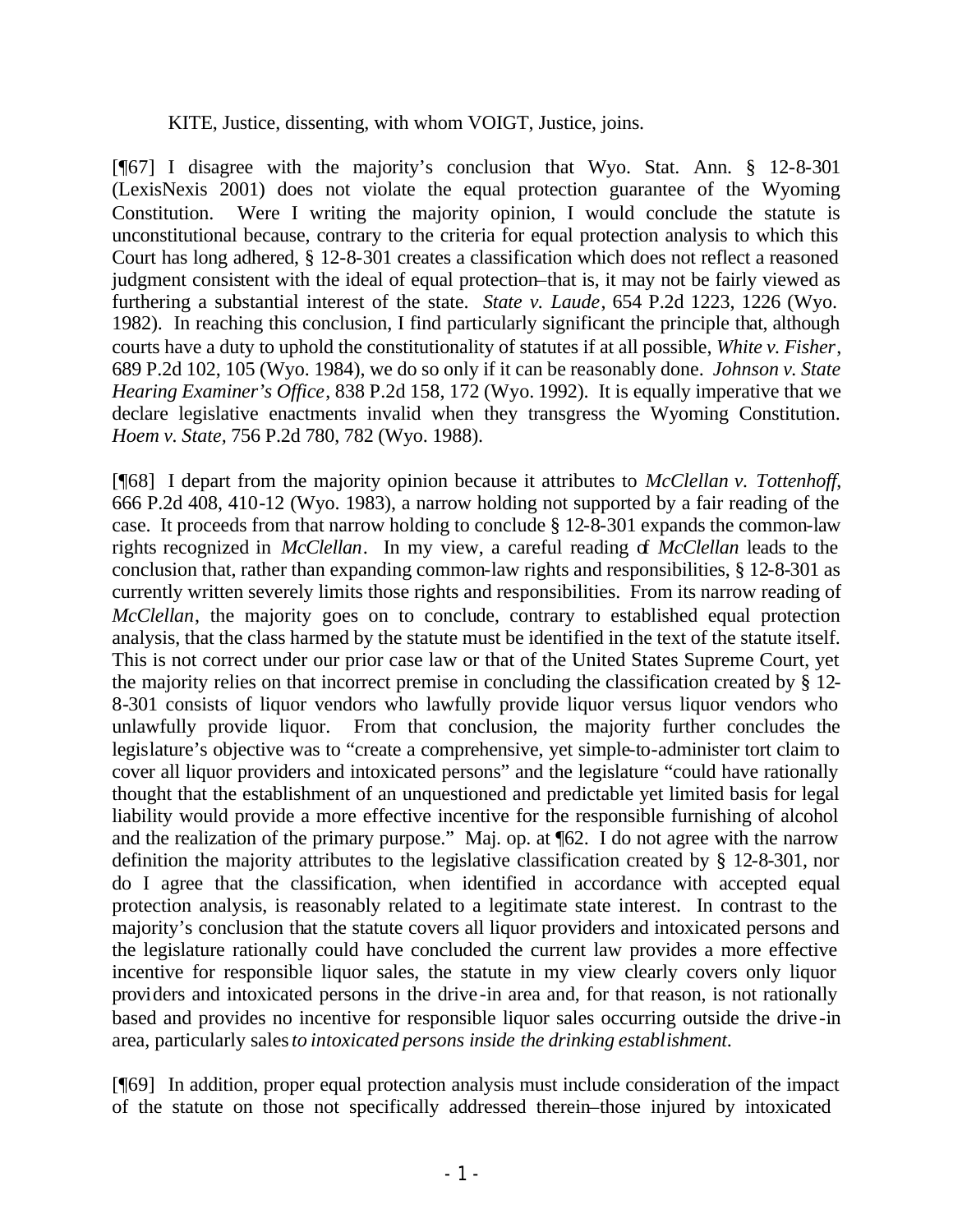persons. In my view, the statute creates a class of victims–those injured by liquor providers who negligently serve intoxicated persons *within the establishment* (as opposed to *in the drive-in area*)–which has no rational basis and no connection to a legitimate public interest. Of equal importance to my departure from the majority, the statute creates another classification by subjecting liquor vendors who negligently sell to intoxicated persons *in the drive-in area* to liability while shielding liquor vendors who negligently sell to intoxicated persons *inside the premises* from liability. No matter what gloss is applied, I can see no rational basis for drawing this distinction; in my view, it does not serve a legitimate state interest, and I would hold the statute unconstitutional.

## **A. Historical Development of Dram-Shop Liability**

 $[\![\mathcal{T}0]\!]$  A historical review of the development of dram-shop liability<sup>1</sup> is relevant to a complete understanding of the current state of the law in Wyoming. Prior to 1983, a Wyoming alcohol vendor who negligently furnished alcohol to a customer was not liable for resulting injury. In *Parsons v. Jow*, 480 P.2d 396, 397 (Wyo. 1971), *overruled by McClellan*, 666 P.2d 408, this Court stated: "We think it cannot be denied there was no cause of action at common law against a vendor of liquor in favor of one injured by a vendee who becomes intoxicated–this for the reason that the proximate cause of injury was deemed to be the patron's consumption of liquor and not its sale." While this was the position adopted historically in most states, various courts began to question its propriety.

> Until recently, dram shop law in America remained virtually unchanged from the English common law. Traditionally, dram shops were not held liable for damages sustained by third parties as a result of the conduct of an intoxicated patron to whom the alcohol was served. Although the traditional common law approach is still referred to and has often been followed by courts, an emerging trend . . . has emerged, straying from common law principles by finding dram shops liable for damages to third parties caused by intoxicated patrons.

Brett T. Votava, Comment, *Missouri Dram Shop Liability: Last Call for Third Party Liability?,* 69 UMKC L. Rev. 587, 592 (2001).

[¶71] Consistent with this trend, this Court in 1983 rejected the common-law principles espoused in *Parsons* and recognized a cause of action against alcohol vendors based on common-law negligence principles. *McClellan,* 666 P.2d at 410-12. We challenged the use of *stare decisis* "'as a justification for the continuance of an unfair and improper rule which operates to the detriment of those who may suffer tortious injury.'" *Id*. at 411 (quoting

<sup>&</sup>lt;sup>1</sup> Black's Law Dictionary 509 (7<sup>th</sup> ed. 1999) defines dram-shop liability as: "Civil liability of a commercial seller of alcoholic beverages for personal injury caused by an intoxicated customer."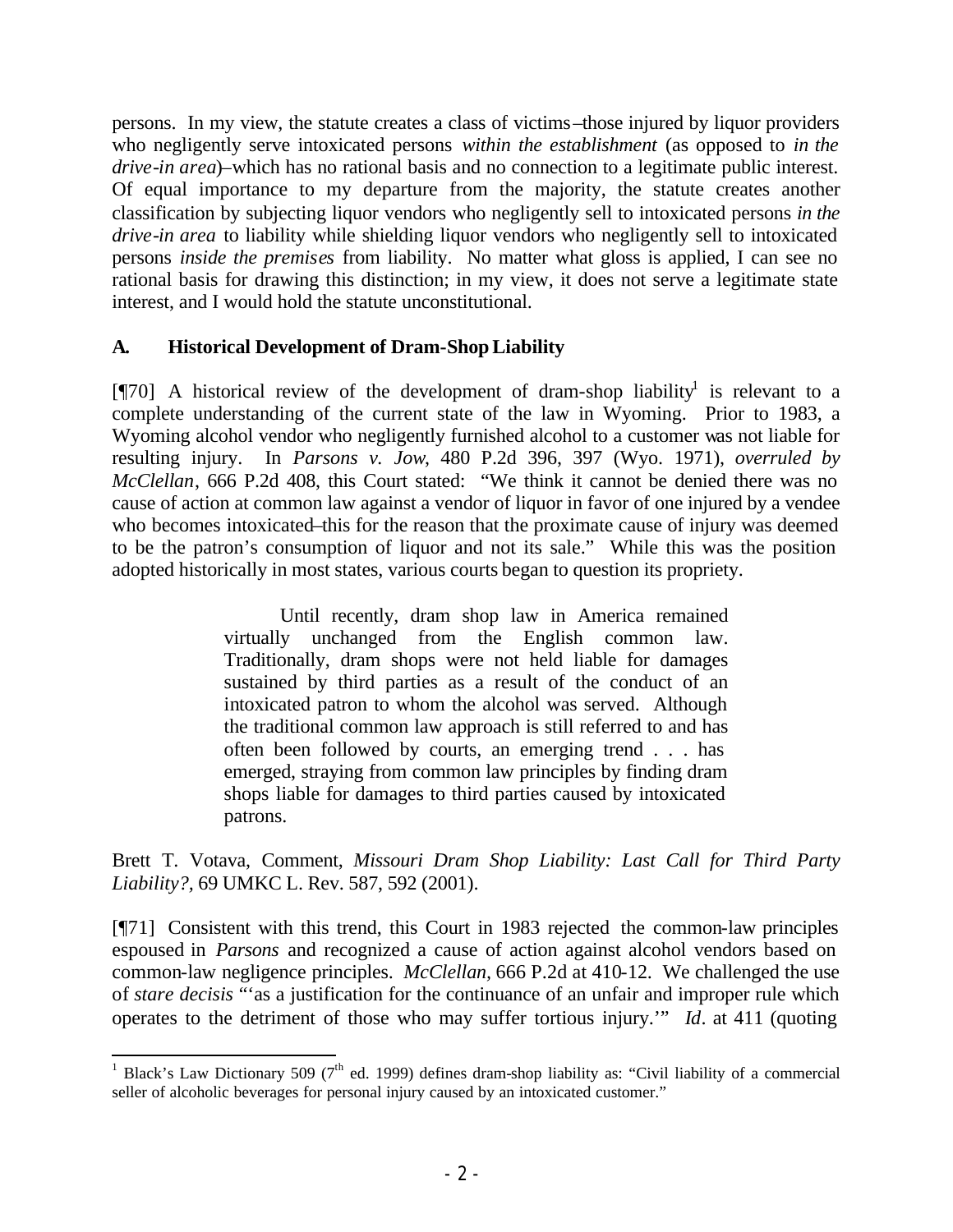*Collins v. Memorial Hospital of Sheridan County*, 521 P.2d 1339, 1341 (Wyo. 1974)). "We do not choose to stand by and wring our hands at the unfairness which we ourselves have created." *Id*. at 415. In support of our departure from the common law, we cited the existence of a possible causal connection between a vendor's conduct and a plaintiff's injuries:

> "When alcoholic beverages are sold by a tavern keeper to a minor or to an intoxicated person, the unreasonable risk of harm not only to the minor or the intoxicated person but also to members of the traveling public may readily be recognized and foreseen; this is particularly evident in current times when traveling by car to and from the tavern is so common-place and accidents resulting from drinking are so frequent. [Citations.] . . ." *Rappaport v. Nichols*, . . . 156 A.2d [1,] 8 [(N.J. 1959)].

> The fact that the risk to the traveling public may readily be recognized and foreseen is supported by disturbing statistics. In 1977, the year when the statute forbidding sale of alcohol to minors and the statute forbidding sale of alcohol at a drive-in to minors or to intoxicated persons were recodified, there were 212 fatal vehicular accidents in Wyoming; 119, or over fifty percent, involved alcohol as a contributing circumstance.

*Id*. at 414-15.

[¶72] As further support for our departure from *Parsons*, we noted the following policy considerations:

> Refusing to acknowledge a claim for relief against a liquor vendor harms society in two ways. First, it is an unjust doctrine which often limits recovery when an intoxicated minor driver injures someone. Businesses which sell liquor are usually in a more solid financial position than a minor. Second, it is reasonable to assume that the current state of the law places us all at more peril, because there is no effective deterrent to keep liquor vendors from selling liquor to minors  $\alpha$  to intoxicated persons. Liquor licenses are seldom revoked. Perhaps the threat of civil liability or increased insurance premiums will serve to make liquor vendors more careful.

*Id*. at 415. We cited cases from other courts finding a cause of action against a liquor vendor based upon common-law negligence principles and concluding "a liquor vendor owes the same duty to the whole world as does any other person." *Id*. at 411. We said: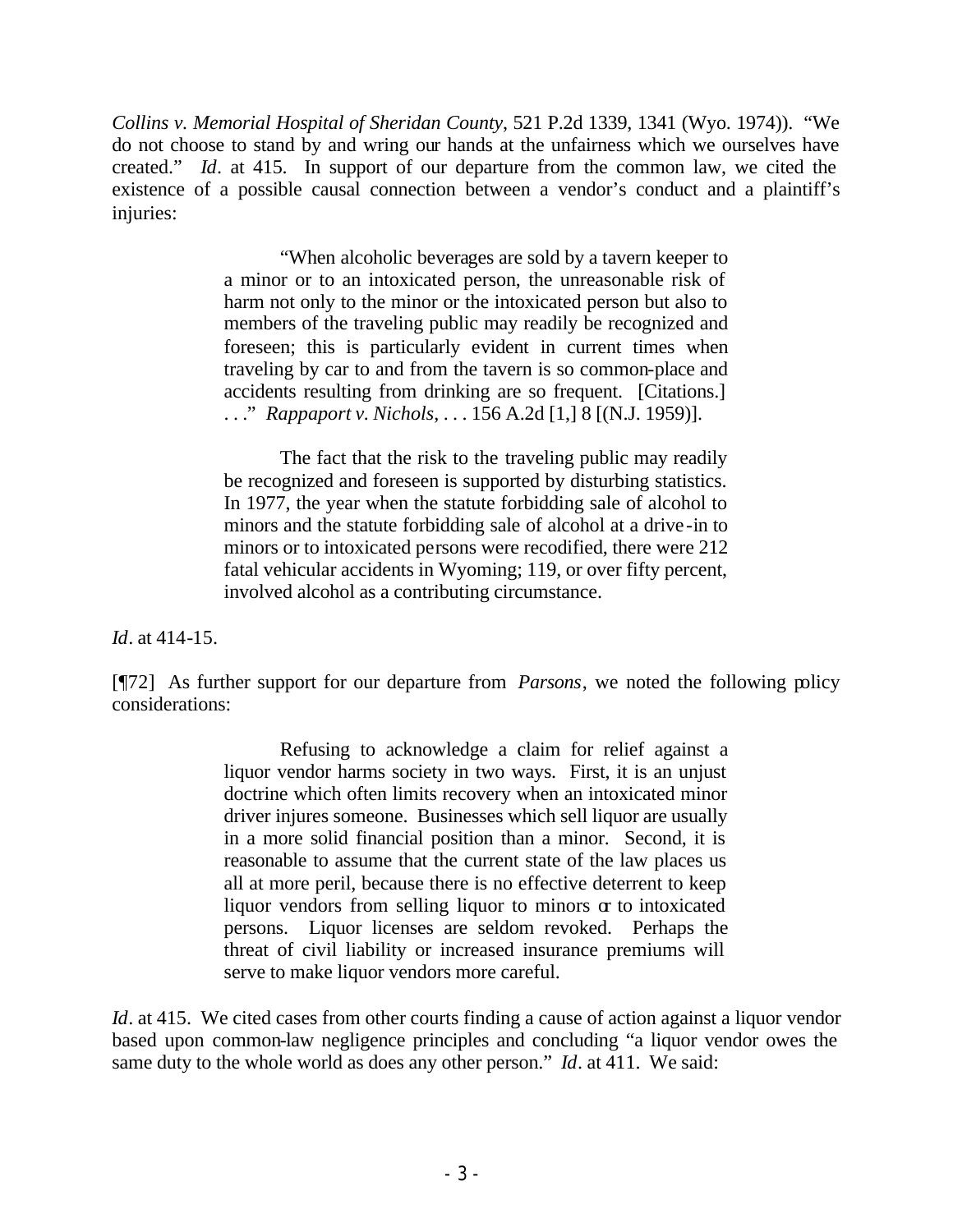Once the general duty to use reasonable care is acknowledged, then courts focus their attention on the foreseeability of the resulting harm to establish proximate cause. We think this is a sensible and just approach. *Henceforth, cases involving vendors of liquor and injured third parties will be approached in the same manner as other negligence cases.*

*Id.* (emphasis added). We recognized "a duty [on the part of liquor vendors] based both upon the common law and upon statutes." *Id*. at 414.

[¶73] We defined the common-law duty on the basis of ordinary negligence principles–a liquor vendor owes a duty "to exercise the degree of care required of a reasonable person in light of all the circumstances." *Id*. at 411. We defined the statutory duty on the basis of §  $12-5-301(a)(v)$ , prohibiting the sale of alcohol in the drive-in area to minors or intoxicated persons, and § 12-6-101(a), making it a misdemeanor for anyone to furnish alcohol to a minor (except a legal ward, medical patient, or immediate family member). We held that the violation of either statute was evidence of negligence to be considered by the trier of fact together with other circumstances in determining liquor vendor negligence. *Id*. at 413.

[¶74] Addressing the issue of proximate cause, we held "the ultimate test concerning proximate cause will be whether the vendor could foresee injury to a third person. This question will be one of fact based on the circumstances of each particular case. It is, however, not necessary that a specific injury be foreseen." *Id*. at 414. Nowhere in the entirety of the opinion did we limit our holding to only those situations where a vendor sells intoxicating liquor to underage or intoxicated persons in the drive-in area. Contrary to the majority's conclusion that "one can confidently and reasonably conclude that the *McClellan* holding was narrow," Maj. op. at  $\P$ 13, it is clear this Court intended the holding to apply broadly. That is, we intended a complete abrogation of the common-law rule of nonliability in favor of the application of general negligence principles in cases alleging vendor liability.

[¶75] With an emerging trend of state court decisions attaching liability to dram shops, state legislatures responded by enacting statutes either authorizing or denying causes of action against dram shops. Votava, *supra*, 69 UMKC L. Rev. at 595-96. In 1985, just two years after our decision in *McClellan*, Wyoming followed suit and enacted § 12-8-301 which abrogated this Court's decision in *McClellan.* 1985 Wyo. Sess. Laws ch. 205, § 1. With the enactment of § 12-8-301, liquor vendor liability became strictly a creature of statute. The 1985 version of § 12-8-301 provided:

12-8-301. Limitation of liability.

(a) No licensee is liable for damages caused by an intoxicated person to whom the licensee legally sold or furnished alcoholic liquor or malt beverages unless the licensee sold or provided alcoholic liquor or malt beverages to a person who was intoxicated, and: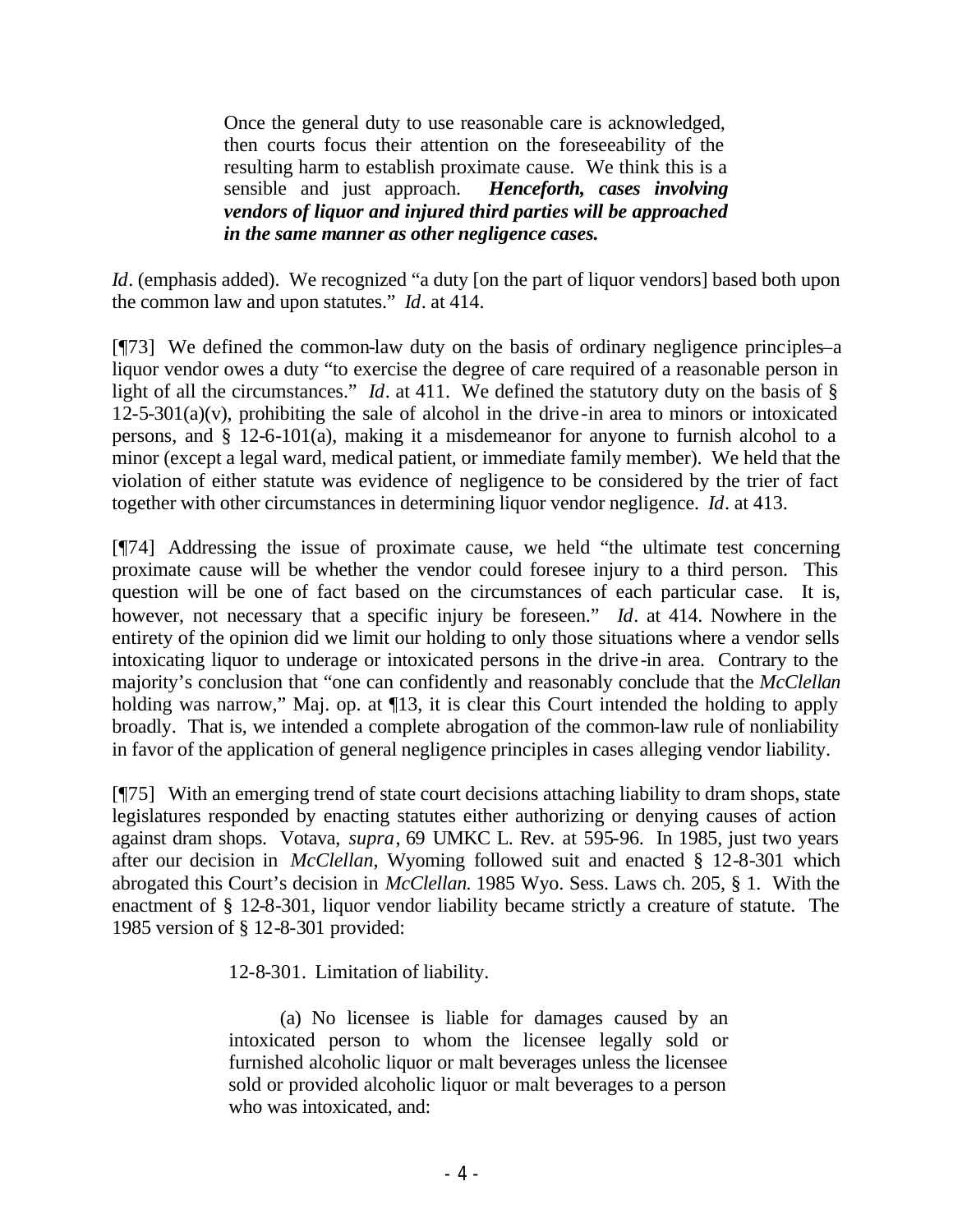(i) It was reasonably apparent to the licensee that the person buying or receiving the alcoholic liquor or malt beverage was intoxicated; or

(ii) The licensee knew or reasonably should have known from the circumstances that the person buying or receiving the alcoholic liquor or malt beverages was intoxicated.

(b) No person who is not a licensee who has gratuitously and legally provided alcoholic liquor or malt beverage to any other person is liable for damages caused by the intoxication of the other person.

(c) This section does not affect the liability of the intoxicated person for damages.

(d) This section does not affect the liability of the licensee or person if the alcoholic liquor or malt beverage was sold or provided in violation of title 12 of the Wyoming statutes.

(e) For purposes of this section "licensee" is as defined in W.S. 12-1-101(a)(viii) and includes the licensee's employee or employees.

*Id.* In what appears to be an attempt to codify and clarify the common-law duties established in *McClellan*, the legislature limited liquor vendor liability to two situations. First, a liquor vendor could be liable if he furnished alcohol to an intoxicated person and either it was reasonably apparent to him the person was intoxicated or he knew or should have known the person was intoxicated. Second, a liquor vendor could be liable if he furnished alcohol in violation of Title 12 of the Wyoming Statutes. Title 12 set hours of operation for liquor vendors, prohibited the sale of alcohol in the drive-in area to minors or intoxicated persons, prohibited the sale of alcohol generally to minors, and contained various other restrictions and rules relating to the sale of alcohol. Like *McClellan*, § 12-8-301 as originally written broadly imposed liability on liquor vendors for sales occurring not only in the drive-in areas but whenever they knew or should have known the purchaser was intoxicated. Like *McClellan*, therefore, the original version of § 12-8-301 allowed for liquor vendor liability arising out of sales occurring inside a drinking establishment.

[¶76] One year later, in 1986, § 12-8-301 was amended to provide (changes are indicated throughout):

12-8-301. Limitation of liability.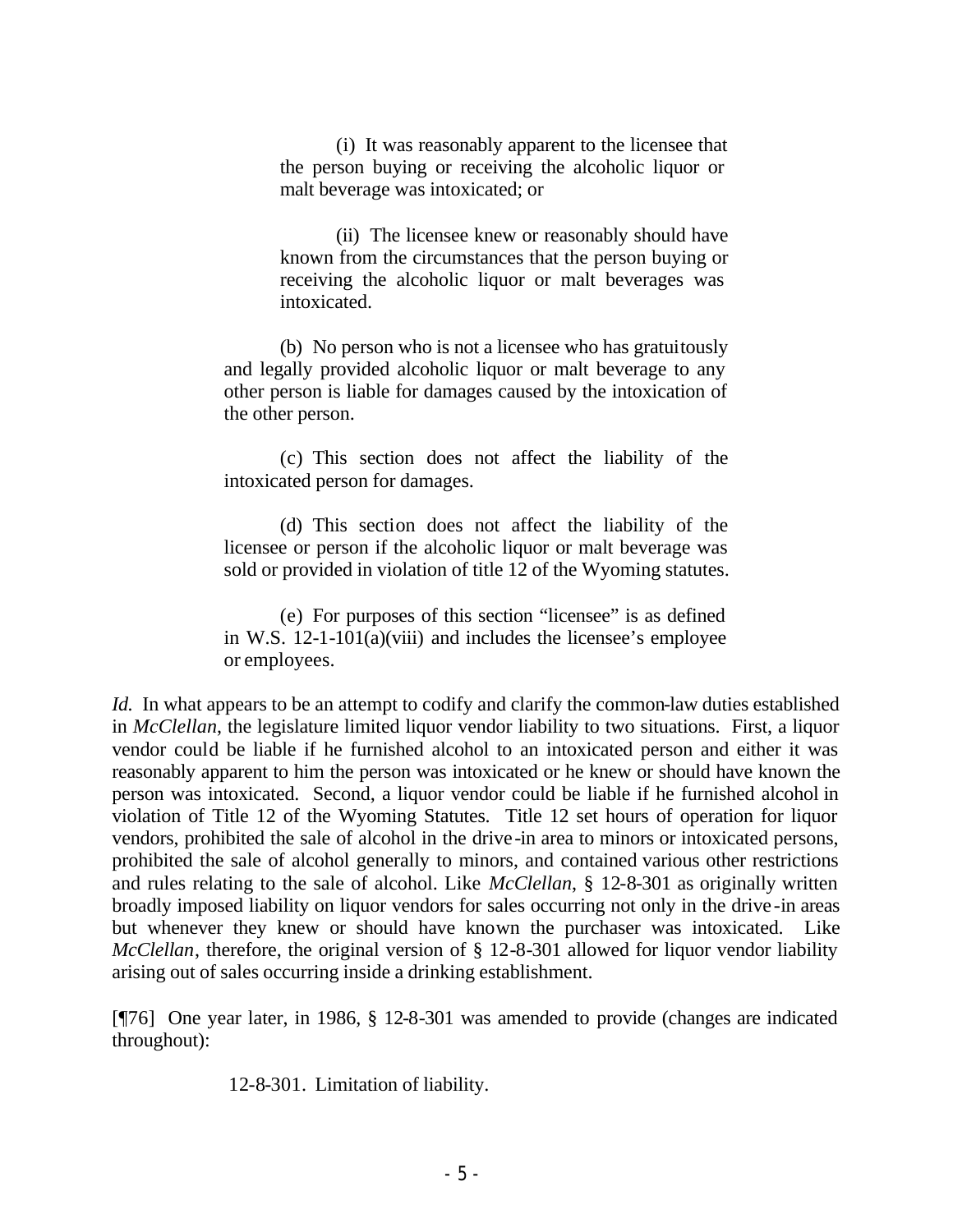(a) No licensee is liable for damages caused by an intoxicated person to whom the licensee legally sold or furnished alcoholic liquor or malt beverages unless the licensee sold or provided alcoholic liquor or malt beverages to a person who was intoxicated, and:

> (i) It was reasonably apparent to the licensee that the person buying or receiving the alcoholic liquor or malt beverage was intoxicated; or

> (ii) The licensee knew or reasonably should have known from the circumstances that the person buying or receiving the alcoholic liquor or malt beverages was intoxicated.

 $(b)(a)$  No person who is not a licensee who has gratuitously and legally provided alcoholic liquor or malt beverage to any other person is liable for damages caused by the intoxication of the other person.

 $\left(\frac{c}{c}\right)$  This section does not affect the liability of the intoxicated person for damages.

 $(d)(c)$  This section does not affect the liability of the licensee or person if the alcoholic liquor or malt beverage was sold or provided in violation of title 12 of the Wyoming statutes.

 $(e)(d)$  For purposes of this section "licensee" is as defined in W.S.  $12-1-101(a)(viii)$  and includes the licensee's employee or employees.

1986 Wyo. Sess. Laws ch. 6, § 1. Under this version of the law, which remains in effect today, liquor vendors have complete immunity from civil liability unless they furnish alcohol in violation of Title 12. That is, liquor vendors are immune unless they furnish alcohol in a drive-in area to minors or intoxicated persons, otherwise furnish liquor to a minor, or violate some other provision of Title 12. Under the law as it currently reads, therefore, and in contrast to the law as it existed under *McClellan* and the original statute, liquor vendors who furnish alcohol to intoxicated persons inside a liquor establishment are immune from liability for injuries occurring after the intoxicated person leaves the establishment–no matter what the circumstances. Clearly, § 12-8-301 as it currently reads does not broaden liquor vendor liability as the majority opinion concludes. Rather, the statute as amended severely limits liquor vendor liability. $^{2}$ 

<sup>&</sup>lt;sup>2</sup> To better understand the positioning of  $\S$  12-8-301 in the continuum of dram-shop liability, it is instructive to examine the status of dram-shop law nationwide. Ten states have failed to enact dram-shop statutes: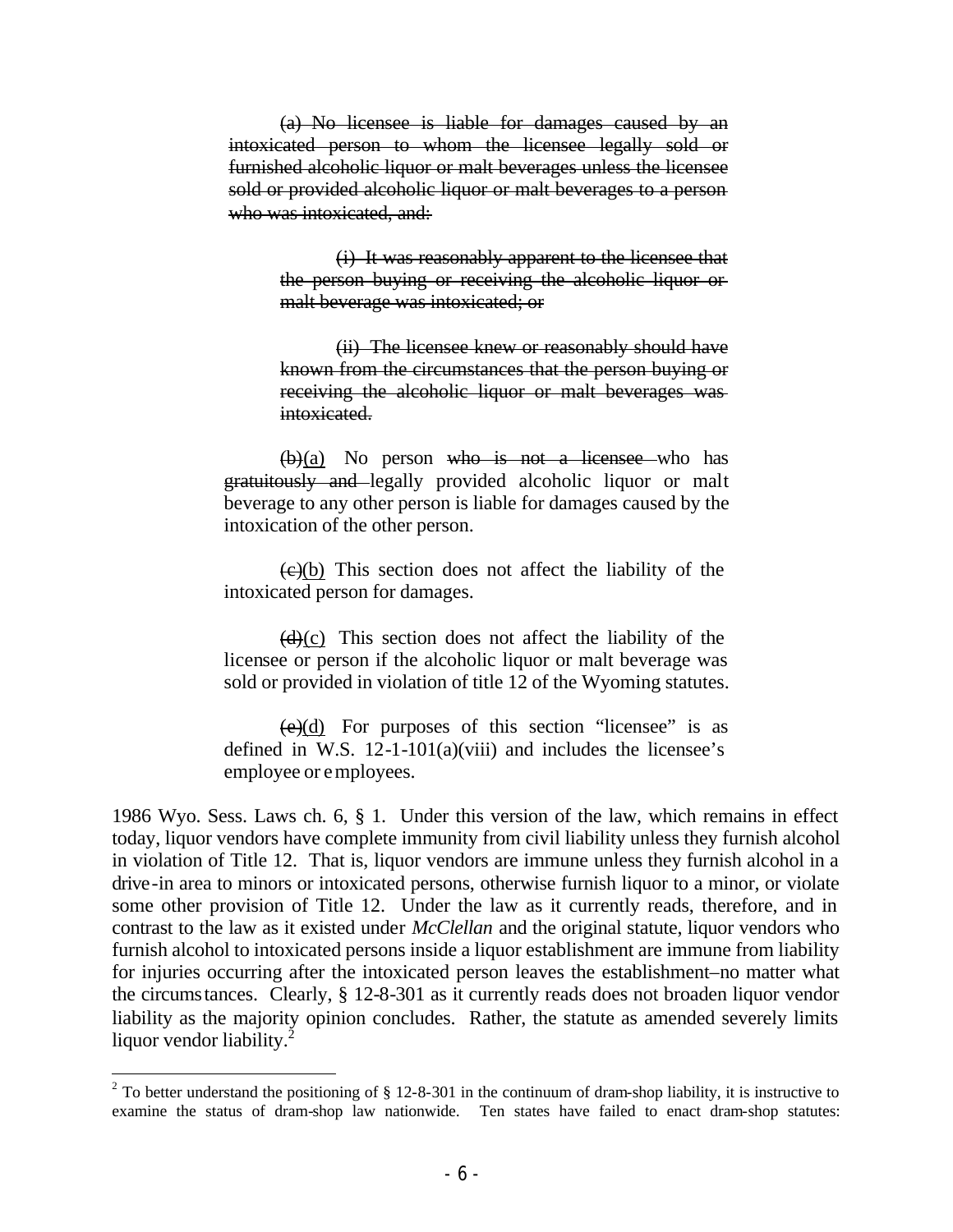#### **B. Equal Protection Analysis**

[¶77] The majority opinion concludes the classifications created by the statute do not violate the equal protection provisions of the Wyoming Constitution. The foundation for the equal protection guarantee is found in the following provisions of the Wyoming Constitution:

> In their inherent right to life, liberty and the pursuit of happiness, all members of the human race are equal.

Wyo. Const. art. 1, § 2.

Since equality in the enjoyment of natural and civil rights is only made sure through political equality, the laws of this state affecting the political rights and privileges of its citizens shall be without distinction of race, color, sex, or any circumstance or condition whatsoever other than individual incompetency, or unworthiness duly ascertained by a court of competent jurisdiction.

Wyo. Const. art. 1, § 3.

All laws of a general nature shall have a uniform operation.

Wyo. Const. art. 1, § 34.

The legislature shall not pass local or special laws in any of the following enumerated cases, that is to say: For . . . limitation of civil actions; ... granting to any corporation, association or individual .. . any special or exclusive privilege, immunity or franchise whatever.... In all other cases where a general law can be made applicable no special law shall be enacted.

Delaware, Hawaii, Kansas, Maryland, Nebraska, Oklahoma, South Carolina, Virginia, Washington, and West Virginia. The courts in five of those states–Hawaii, Oklahoma, South Carolina, Washington, and West Virginia–currently hold dram shops liable for third-party damages. The courts of the remaining five states continue to follow the common-law rule holding dram shops are not liable for third-party injuries. Thirty-three states hold dram shops liable for alcohol sales to already intoxicated patrons or minors. Five states–California, Florida, Louisiana, North Carolina, and Wisconsin–have enacted dram-shop liability for third parties in the event the dram shop improperly sold alcohol to a minor. Two states have made dram shops completely immune from civil liability–Nevada and South Dakota. *See* Votava, *supra*, 69 UMKC L. Rev. at 596-604. Wyoming's statute is unique and grants alcohol providers complete immunity from liability for negligence unless they vio late Title 12. *See* § 12-8-301. This background illustrates the wide statutory variations that exist state to state and further makes clear that such variations play a crucial role in determining whether a statute survives constitutional scrutiny.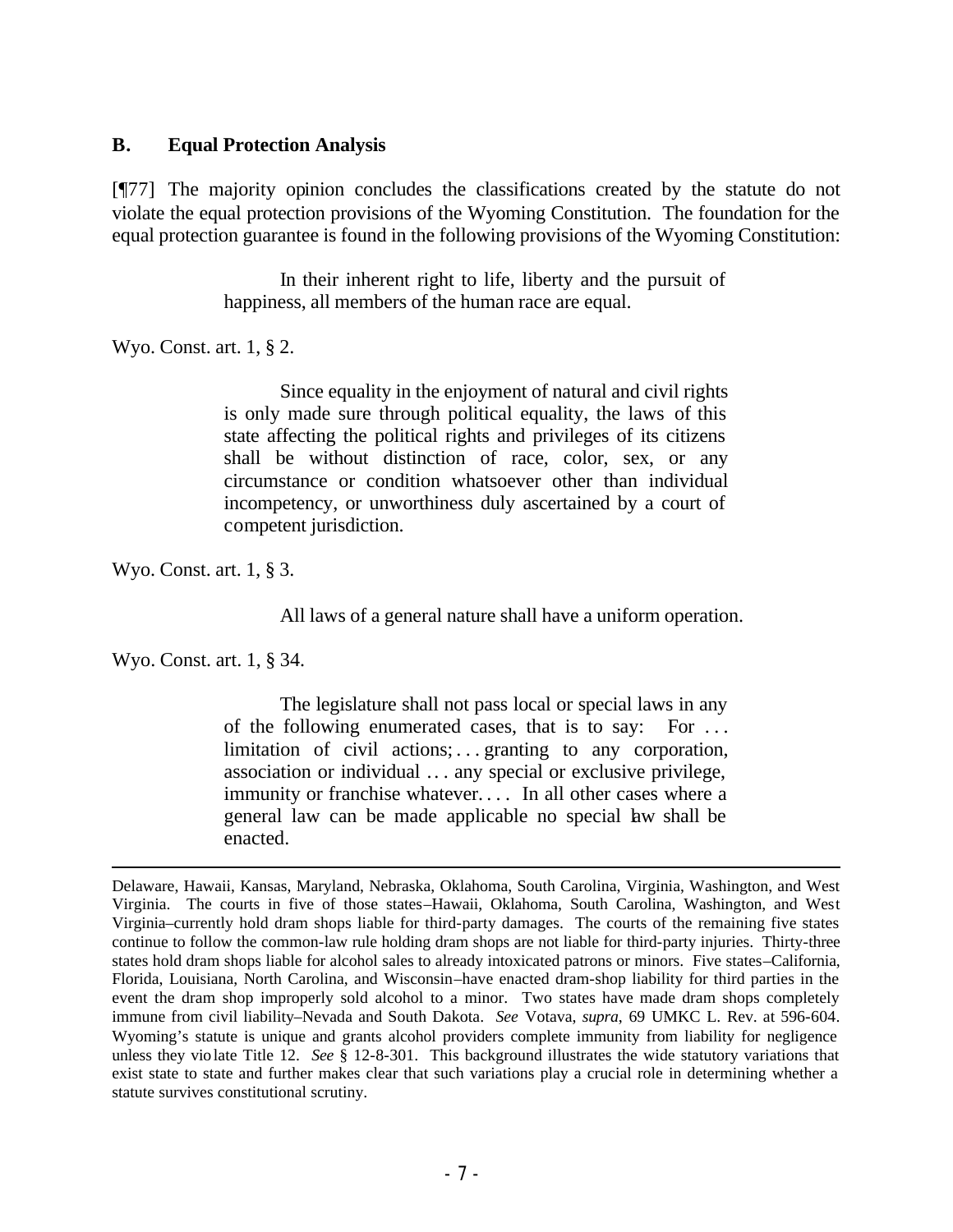Wyo. Const. art. 3, § 27. *See also Mills v. Reynolds*, 837 P.2d 48, 52-53 (Wyo. 1992). Article 3, Section 27 of the Wyoming Constitution specifically limits legislative authority in several enumerated instances. Robert B. Keiter & Tim Newcomb, The Wyoming State Constitution, A Reference Guide (1993). We have said that Article 3, Section 27, which prohibits special laws, "means only that the statute must operate alike upon all persons in the same circumstances." *Meyer v. Kendig*, 641 P.2d 1235, 1240 (Wyo. 1982); *see also Mountain Fuel Supply Company v. Emerson,* 578 P.2d 1351, 1356 (Wyo. 1978). We have also noted that the prohibition against special laws contained in Article 3, Section 27 is a more specific equal protection guarantee that enlarges the protections of Article 1, Section 34 of the Wyoming Constitution. *Phillips v. ABC Builders, Inc*., 611 P.2d 821, 826 (Wyo. 1980). The extent and interdependency of the various Wyoming constitutional provisions guaranteeing the right to equal protection demand that the judiciary carefully examine legislation claimed to violate that right. Robert B. Keiter, *An Essay on Wyoming Constitutional Interpretation*, 21 Land & Water L. Rev. 527, 556 (1986).

> The five separate state constitutional provisions that impose due process-like and equal protection-like limitations on state legislative power, read in conjunction with article 3, section 27 which specifically limits legislative power, might be construed as evidence that the Wyoming framers intended the judiciary to exercise more of a checking function over the legislature than might be inferred in the federal Constitution.

*Id.* In fact, this Court has long recognized, "the Wyoming Constitution offers more robust protection against legal discrimination than the federal constitution." *Allhusen v. State By and Through Wyoming Mental Health Professions Licensing Board*, 898 P.2d 878, 884 (Wyo. 1995).

[¶78] Perhaps in no other circumstance is the balance between the legislative and judicial functions more delicate than in the realm of equal protection. Although in general the equal protection guarantee mandates that all persons similarly situated shall be treated alike both in the privileges conferred and in the liabilities imposed, *Mills*, 837 P.2d at 53, the constitutional provisions at issue do not prohibit legislatively created classifications. In fact, the very foundation of the legislative function is to establish differing legal obligations for different circumstances and persons in the process of furthering the public interest.

> Here, then, is a paradox: The equal protection of the laws is a "pledge of the protection of equal laws." But laws may classify. And "the very idea of classification is that of inequality." In tackling this paradox the [United States Supreme] Court has neither abandoned the demand for equality nor denied the legislative right to classify. It has taken a middle course. It has resolved the contradictory demands of legislative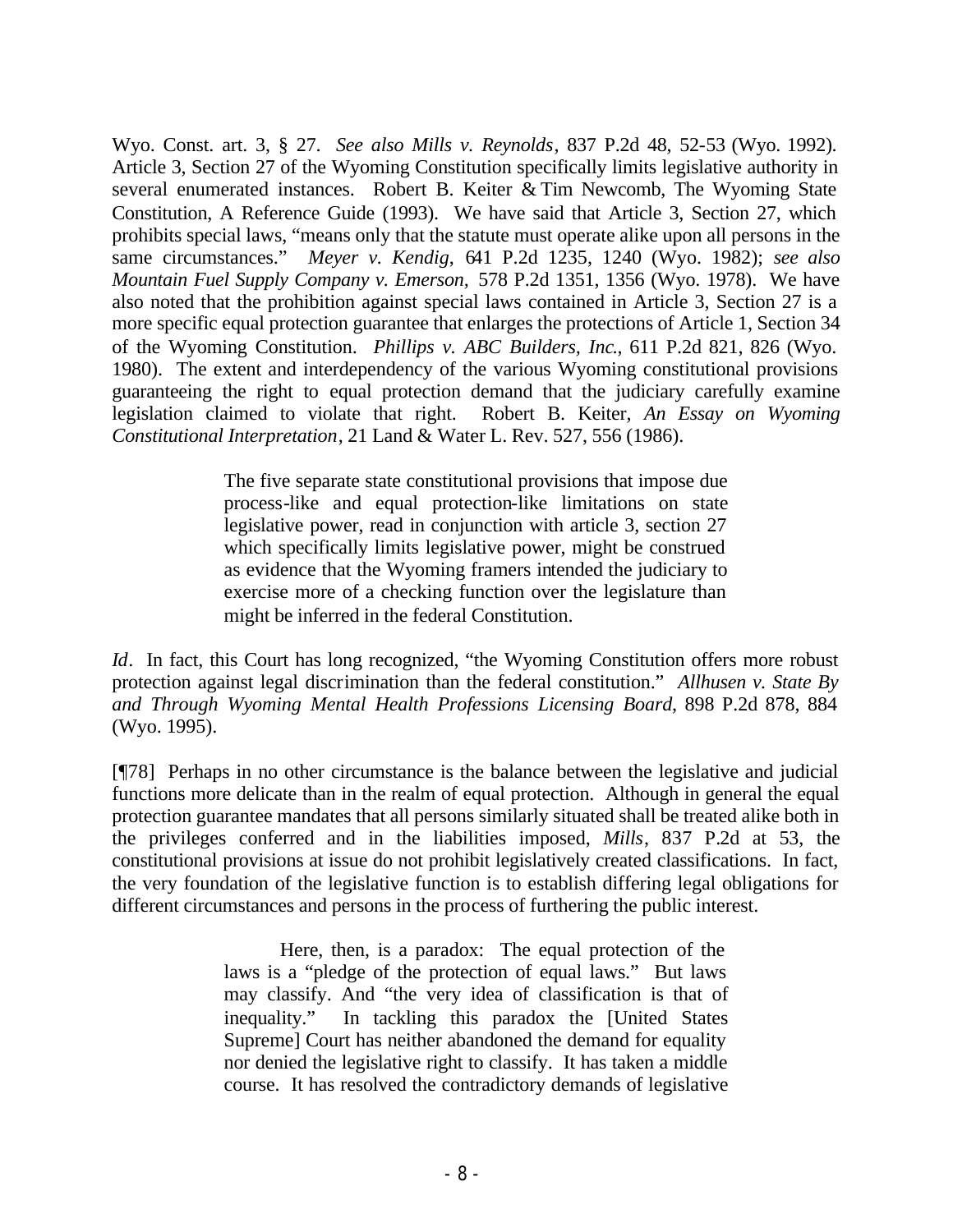specialization and constitutional generality by a doctrine of reasonable classification.

Joseph Tussman & Jacobus tenBroek, *The Equal Protection of the Laws,* 37 Cal. L. Rev. 341, 344 (1949). The measure of reasonableness of a classification is the degree of its success in treating similarly those similarly situated with respect to the purpose of the law. *Id.* at 344, 346.

[¶79] The process of testing legislative classifications is founded upon determining the legitimate legislative purpose "at which legislation must aim." *Id.* at 350. In performing this function of judicial review of legislative action, we must exercise "judicial statesmanship" by appreciating the political pressures and practical considerations that naturally exist in the legislative process. *Id.* at 351. But in doing so, we cannot ignore reason and logic in the name of judicial restraint, and, most importantly, we must act to protect the intent of the framers of our constitution and the paramount value they placed upon equal protection of the law. While it clearly is not our function to substitute our view about what is desirable for that of the legislature, "self-restraint is no virtue if the Court has a unique function to perform." *Id*. at 366.

[¶80] We want to make it clear:

Before testing the classifications herein presented we caution that our constitutional inquiry does not seek to determine whether the [statute at issue is] wise, sound, necessary, or in the public interest. There are ample reasons for concluding otherwise. We simply ask whether the legislation adopted, for whatever purposes disclosed or undisclosed, is reasonably supportable. Each day the devastating effects of the drinking driver rage unabated with all of their tragic social and economic consequences. We do not speculate on the influences that might have prompted the Legislature to answer this acute and growing problem by narrowly *restricting* rather than *enlarging* civil liability. In the final analysis the Legislature must answer to an informed, and perhaps ultimately aroused, public opinion for its action. We do not substitute our judgment for its own.

*Cory v. Shierloh*, 629 P.2d 8, 12 (Cal. 1981) (citation omitted).

[¶81] I agree with the majority opinion that § 12-8-301 does not infringe upon the fundamental right of access to the courts or any other fundamental interest, nor does it create an inherently suspect class. Consequently, I agree that the statute must be reviewed under the rational basis test. That test, as we have said, requires us to determine whether the classification created by § 12-8-301 bears a rationale relationship to a legitimate state concern. *See generally Allhusen*, 898 P.2d at 885-86; *Johnson*, 838 P.2d at 166-67.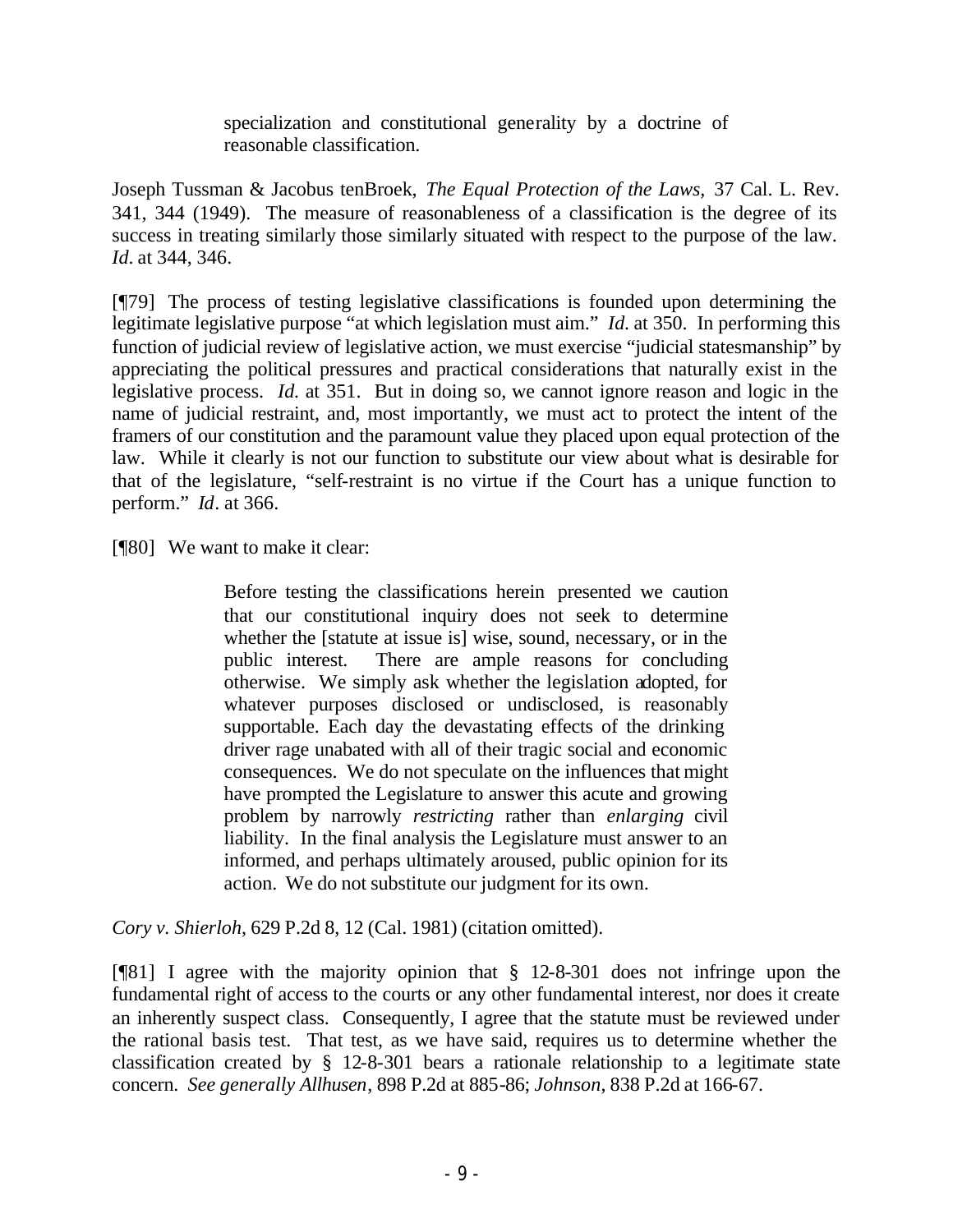[¶82] The equal protection guarantee of the Wyoming Constitution was intended as a restriction on state legislative action inconsistent with elemental constitutional premises. *Laude*, 654 P.2d at 1226. Even at its lowest scrutiny level–rational basis–the Wyoming Constitution provides greater protection against legal discrimination than the federal constitution does. *Johnson*, 838 P.2d at 165. The rational basis test, although a deferential standard of review, is not a toothless one. *Id*. at 172.

[¶83] Like the federal constitution, the Wyoming Constitution does not prohibit legislative classification. It does, however, require that the classification be reasonably related to a legitimate legislative purpose. Where such a relationship is nonexistent, the statute must be held to contravene the constitution. *Phillips*, 611 P.2d at 826.

> [T]here must be some difference which furnishes a reasonable basis for different legislation as to different classes, and the differences must not be arbitrary and without just relation to the subject of the legislation. One who assails a classification must carry the burden of showing that it does not rest on a reasonable basis, but is essentially arbitrary.

*Mountain Fuel Supply Company*, 578 P.2d at 1354-55 (citations omitted). In a number of instances, we have struck down legislation that did not pass constitutional muster under the rational basis test. *Nehring v. Russell*, 582 P.2d 67 (Wyo. 1978) (holding state automobile guest statute violated the state equal protection provision by distinguishing between paying and nonpaying guest passengers respecting their right to sue for injuries sustained as a result of the driver's negligence); *Phillips,* 611 P.2d 821 (holding ten-year limitation violated the equal protection guarantee because it immunized certain defendants from liability arising from their involvement in real property improvements); *Hoem*, 756 P.2d 780 (finding Wyoming Medical Review Panel Act was unconstitutional because it violated the equal protection clause of the Wyoming Constitution); *State ex rel. Wyoming Association of Consulting Engineers and Land Surveyors v. Sullivan*, 798 P.2d 826 (Wyo. 1990) (finding Wyoming Professional Review Panel Act violated the equal protection guarantees of the Wyoming Constitution); *Johnson*, 838 P.2d 158 (finding statute providing for loss of driver's license based on age was unconstitutional special legislation lacking rational differentiation and violating the equal protection guarantees); *Allhusen*, 898 P.2d 878 (holding certain licensure provisions violated the equal protection guarantees by affording disparate treatment of unlicensed counselors employed by private, for profit institutions).

[¶84] In *Johnson*, we outlined the four elements of the test to be applied in determining whether statutory classifications violate equal protection provisions of the Wyoming Constitution: (1) what class is harmed by the legislation and has the group been subjected to a tradition of disfavor by our laws, (2) what is the public service to be served by the law, (3) what is the characteristic of the disadvantaged class that justifies disparate treatment, and (4) how are the characteristics used to distinguish people for disparate treatment relevant to the purpose the challenged law purportedly intends to serve. 838 P.2d at 166-67. Each of the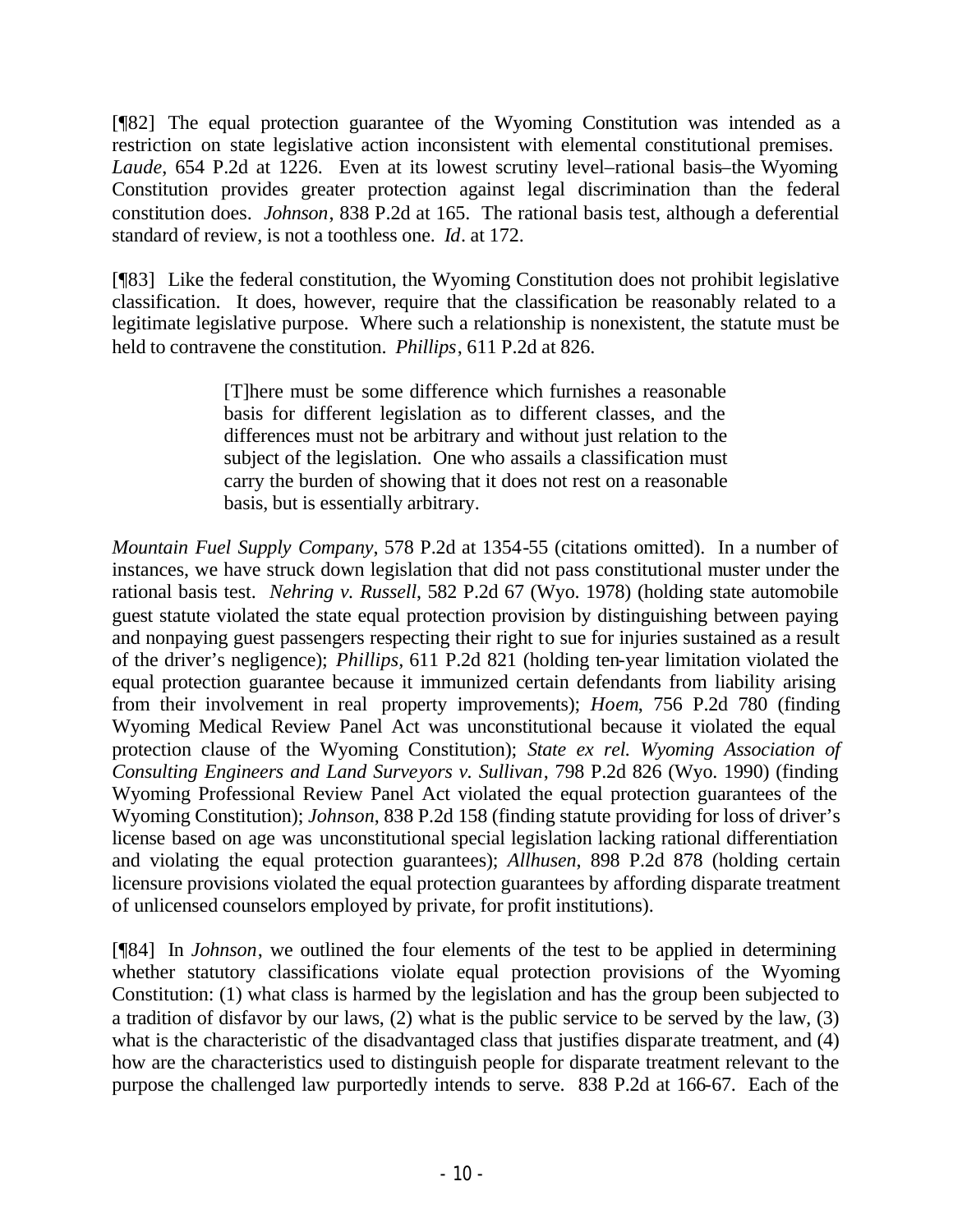four elements must be applied in determining whether the classifications created by § 12-8- 301 violate the equal protection provisions.

## *1. Class harmed by the legislative classification*

[¶85] In reaching the result it does, the majority relies heavily on the assertion that the classification must be identified within the text of the challenged statute. This assertion is incorrect. Under proper equal protection analysis, a classification can be established one of three ways:

> First, a law may establish a classification on its face requiring no proof of the classification other than the language of the statute itself. Second, a law, which on its face shows no impermissible classification, may be impermissibly applied in varying degrees to different identifiable classes of individuals. When application of a law is at issue, proof beyond the language of the law is required to establish the classification that is challenged. Finally, a law that neither classifies on its face nor is applied unevenly may nonetheless be shown by outside proof to in reality constitute "a device designed to impose different burdens on different classes of persons." Nowak, Rotunda, and Young, Constitutional Law, ch. 16 at 527 (1978).

*Laude*, 654 P.2d at 1226. Thus, a classification can be shown: (1) from the language of the statute itself, (2) by the manner in which the statute is applied, *or* (3) by outside proof that the statute in fact is designed to impose different burdens on different classes of people. The statute at issue creates impermissible classifications in all three ways. On its face, as applied and as shown by outside proof, § 12-8-301 specifically treats individuals injured as a result of liquor vendor negligence occurring in the drive-in area differently than those injured as a result of inside -the-premises liquor vendor negligence. On its face, as applied and as shown by outside proof, the statute also treats liquor vendors who negligently sell in the drive-in area differently than other liquor vendors. The end result of the classifications is that liquor vendors may be accountable for furnishing liquor to an intoxicated person *in a drive-in area* but cannot be held accountable for furnishing liquor to the same intoxicated person *inside the premises*. To the same effect, an injured victim has no right to recover if the intoxicated person was served *inside the premises* but can recover if the person was served *in the drivein area*. Stated differently, a person injured by an intoxicated person who was negligently provided alcohol in a drive-in area has the right to seek a portion of his damages from the alcohol provider, whereas a person injured by the same intoxicated person who was served negligently inside the establishment does not.

[¶86] The majority attempts to avoid this result by looking at only the face of the statute, drawing the classification narrowly by looking exclusively at liquor vendors, and ignoring the classes harmed by the statute. This is not proper equal protection analysis under our precedent, which requires consideration of the class harmed by the legislation. *Johnson*,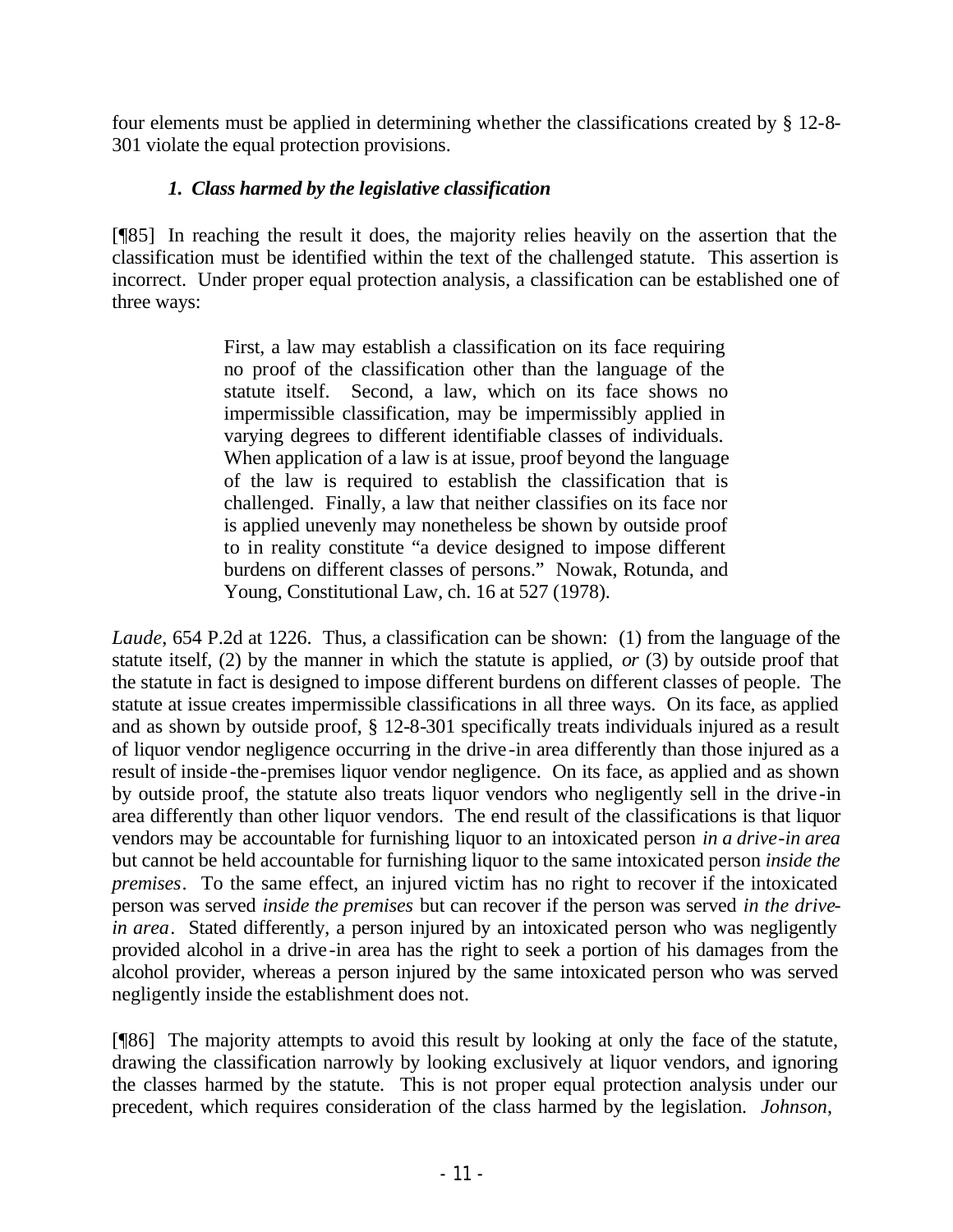838 P.2d at 166. Narrow formulation of a statutory classification does not avoid the requirements of the equal protection clause. *See generally* Tussman & tenBroek, *supra*, 37 Cal. L. Rev. at 346-351, 360.

[¶87] In *Hoem*, we considered a similar classification of tort victims who had their right to recover for negligence diminished–medical malpractice tort victims. We held a statute creating the Wyoming Medical Review Panel Act violated those victims' equal protection rights. The act created a panel to review all medical malpractice claims against health care providers before such claims could be pursued in court. 756 P.2d at 782. The plaintiff in *Hoem* argued the act treated medical malpractice victims differently than those injured by the tortious conduct of someone other than a health care provider in that only medical malpractice victims were prohibited from filing a claim directly in court for personal injury. *Id*. Ultimately, we held the Wyoming Medical Review Panel Act denied medical malpractice victims equal protection of the law. *Id*. at 784. Our review revealed the legislature's purpose was to reduce the number of medical malpractice lawsuits and lower insurance rates. *Id.* at 783. Although we agreed the legislature had a legitimate interest in protecting the health of the citizens of Wyoming as well as the economic and social stability of the state, we held: "It cannot seriously be contended that the extension of special benefits to the medical profession and the imposition of an additional hurdle in the path of medical malpractice victims relate to the protection of the public health." *Id*. We have reviewed similar statutes by focusing on the classification of tort victims created. *See Mills*, 837 P.2d at 53; *Hoem*, 756 P.2d at 783; *Nehring*, 582 P.2d at 77.

[¶88] In *Hoem*, this Court made it clear that the equal protection violation was found in the disparity in treatment of injured persons, some of whom were required to submit their cases to the medical review panel while others did not encounter that impediment in pursuing their claims. We said: "We cannot condone the legislature's use of the law to protect one class of people from financial difficulties while it dilutes the rights under the constitution of another class of people." *Hoem,* 756 P.2d at 784. As with the statute we struck down in *Hoem*, § 12- 8-301 results in disparity in treatment in that it protects one class of people (liquor vendors who negligently sell to intoxicated persons inside the liquor establishment) while diluting the rights of another class of people (those injured as a result of the negligent sale inside the premises).

# *2. Legislative objectives*

[¶89] Having identified the class harmed by the legislation, we must determine what public purpose the law serves. As is oftentimes the reality in Wyoming, there is a dearth of evidence of legislative intent regarding this statute. The legislature did not expressly articulate the purpose of § 12-8-301, as it did with the Wyoming Medical Review Panel Act, or the relation between the classification in the statute and its purpose. However, when the legislative purpose is not explicit, courts are free to infer the purpose. Tussman & tenBroek, *supra*, 37 Cal. L. Rev. at 366.It can be safely inferred the purpose of § 12-8-301, located in Title 12 which is entitled Alcoholic Beverages, is to protect the public. A statute which purports to "limit liability" in all but illegal circumstances could arguably be intended to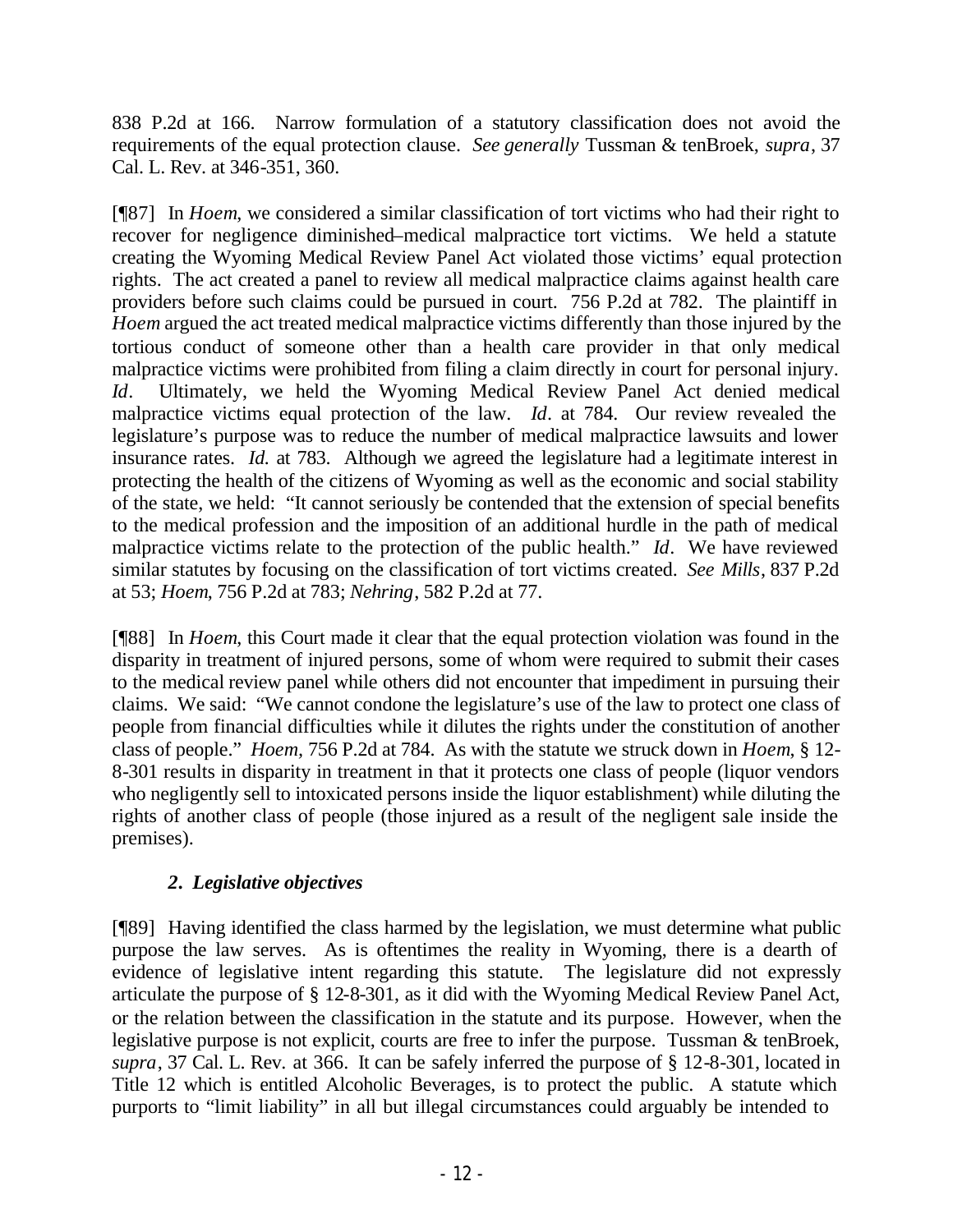encourage compliance with that law, thus promoting public safety. The Greenwalts assert the legislative objective was to protect the financial interests of liquor vendors and their liability insurers. Rejecting that contention, the majority states:

> Having read the definite written words of § 301 and the other pertinent provisions of Title 12, having considered the general public knowledge about the evils attending the sale and furnishing of intoxicating liquors to our state's citizens, and having considered the prior common law decisions and statutory law, we can confidently conclude that the legislative objective of § 301 is unmistakably what the defenders of that law have identified: a comprehensive statutory tort claim affecting liquor providers (both licensee and nonlicensees), intoxicated customers/guests of all liquor providers, and third parties who are damaged by intoxicated customers/guests.

Maj. op. at  $\P$ 51.

[¶90] Without an expressly stated legislative purpose, all these characterizations of the legislative purpose require some degree of speculation. However, each characterization ultimately relates to protection of the public and public safety.

## *3. Rational relationship between legislative classification and objective*

[¶91] Having identified the class harmed by the legislation and the public purpose of the statute, we must examine the characteristic of the disadvantaged class justifying the disparate treatment and how that is relevant to the statute's purpose. In other words, is there a rational relationship between the purpose of the statute and a characteristic of the class harmed by the legislation? The fatal flaw in Wyoming's dram-shop statute appears in the final step of the *Johnson* test particularly because a reviewing court is no longer free to imagine any set of facts which could make the statute appear constitutional. *Johnson*, 838 P.2d at 167. Can it be argued that preventing a tort victim from seeking damages for a negligent alcohol provider's share of responsibility is rationally related to protection of the public? I struggle to see the connection. It may be true that subjecting violators of Title 12 to liability encourages compliance with § 12-8-301. However, it does not logically follow that granting immunity to negligent alcohol providers who comply with Title 12 will somehow promote public safety. Under the statute, an alcohol provider may be motivated to diligently comply with each Title 12 requirement to avoid liability, such as refusing to serve minors or intoxicated persons in drive-in areas, observing mandatory hours of operation, and following the myriad of other Title 12 requirements. Yet, under § 12-8-301 the same alcohol provider has no legal incentive to refrain from serving more alcohol to an already intoxicated individual inside the establishment. Both *McClellan* and the 1985 statute had the effect of encouraging compliance with Title 12 by holding all persons liable who illegally provided alcohol while also protecting the public by imposing that same liability on licensees who failed to exercise reasonable care in serving alcohol to intoxicated persons inside the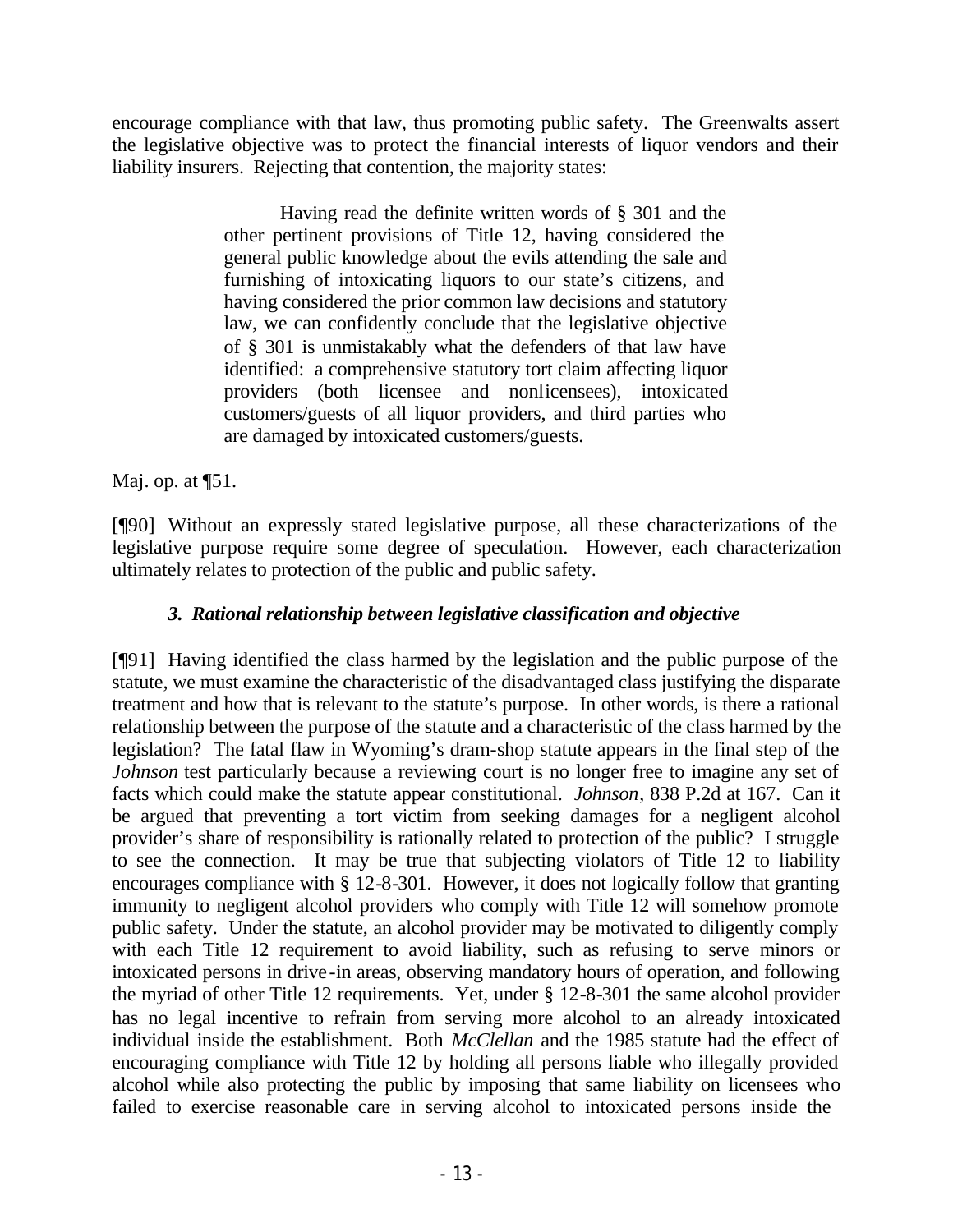establishment. Viewed from this perspective, it is difficult to imagine how § 12-8-301 is rationally related to a legitimate state interest. This is particularly true in light of the fact that the statute significantly curtails both the rights of tort victims and the responsibilities of liquor vendors as those rights and responsibilities existed after *McClellan* and prior to the 1986 amendment to § 12-8-301.

[¶92] When an intoxicated individual leaves the provider's premises, the public is in danger. Usually, but not always, the heightened risk of harm to the public results from alcohol-related traffic accidents that are tragic and foreseeable events, evident in alarming statistics. Regrettably, accidents involving intoxicated drivers in Wyoming are commonplace. In 1986, the year the legislature enacted § 12-8-301, there were 146 fatal vehicular accidents in Wyoming. *Wyoming's Comprehensive Report on Traffic Accidents,* Wyoming Highway Department, Highway Safety Branch, Accident Data Management Section at 149 (1986). Seventy-one vehicular accidents, or 48.6 percent of all vehicular accidents which resulted in death that year, were alcohol-related. *Id*. These statistics fail to account for the many people who had injuries that resulted from alcohol-related traffic accidents but did not result in death. It is also important to note that, although the most obvious public safety concern is drinking and driving, intoxicated persons pose many other types of risks to third persons that do not involve the use of a motor vehicle. Public safety cannot be enhanced by excusing alcohol providers from the same duty owed by all other persons–acting reasonably under the circumstances. Therefore, the classification of tort victims created by § 12-8-301 is not rationally related to the apparent purpose of the statute–protection of the public.

[¶93] In prior cases where this Court has found statutory classifications were not rationally related to the legislative objective, we have not hesitated to declare the statute at issue unconstitutional on equal protection grounds. In *Nehring*, 582 P.2d 67, we held the automobile guest statute violated the equal protection provisions by distinguishing between paying and nonpaying guest passengers with regard to their right to sue for injuries as a result of a driver's negligence. While we recognized the legitimate legislative objective of promoting hospitality by generous drivers, we questioned whether the classification prescribed by statute had a rational relation to that objective. 582 P.2d at 78. We quoted the New Mexico Supreme Court to expose the basic flaw in the relationship:

> "The classification fails not because it draws some distinction between paying and nonpaying guests, but because it penalizes nonpaying guests by depriving them completely of protection from ordinary negligence. . . . No matter how laudable the State's interest in promoting hospitality, it is irrational to reward generosity by allowing the host to abandon ordinary care and by denying to nonpaying guests the common law remedy for negligently inflicted injury."

*Id*. (quoting *McGeehan v. Bunch*, 540 P.2d 238, 241 (N.M. 1975)). We held the guest statute exceeded all bounds of rationality and constituted a denial of uniform operation under the Wyoming Constitution. *Id.* at 79.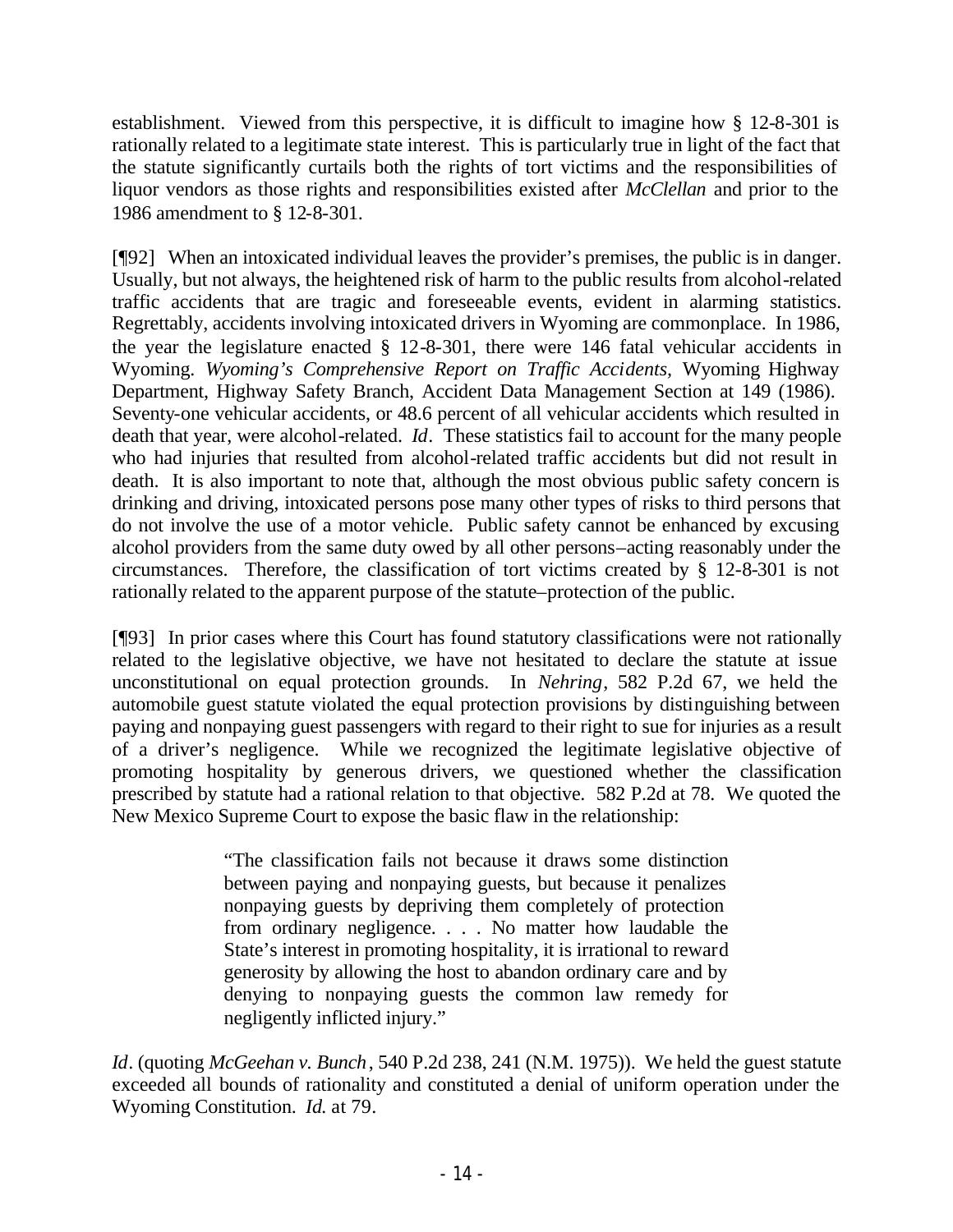[¶94] In *Phillips*, 611 P.2d 821, we struck down a ten-year statute of limitation that immunized a class of defendants from certain enumerated liabilities arising from their involvement in real property improvements. The statute had the effect of granting a special immunity to architects and contractors. 611 P.2d at 825. Conversely, it limited a specific class of plaintiffs from full recovery–those who suffered damages as a result of the negligence of an architect or contractor. "'The arbitrary quality of the statute clearly appears when we consider that architects and contractors are not the only persons whose negligence in the construction of a building or other improvement may cause damage to property or injury to persons.'" *Id*. (quoting *Skinner v. Anderson*, 231 N.E.2d 588, 591 (Ill. 1967)). "'That the statute benefits all architects and construction contractors is significant only if the benefits conferred upon them are not denied to others similarly situated.'" *Id.* at 826 (quoting *Skinner*, 231 N.E.2d at 591).We held in part that the statute granted immunity from suit for only a narrow spectrum of defendants in violation of the equal protection provisions. *Id.* at 831.

[¶95] Here, the majority concludes the legislature could rationally have thought the classification requiring an injured third party to look to only the intoxicated adult for compensation promotes individual responsibility on the part of those who choose to drink and drive or otherwise abuse alcohol and, in that manner, protects the public. The majority insists the legislature properly could have concluded that to do otherwise would impose an unacceptable burden upon the alcohol provider to recognize its customer is intoxicated and to foresee that a customer may drink and drive. This assertion is fallacious for several reasons. First, it can be presumed, in a great majority of the circumstances, a jury will consider proximate cause and place liability squarely on the shoulders of the intoxicated person. Second, the legislature imposed responsibility on the alcohol provider to determine whether its drive-in customer is intoxicated, a much more difficult task given the attenuated nature of the contact with that person–not being able to observe the volume of alcohol previously consumed or the typical behaviors accompanying intoxication. *See* § 12-5-301(a)(v) (forbids the furnishing of alcohol to an intoxicated person in the drive-in area). It is, at best, questionable whether serving alcohol to an intoxicated customer in the drive-in area poses any greater danger to the public than serving an intoxicated person inside the premises. This is particularly true considering the intoxicated person must only be in the drive-in area and thus may not necessarily be driving a vehicle. Finally, to support the conclusion that imposing the alcohol provider's share of liability on the intoxicated person will act as a deterrent and encourage personal responsibility on the part of the intoxicated person thereby assisting in protecting the public, this Court must agree that an already intoxicated customer is cognizant of the statute's effect and has the capacity to conclude he should refrain from further alcohol consumption to avoid assuming more than his personal share of responsibility for injuries he may cause upon leaving the establishment. It is difficult to imagine a more illogical conclusion. As between an intoxicated patron and a licensed alcohol provider, no doubt exists as to who has the greater capacity to control whether more alcohol is consumed and is in fact capable of exercising personal responsibility.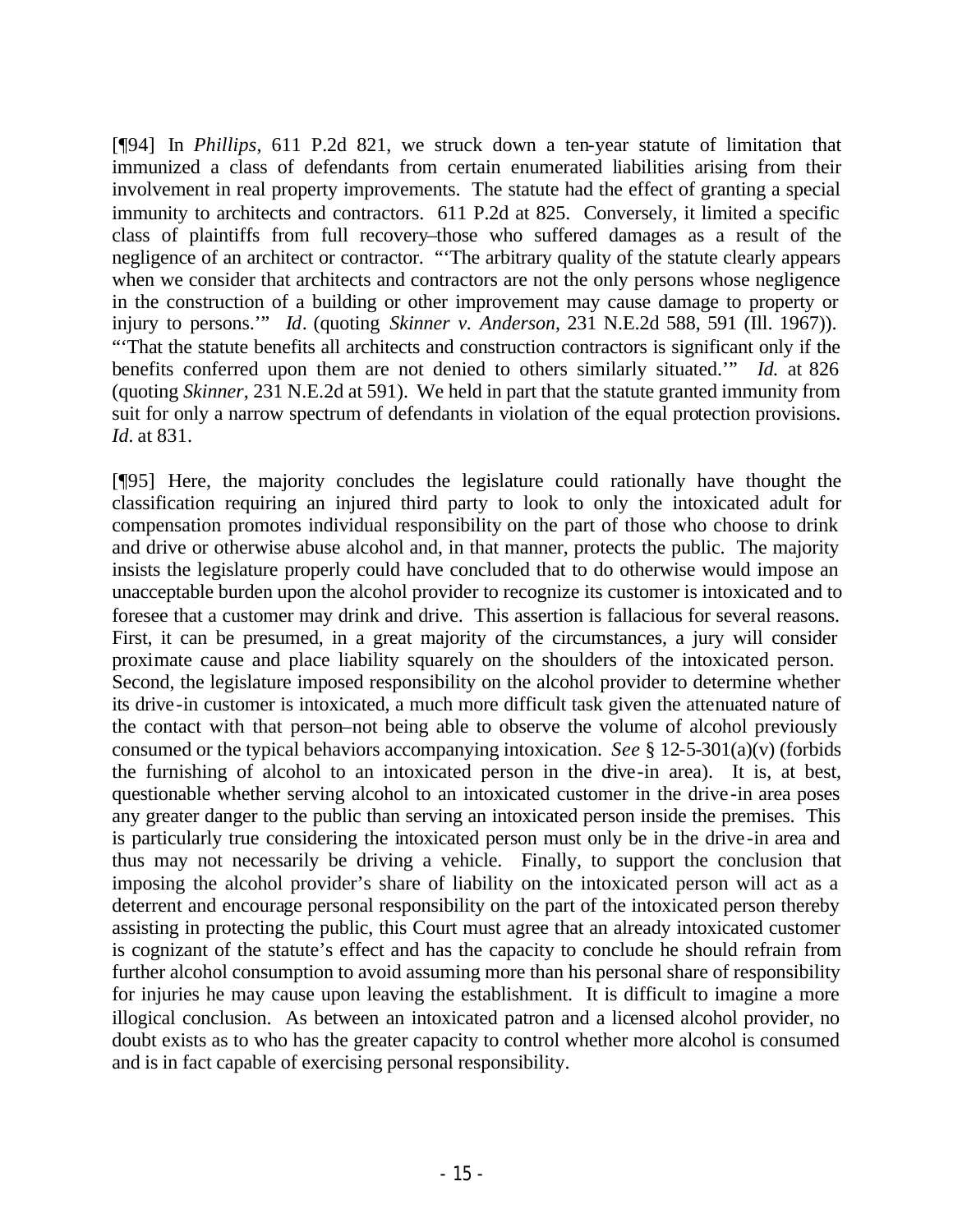[¶96] I also question whether "individual responsibility" was the legislative objective behind the dram-shop statute because it is directly contrary to the policy underlying Wyoming's comparative negligence statute in which the legislature chose to allocate the consequences to all those with fault. In 1986, the Wyoming legislature abolished joint and several liability by amending § 1-1-109 to provide that a party at fault be required to pay for his proportionate share of the fault. 1986 Wyo. Sess. Laws ch. 24, § 1; *Haderlie v. Sondgeroth*, 866 P.2d 703, 708 (Wyo. 1993).The adoption of comparative fault mandates that the trier of fact determine issues of proximate cause and allocate liability accordingly.In a comparative fault case, the jury must consider the negligence of not only the parties but also all the participants in the transaction producing the injuries sued upon.<sup>3</sup> *Board of County Commissioners of County of Campbell v. Ridenour*, 623 P.2d 1174, 1191 (Wyo. 1981).

[¶97] Instead of promoting individual responsibility, the current version of § 12-8-301 excuses an alcohol provider from responsibility for its own negligence by precluding recovery for its proportion of fault when it acts legally but fails to exercise the degree of care required of a reasonable person in light of all the circumstances. Try as I might, I can find no rational basis to distinguish between victims injured by persons illegally served alcohol or intoxicated persons served in a drive-in area and those injured due in part to the negligence of a person serving an obviously intoxicated adult inside an establishment.

[¶98] The Greenwalts suggest the true legislative purpose of § 12-8-301 is to protect alcohol vendors from the expense of liability insurance to cover their potential negligence. Lacking any indication in the legislative history of the intent of the body as a whole, we are offered evidence of the intent of the sponsor of the legislation which would suggest that, at least, to be his purpose.<sup>4</sup> However, we cannot consider the intent of one legislator as reflecting the intent of the legislature as a whole. *Independent Producers Marketing Corp. v. Cobb*, 721 P.2d 1106, 1108 (Wyo. 1986). Obviously, if the Greenwalts' contention were true, it would not constitute a legitimate legislative purpose and would raise other constitutional issues such as the prohibition in Article 3, Section 27 of the Wyoming Constitution against special laws granting exclusive immunity to corporations or individuals. Having found the medical profession was not entitled to such preferential treatment, we certainly should not find alcohol providers are entitled to it. *Hoem*, 756 P.2d at 783.

[¶99] I am fully cognizant of the deference we are required to give the legislature and our obligation not to encroach into the legislative field of policy making. However, it is likewise this Court's duty to declare unconstitutional statutes that clearly violate Wyoming's constitutional mandates. *Painter v. Abels*, 998 P.2d 931, 939 (Wyo. 2000). Even with considerable effort, I can find no rational relationship between this statute and a legitimate state concern. Following the rationale of our longstanding equal protection jurisprudence, I

<sup>&</sup>lt;sup>3</sup> Uncertainty exists as to whether an immune party would be placed on the verdict form.

<sup>&</sup>lt;sup>4</sup> In 1986, a representative sponsored the amendment to  $\S$  12-8-301. The representative sent a letter to the Wyoming Legislative Service Office stating in pertinent part, 'I have enclosed extremely rough drafts of proposed legislation dealing with the *liability insurance issue***.**" (Emphasis added.)